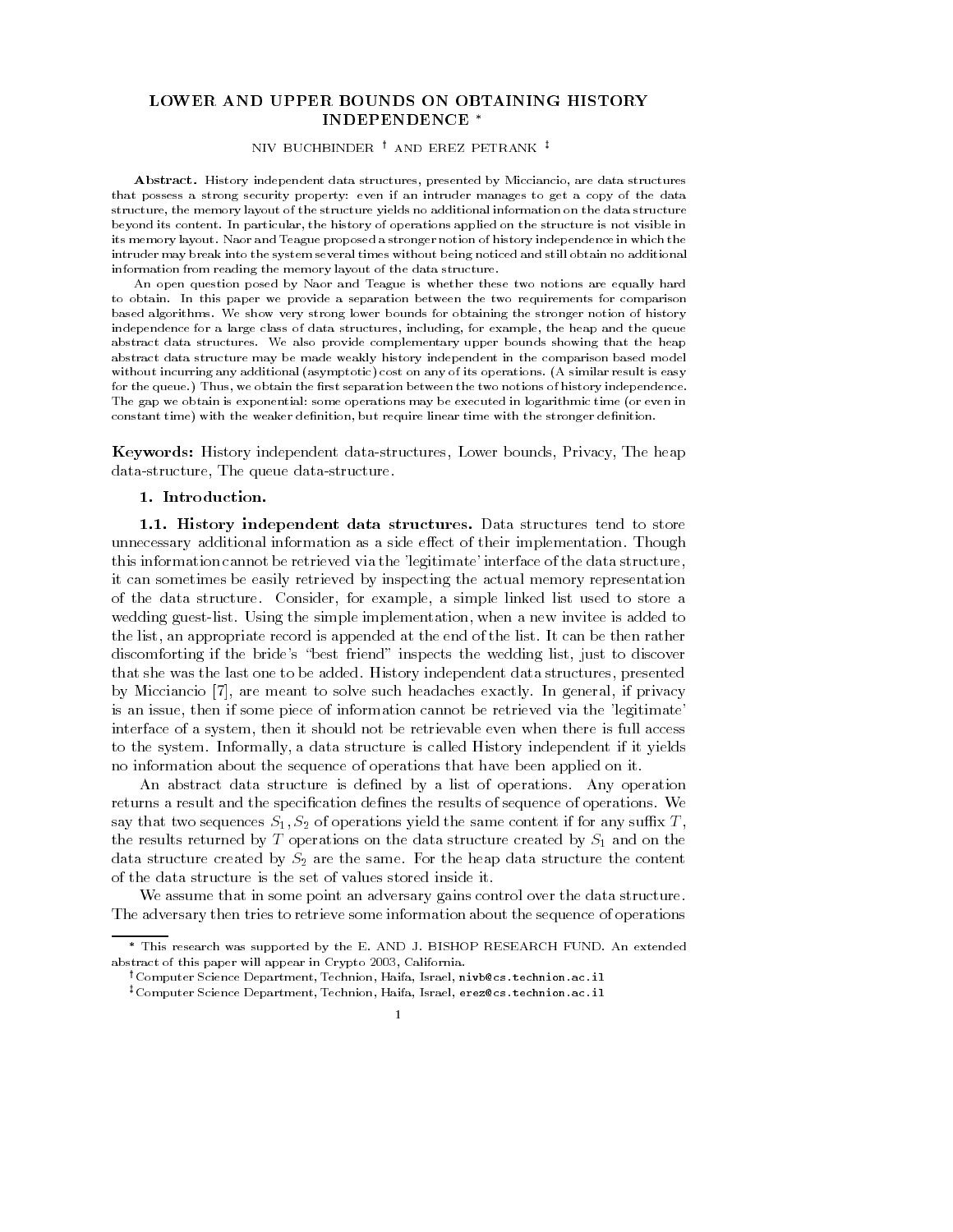applied the data structure-the structure-distribution is called History independent if the structure adversary cannot retrieve any more information about the sequence other than the information obtainable from the content itself.

naor and Teague and Teague and Teague and Teague and Teague and Teague and Teague and Teague and Teague and Te control more than once without being noted- In this case one must demand for any two sequences of operations and two lists of 'stop' points in which the adversary gain control of the data structure, if in all 'stop' points, the content of the data structure is the same (in both sequences), then the adversary cannot gain information about the sequence of operations applied on the data structure other than the information yielded by the content of the data structure in those stop points- For more formal de nition of History independent data structure see section -

An open question posed by Naor and Teague is whether the stronger notion is harder to obtain than the weaker notion- Namely is there a data structure that has a weakly history independent implementation with some complexity of operations yet any implementation of this data structure that provides strong history independence has a higher complexity.

-- The heap- The heap is a fundamental data structure taught in basic com puter science courses and employed by various algorithms most notably sorting- As an abstract structure, it implements four operations: build-heap, insert, remove-max and increase in productions representations require a worst case trire or  $\sigma$  (i) for the  $\mathsf{p}$ uild-neap operation (on n input values), and  $O(\log n)$  for the other three operations . The standard heap is sometimes called *binary heap*.

The heap is a useful data structure and is used in several important algorithms- It is the Heart of the HeapSort algorithm suggests algorithm  $\alpha$  will increase  $\alpha$  and  $\alpha$  is the set of  $\alpha$ of heap use it as a priority queue-them are some of the some of the basic complete among the basic of the basic graph algorithms Prims algorithm for minimum spanning Panning Prims (Primary Primer) nding Singles and Singles Shortest Paths and Singles Shortest Paths and Singles Shortest Paths and Singles Shortest Paths and Singles Shortest Paths and Singles Shortest Paths and Singles Shortest Paths and Singles Shortes

-- This work- In this paper we answer the open question of Naor and Teague in the armative for the comparison based computation model- We start by providing strong and general lower bounds for obtaining strong history independence- These lower bounds are strong in the sense that some operations are shown to require linear time- They are general in the sense that they apply to a large class of data structures including the changer, the heap and the queue data structures-strength of these lower bounds implies that strong data independence is either very expensive to obtain, or must be implemented with algorithms that are not comparison based-

To establish the complexity separation, we also provide an implementation of a weakly history independent heap- A weakly history independent queue is easy to construct and an adequate construction appears in 
 - Our result on the heap is interesting in its own sake and constitutes a second contribution of this paper-Our weakly history independent implementation of the heap requires no asymptotic penalty on the complexity of the operations of the heap- The worst case complexity of the build heap operation is On- International case complement of the increase its, operation is Olivator three chpected thire complement of the operations insert and extract-max is  $O(\log n)$ , where expectation is taken over all possible random choices made by the implementation in a single operation- This construction turned out to be

the more advanced Fibonacci neaps obtain better amortized complexity and seem difficult to the " be made History independent- We do not study Fibonacci heaps in this paper-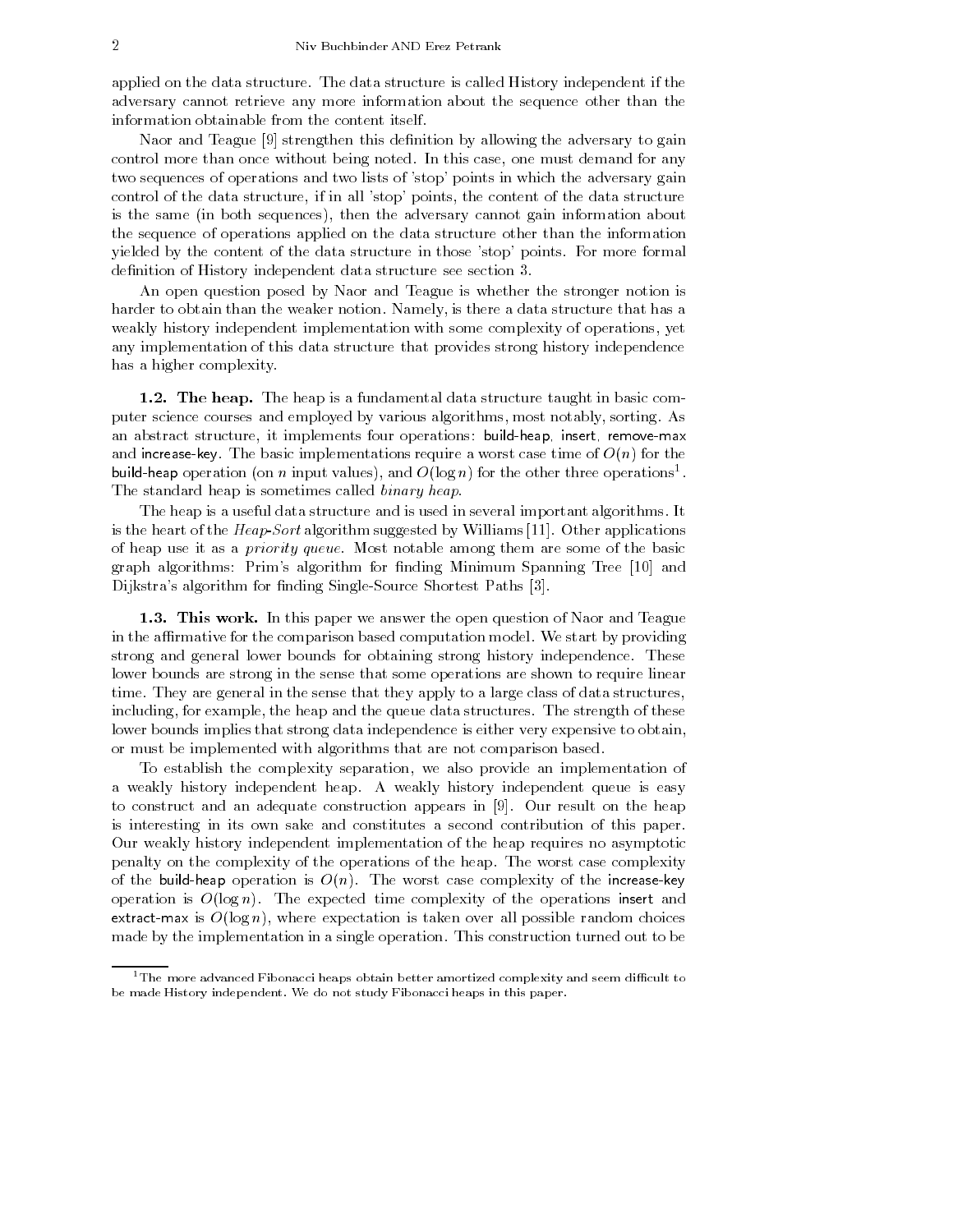| Operation                              | Weak History | Strong History     |
|----------------------------------------|--------------|--------------------|
|                                        | Independence | Independence       |
| heap insert                            | $O(\log n)$  | $\Omega(n)$        |
| heap increase-key                      | $O(\log n)$  | $\Omega(n)$        |
| heap:extract-max                       | $O(\log n)$  | No lower bound     |
| heap build-heap                        | U(n)         | $\Omega(n \log n)$ |
| queue: max {insert-first, remove-last} | 71 L         | $\Omega(n)$        |

TABLE 1.1

Lower and upper bounds for the heap and the queue

non-trivial and it requires an understanding of how uniformly chosen random heaps behave- To the best of our knowledge a similar study has not appeared before-

The construction of the heap and the simple implementation of the queue are with the comparison based model-the comparison based model-the complexity separation based on the complexity separation of the complexity separation of the complexity separation of the complexity separation of the complexi between the weak and the strong notions of history independent data structure- Our results for the heap and the queue appear in table - when the lower states and the guess. is satis ed for either the insertrst or the removelast operations- The upper bounds throughout this paper assume that operations on keys and pointers may be done in constant time- If we use a more prudent approach and consider the bit complexity of each comparison our results are not substantially aected- The lower bound on the queue was posed as an open question by Naor and Teague-

-- Related work- History independent data structures were rst introduced by Micciancio in the context of incremental cryptography- Micciancio has shown how to obtain an ecient History independent  tree- In 
 Naor and Teague have shown how to implement a History independent hash table- They have also shown how to obtain a history independent memory allocation- Naor and Teague note that all known implementations of strongly independent data structures are canonical-Namely for each possible content there is only one possible memory layout- A proof that this must be the case has been shown recently by  $\left[4\right]$  (and independently proven by us- Andersson and Ottmann showed lower and upper bounds on the implementation of unique dictionaries - However they considered a data structure to be unique if for each content there is only one possible representing graph (with bounded degree) which is a weaker demand than canonical-method weaker lower lower weaker weaker lowers also a bounds for the operations of a dictionary-

There is a large body of literature trying to make data structures persistent i-e- to make it possible to reconstruct previous states of the data structure from the current one your comments the ones of provided information when when when when the can be called the can be commented o deduced about the past.

There is considerable research on protecting memories- Oblivious RAM makes the address pattern of a program independent on the actual sequence- it incurs a cost of polynomial from the does not provide military independence since it assumes that the CPU stores some secret information; this is an inappropriate model for cases where the adversary gains complete control.

-- Organization- In section  we provide some notations to be used in the paper-between the decomposition independent data structures-dependent data structures-dependent data structure In section we review basic operations of the heap- In section we present the rst lower bounds for strongly history independence data structures- As a corollary we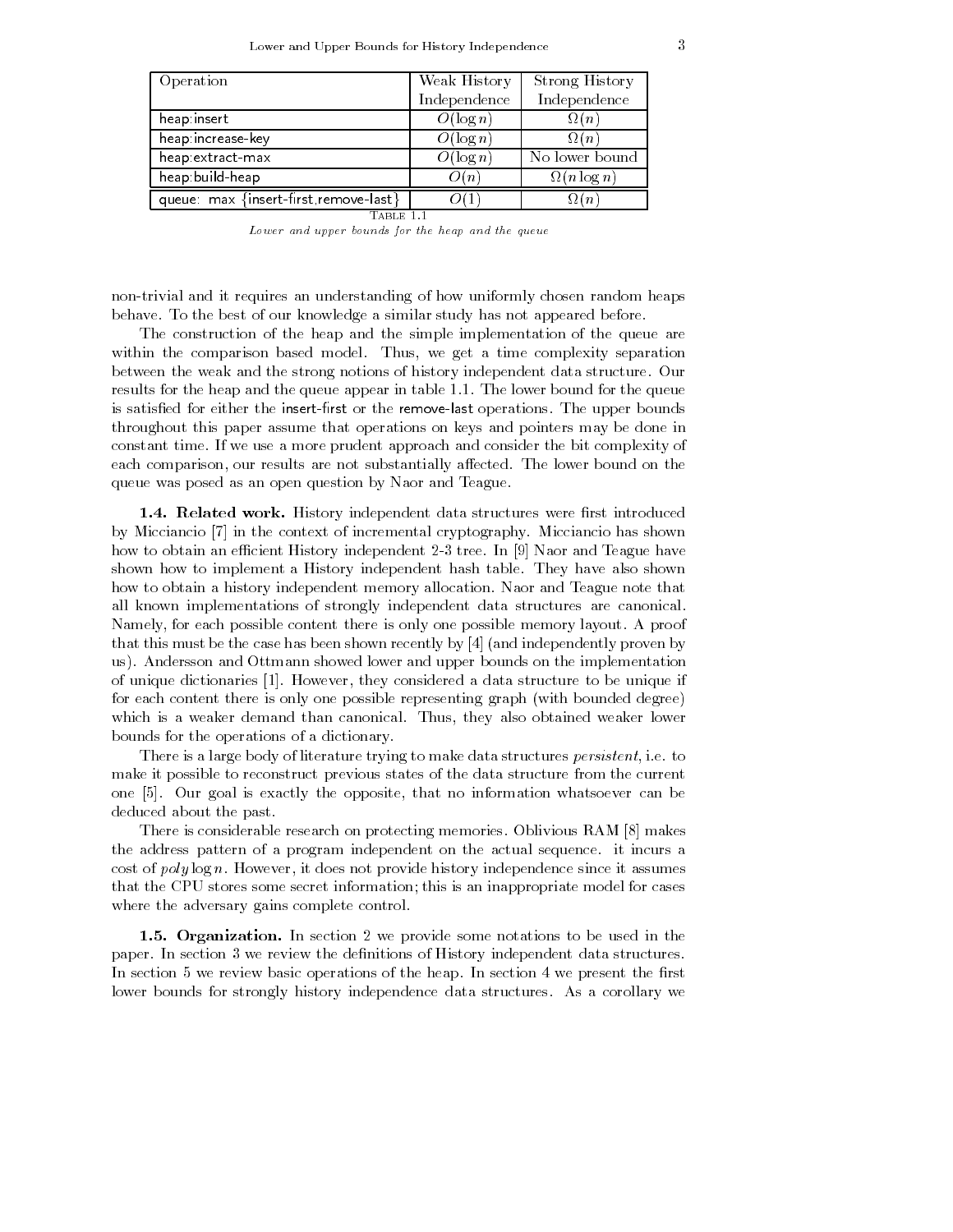state lower bounds on some operations of the heap and queue data structures- In we present some properties and manual properties of randomized healthcare are accepted in the show how to obtain a weak history independent implementation of the heap data structure with no asymptotic penalty on the complexity of the operations-

- Preliminaries- Let us set the notation for discussing events and probability distributions. If S is a probability distribution then  $x \in S$  denotes the operation of selecting an element at random according to S- will the same came notation is used with  $\sim$ a set  $S$ , it means that x is chosen uniformly at random among the elements of the set  $S$ . The notation Pr  $\mu_1, \mu_2, \ldots, \mu_k$  . Equals to the probability of event E after the random processes  $\mathbf{r}_{1}, \ldots, \mathbf{r}_{n}$  are performed in order-similarly;  $\mathbf{r}_{1}, \mathbf{r}_{2}, \ldots, \mathbf{r}_{n}$ denotes the expected value of v after the random processes  $R_1, \ldots, R_k$  are performed in order.

- History independent data structures- In this section we present the de nitions of History independent data structures- An implementation of a data structure maps the sequence of operations to a memory representation i-e an assignment to the content of the memory- and goal of a history independent implementation is to make this assignment depend only on the content of the data structure and not on the path that led to this content- See also a motivation discussion in section - above-

an abstract data structure is defined by a list of operations-well as any that two sequences  $S_1$  and  $S_2$  of operations on an abstract data structure yield the same content  $\mathbf{r}$  for all summer  $\mathbf{r}$  and results returned by T when the premium by  $\mathbf{r}_1$  are the same as the results returned when the premium  $\mathcal{O}_Z$ , is the heap data structure, he content is the set of values stored inside it-

Definition - A data structure implementation is history independent if any two sequences  $S_1$  and  $S_2$  that yield the same content induce the same distribution on the memory representation This design the data structure that the data structure is compromised once-- The idea is that when compromised it looks the same not matter which sequence led to the current content- After the structure is compromised the user is expected to match the event e-question employ was stolen and the structure. must be re-randomized.

A stronger de nition is suggested by Naor and Teague 
 for the case that the data structure may be compromised several times without any action being taken after each compromise- memory at demand that the memory layout looks the same at several points, denoted *stop points* no matter which sequences led to the contents at these points-trainery if at a stop points (signal points) of sequence a the content. of the data structure is  $C_1, C_2, \ldots, C_{\ell}$ , then no matter which sequences led to these contents the memory layout joint distribution at these points must depend only on the contents  $C_1, C_2, \ldots, C_\ell$ . The formalization follows.

DEFINITION 3.2. Let  $S_1$  and  $S_2$  be sequences of operations and let  $P_1 = \{i^1_1, i^1_2, \ldots i^1_l\}$ and  $P_2 = \{i_1^2, i_2^2, \ldots i_l^2\}$  b  $l_1 \ldots, C_{\ell}$ . The formalization follows.<br>
Let  $S_1$  and  $S_2$  be sequences of operations and let  $P_1 = \{i_1^1, i_2^1, \ldots i_l^1\}$ <br>  $\{i_l^2\}$  be two list of points such that for all  $b \in \{1, 2\}$  and  $1 \leq j \leq l$ DEFINITION 3.2. Let  $S_1$  and  $S_2$  be sequences of operations and let  $P_1 = \{i_1^1, i_2^1, \ldots i_l^1\}$ <br>and  $P_2 = \{i_1^2, i_2^2, \ldots i_l^2\}$  be two list of points such that for all  $b \in \{1, 2\}$  and  $1 \leq j \leq l$ <br>we have that  $1 \$ fix of  $S_1$  and the  $\iota_{\bar{i}}^*$  prefix of  $S_2$  are identical. A data structure implementation is strongly history independent if for any such sequences the distributions of the memory representations at the points of  $P_1$  and the corresponding points of  $P_2$  are identical.

It is not hard to check that the standard implementation of operations on heaps is not History independent even according to de nition --

- Lower bounds for strong history independent data structures- In this section we provide lower bounds on strong history independent data structures in the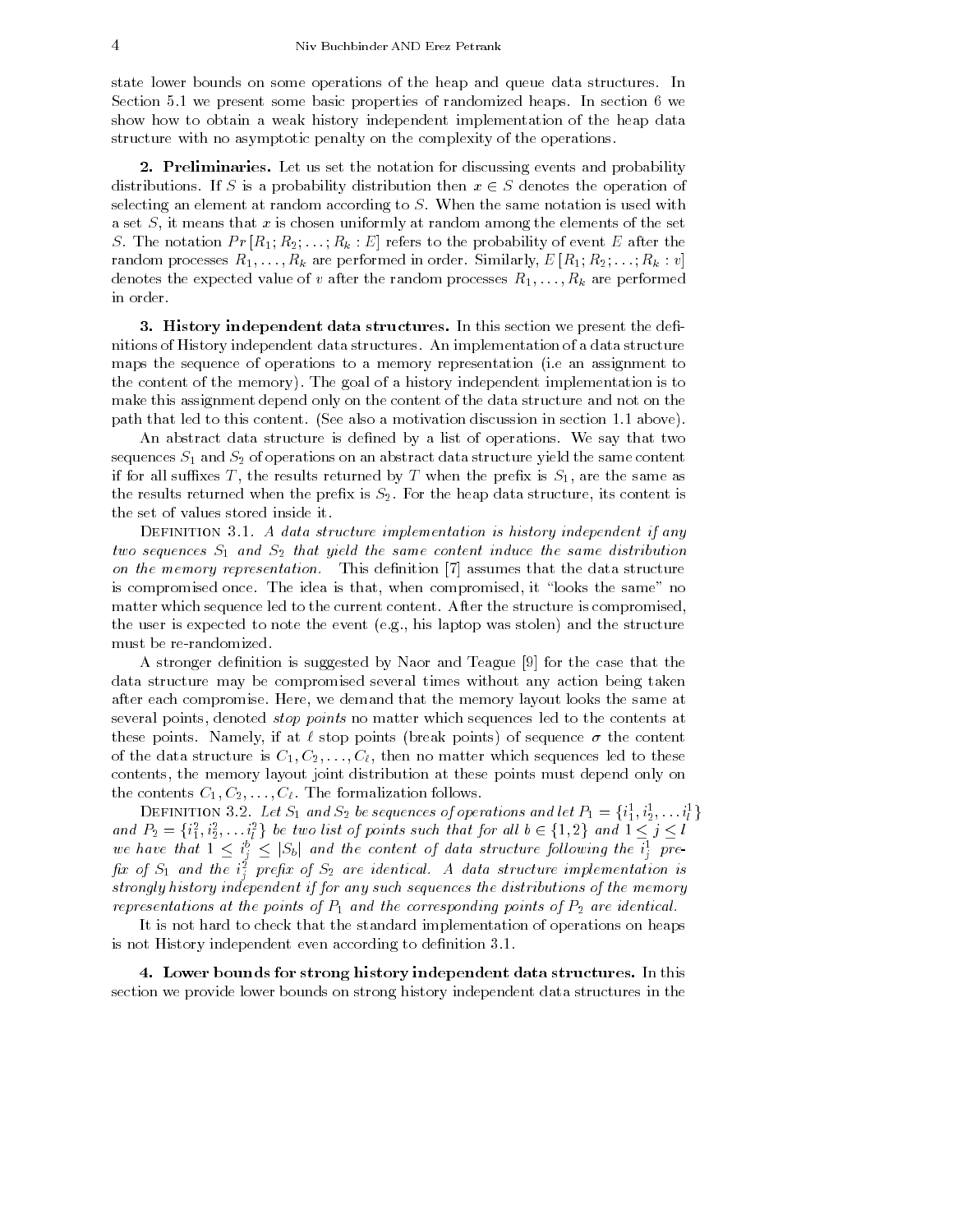comparison based model-based model-based that all implementations of strong that all interests of strong that  $\mathcal{L}_\mathbf{A}$ history independent data structure were canonical- In a canonical implementation for each given content there is only one possible memory layout- It turns out that this observation may be generalized- Namely all implementations of wellbehaved added are structure that the strongly independently into the canonical-method canonical-methods are also calle proven in  $\mathcal{P}_1$  , which independently by us-proven details and details-arranged details- and a completeness, we include the proof in section B.

We use the above equivalence to prove lower bounds for canonical data structures. In subsection - below we provide lower bounds on the complexity of operations applied on a canonical data structures in the comparison based model- We may then conclude that these lower bounds hold for strongly history independent data structures in the comparison based model.

-- Strong history independence implies canonical representation- For well-behaved data structures canonical representation is implied by strongly history independent data structures - well by demonstration structures via structures via structure the content graph of the structure- met  $C$  be some possible content of an abstract  $\sim$ datastructure- For each abstract datastructure we de ne its content graph to be a graph with a vertex for each possible content C of the data structure- files is a directed edge from a content  $C_1$  to a content  $C_2$  if there is an operation OP with some parameters that can be applied on C to yields the content C- Notice that this graph may contain an in nite number of nodes when the elements in the datastructure are not bounded-bounded-bounded-bounded-bounded-bounded-bounded-bounded-bounded degreethat a content C is reachable there is a sequence of operations that may applied on the empty content and yield C- For our purposes only reachable nodes are interesting-In the sequel, when we refer to the content graph we mean the graph induced by all reachable nodes.

We say that an abstract data structure is well-behaved if its content graph is strongly connected. That is, for each two possible contents  $\cup_i, \cup_j$ , there exists a  $\mathbf{m}$  is sequence of operations that when applied on  $\mathcal{C}_l$  yields the content  $\mathcal{C}_l$  . We may now phrase the equivalence between the strong history independent de nition and canonical representations-was represented by proven in  $\vert$  , which was proven independently. by us- For completeness we include the proof in section B-

Lemma - Any strongly history independent implementation of a wel lbehaved  $data-structure$  is canonical, i.e., there is only one possible memory representation for each possible content

-- Lower bounds on Comparison based data structure implementa tion- We now proceed to lower bounds on implementations of canonical data struc tures- Our lower bounds are proven in the comparison based model- A comparison based algorithm may only compare keys and store them in memory- That is the keys are treated by the algorithm as black boxes-the particular the algorithm may not be look at the inner structure of the keys or separate a key into its components- Other then that the algorithm may, of-course, save additional data such as pointers, counters etc- most of the generic data structure implementations are comparing and comparison basedimportant data structure that is implemented in a non-comparison-based manner is hashing, in which the value of the key is run through the hash function to determine an index- Indeed for hashing strongly ecient history independent implementations which are canonical exist and the algorithms are not comparison based of the algorithms are not comparison based of the algorithms are not comparison based of the algorithms are not compared to be a set of the algorithms a that we call an implementation of data structure canonical if there is only one memory representation for each possible content-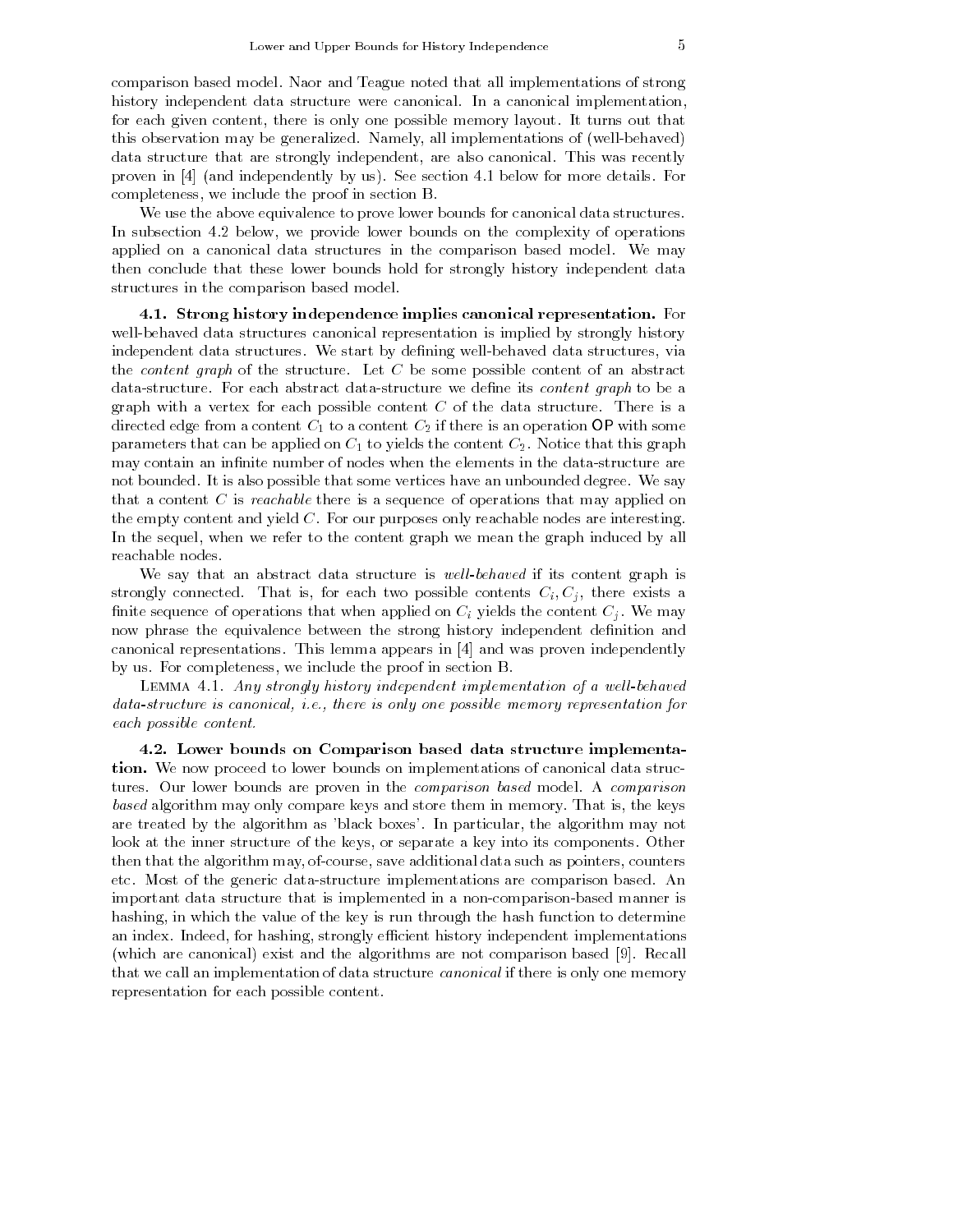We assume that a data structure may store a set of keys whose size is unbounded  $h_1, h_2, \ldots, h_i, \ldots$  we also assume that there exists a total order on the keys. We start with a general lower bound that applies to make  $\mu$  matrix structures lemma - structures lemma . In particular the lower bound applies to the heap- will prove a more prove a more specific the second lemma see lemma - that is valid for the species and and another species and approximate community lemma - below for the operation buildheap of the heap-

In our rst lemma we consider data structures whose content is the set of keys stored in it- This means that the set of keys in the data structure completely de termines its output on any sequence of (legitimate) operations applied on the data structure- Examples of such data structures are a heap a tree a hash table and many others- However a queue does not satisfy this property since the output of operations on the queue data structure depends on the order in which the keys were inserted into the structure.

 $L$ емм $A$  +.2. Let  $\kappa_1, \kappa_2, \ldots$  be an infinite set of  $\kappa$ egs with a total order between them. Let D be an abstract data structure whose content is the set of keys stored inside it. Let  $I$  be any implementation of  $D$  that is comparison based and canonical Then the following operations on  $D$ 

 $\bullet$  insert $(D,v)$ 

 $\bullet$  extract $(D, v)$ 

• increase-key $(D, v_1, v_2)$  (i.e. change the value from  $v_1$  to  $v_2$ ) require time complexity

1.  $\Omega(n)$  in worst case,

2.  $\Omega(n)$  amortized time.

remarks property its them for clarity is the property interest of the clarity of the c representation.

Proof- We start with the rst part of the lemma worst case lower bound for the insert operation. For any  $n \in \mathbb{N}$ , let  $k_1 < k_2 < \ldots < k_{n+1} < k_{n+2}$  be  $n+2$  keys. Consider any sequence of insert operations inserting <sup>n</sup> of these keys to D- Since the implementation  $I$  is comparison based, and the content of the data structure is the set of keys stored inside it the keys must be stored in the data structure- Since the implementation  $I$  is canonical, then for any such set of keys, the keys must be stored in <sup>D</sup> in the same addresses regardless of the order in which they were inserted into the data structure- I distribution, which is to comparison sacted the address of the each key does not depend on its value, but only on its order within the  $n$  keys in the data structure. Denote by  $\alpha_1$  the address used to store the smallest key,  $\alpha_1$   $\alpha_2$ the address used to store the second key, and so forth, with  $d_n$  being the memory address of the largest key (If there is more than one address used to store a key choose one arbitrarily-by a similar argument any set of  $n + x$  if  $x$  and  $y$  be stored in the memory according to their order. Let these addresses be  $a_1, a_2, \ldots a_{n+1}$ . Next, we ask how many of these addresses are dierent- Let be the number of indices for which  $d_i \neq d'_i$  for  $1 \leq i \leq n$ .

Now we present a challenge to the data structure which cannot be implemented exidences, by I- consider the following sequences of operations applied on an empty  $\alpha$  insert  $\alpha$  inserting in the set  $\alpha$  ,  $\alpha$  in the  $\alpha$  interface of  $\alpha$  in the sequence of operation ations  $\kappa_i$  must be located in location  $\alpha_i$   $=$   $\,i$  m the memory-  $\,i$  to claim that at this state  $\mathbf{u}$  insert (wh+2) or insert(w]) made move at least mair or the keys from their current location to a dierent location- This must take at least n n steps-

 $\Gamma$   $\Delta$  /  $n/2$  then we concentrate on insert( $n<sub>n+2</sub>$ ). This operation must put  $n<sub>n+2</sub>$ in address  $d'_{n+1}$  and must move all keys  $k_i$   $(2 \leq i \leq n+1)$  from location  $d_{i-1}$  to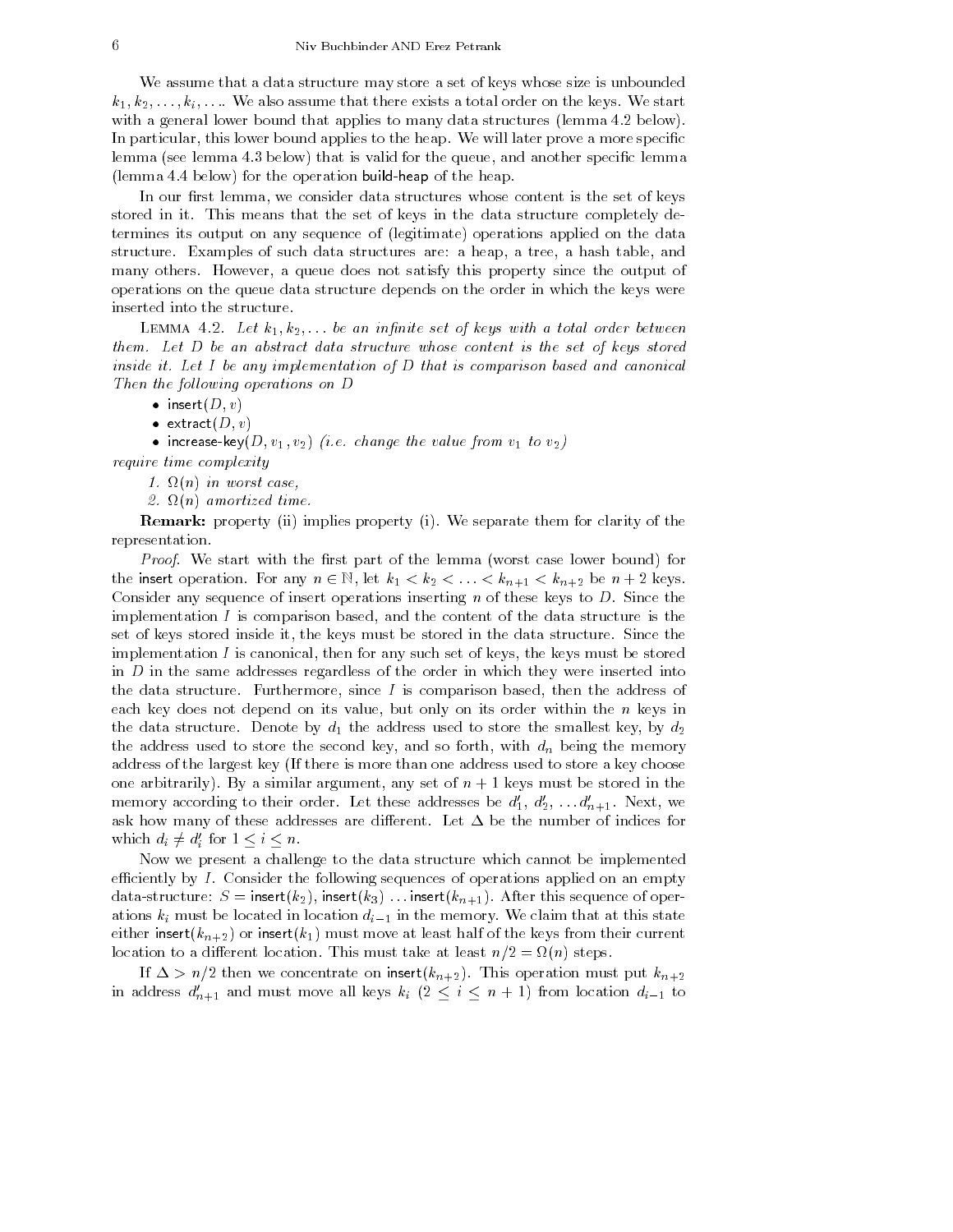location  $d'_{i-1}$ . There are  $\Delta \geq n/2$  locations satisfying  $d_{i-1} \neq d'_{i-1}$  and we are done. Otherwise, if  $\Delta \leq n/2$  then we focus on insert( $k_1$ ). This insert must locate  $k_1$  in address  $d'_1$  and move all keys  $k_i$ ,  $2 \le i \le k+1$  from location  $d_{i-1}$  to location  $d'_i$ . For any *i* satisfying  $d_{i-1} = d'_{i-1}$ , it holds that  $d_{i-1} \neq d'_{i}$  (since  $d'_{i}$  must be different from  $d'_{i-1}$ ). The number of such cases is  $n-\Delta \geq n/2$ . Thus, for more than  $n/2$  of the keys we have that  $d_i \neq d'_{i+1}$ , thus the algorithm must move them, and we are done. i-

To show the second part of the lemma for insert we extend this example to hold for an amortized analysis as well. We need to show that for any integer  $\ell \in \mathbb{N}$ , there exists a sequence of  $\ell$  operations that require time complexity  $\Omega(n-\ell)$ . We will actually show a sequence of a operations each requiring nagle steps. The start with a uata structure containing the  $\kappa$ eys  $i \pm 1, i \pm 2, \ldots, i \pm n \pm 1$ . Thow, we repeat the above trick to thinger binds there are at least to include this small that the sincere in the smaller than the the structure, the adversary can choose in each step between entering a key larger than all the others or smaller than all the keys in the data structure-

The proof for the with  $\bullet\bullet$  operation is similar-to start with inserting  $n + 1$  field to the structure and then extract either the largest or the smallest, depending on  $\Delta$ . Extracting the largest key cause a relocation of all keys for which  $d_i' \neq d_i$ . Extracting the smallest key moves all the keys for which  $a_i \equiv a_i$ . One of them must be larger **in the contract of the contract of the contract of the contract of the contract of the contract of the contract of the contract of the contract of the contract of the contract of the contract of the contract of the contra** than  $\alpha$  is the second part of the feminic may be achieved by inserting  $\alpha$  -  $\alpha$  in  $\beta$ the data structure and then run - steps each step entracting the smallest or largest value, whichever causes relocations to more than half the values.

Finally we look at increasekey- Consider an increasekey operation that increases the smallest key to a value larger than all the keys in the structure- Since the im plementation is canonical this operation should move the smallest key to the address  $\omega_{ll}$  and shift all other hops from  $\omega_{l}$  to  $\omega_{l+1}$ . Thus, it folocations are due and a follow bound of n steps is obtained. To show the second part of the feminity for merchast Key we may repeat the same operation  $\ell$  times for any  $\ell \in \mathbb{N}$ .  $\Box$ 

we remark that the above lemma is tight up to constant factors, we can implement a canonical data structure that keeps the keys in two arrays- The n smaller keys are sorted bottom up at the rst array and the other n keys are sorted from top to bottom in the other array- Using this implementation inserting or extracting a key will always move at most half of the keys-

We now move to showing a lower bound on a canonical implementation of the queue anto that lemma - that lemma - that lemma - the structure data structure data structure since its content is not only the set of values inside it, cleaning inside a queen item that  $\mathbf{r}$ operations: insert-first and remove-last.

LEMMA  $4.3$ . In any comparison based canonical implementation of a queue either insert-first or remove-last work in  $\Omega(n)$  worst time complexity. The amortized complexity of the two operations is also  $\Omega(n)$ .

*Froof*- Let  $k_1 \leq k_2 \leq \ldots \leq k_{n+1}$  be  $n+1$  keys. Consider the following two sequences of operations applied both on an empty queue:  $S_1 =$  insert-first $(k_1)$ , insertrstk --- insertrstkn and S insertrstk insertrstk --- insertrstkn- -Since the implementation is comparison based it must store the keys in the memory layout in order to be able to restore them- Also since the implementation is compari son based, it cannot distinguish between the two sequences and as the implementation is also canonical the location of each key in the memory depends only on its order in the sequence- Thus the address possibly more than one address of k in the memory layout after running the rst sequence must be the same as the address used to store  $\kappa_2$  in the second sequence- in general, the address document  $\kappa_i$  in the mot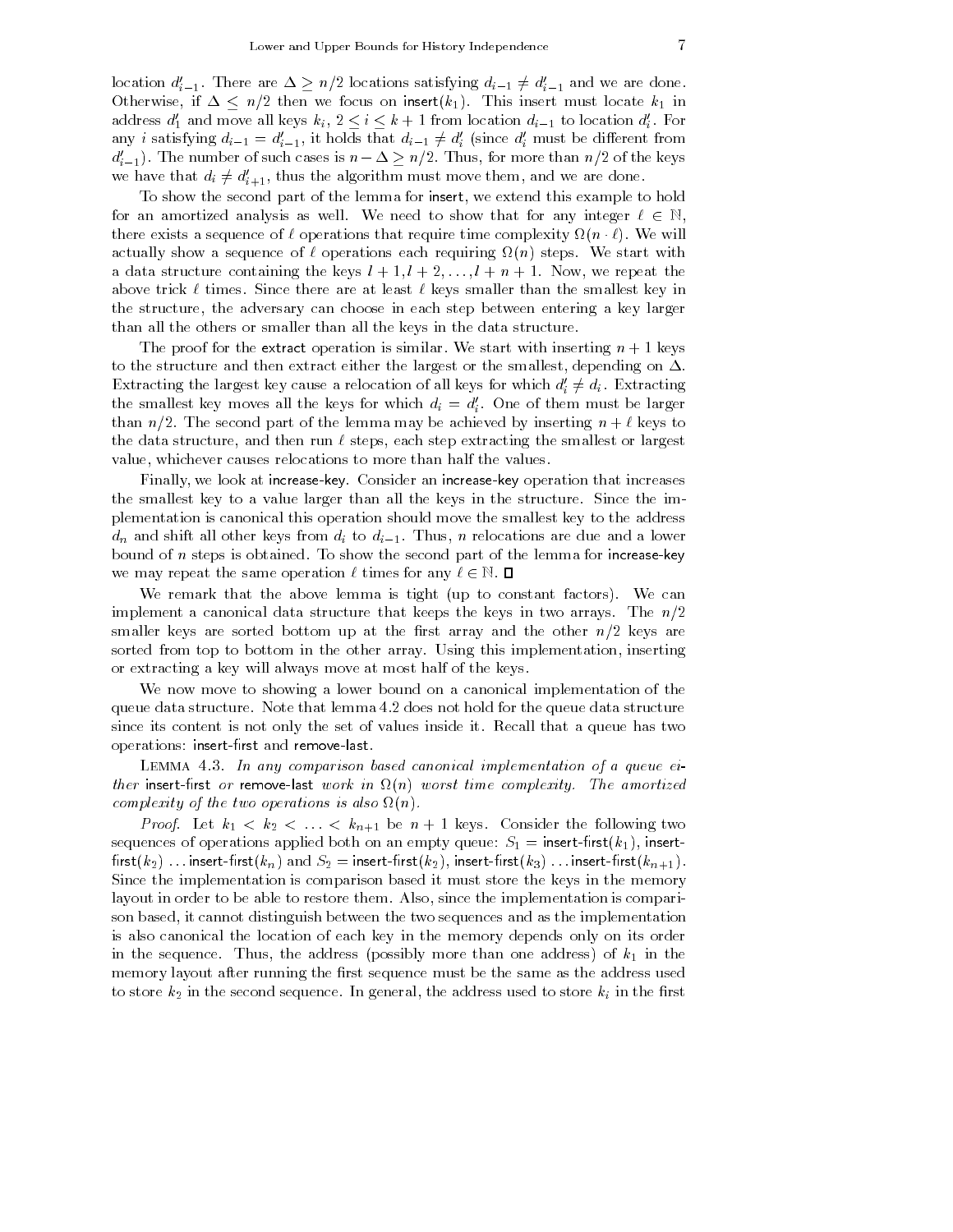sequence is the same as the address used to store the key ki- in the second sequence-This means that after running sequence  $S_1$ , each of the keys  $k_2, k_3, \ldots, k_n$  must reside in a different location than its location after running  $S_2$ .

 $\sim$  consider now two more operations applied after  $\mathcal{S}_1$  , then  $\mathbf{v}_i$  insert function and i-e- remove k- The content of the data structure after these two operations is the same as the content after running the sequence  $\omega_2$ . Thus, then memory representation tions must be the same. This means that  $n-1$  keys (i.e  $k_2, k_3, \ldots, k_n$ ) must have changed their positions- Thus either insert or removelast operation work in worst time compleme, of  $\mathbf{r}_{\text{eff}}$  fried this time showing a series showing a series of insert and remove-last such that each pair must move  $\Omega(n)$  keys resulting in the lower bound on the amount the amortized complexity and  $\mathcal{L}_{\mathcal{A}}$ 

Last, we prove a lower bound on the build-heap operation in a comparison based implementation of the heap.

LEMMA 4.4. For any comparison based canonical implementation of a heap the operation build-heap must perform  $\Omega(n \log n)$  operations.

Proof- Similarly to sorting we can view the operation of buildheap in terms of a decision tree-that the input may contain any product permutation any product on the values.  $\mathcal{N}_1,\ldots,\mathcal{N}_n$  but the output is unique. It is the canonical heap with  $\mathcal{N}_1,\ldots,\mathcal{N}_n$ . The radiction may be modified in the following manner in the following manner in the following manner in comparisons between the keys (the comparisons can be done adaptively), and then, based on the information obtained, rearrange the input values to form the canonical heap-We show a lower bound on the number of comparisons- Each comparison of keys separates the possible inputs to two subsets: those that agree and those that disagree with the comparison made, by the character comparisons, case of the n possible inputs must be distinguishable from the other inputs- Otherwise the algorithm will perform the same rearrangement on two different inputs, resulting in two different heaps- Thinking of the comparisons as a decision tree we note that the tree must contain at least n leaves each case is presenting a set with a single possible input. This means that the height of the decision tree must be  $\Omega(\log(n)) = \Omega(n \log n)$  and we

-- Translating the lower bounds to strong history independence- We can now translate the results of sections reposition and results of contractions

LEMMA  $4.5$ . Let  $D$  be a well behaved data structure for which its content is the values stored inside it. Let  $I$  be any implementation of  $D$  which is comparison based and strongly history independent. Then the following operations on  $D$ 

 $\bullet$  insert $(D, v)$ 

 $\bullet$  extract $(D, v)$ 

 $\bullet$  increase-key $(D, v_1, v_2)$  (i.e. change the value from  $v_1$  to  $v_2$ ) require time complexity

1.  $\Omega(n)$  in worst case,

2.  $\Omega(n)$  amortized time.

Proof- The lemma follows directly from lemma - and --

A special case of the above lemma is the heap.

COROLLARY 4.6. For any strongly history independent comparison based implementation of the heap data structure, the operations insert and increase-key work in  $\Omega(n)$  amortized time complexity. The time complexity of the build-heap operation is  $\Omega(n \log n)$ .

ricipal ment bounds of dimensional contracts on inserting for increase the common ment of more and a is true since the content of the heap data structure is the keys stored inside it and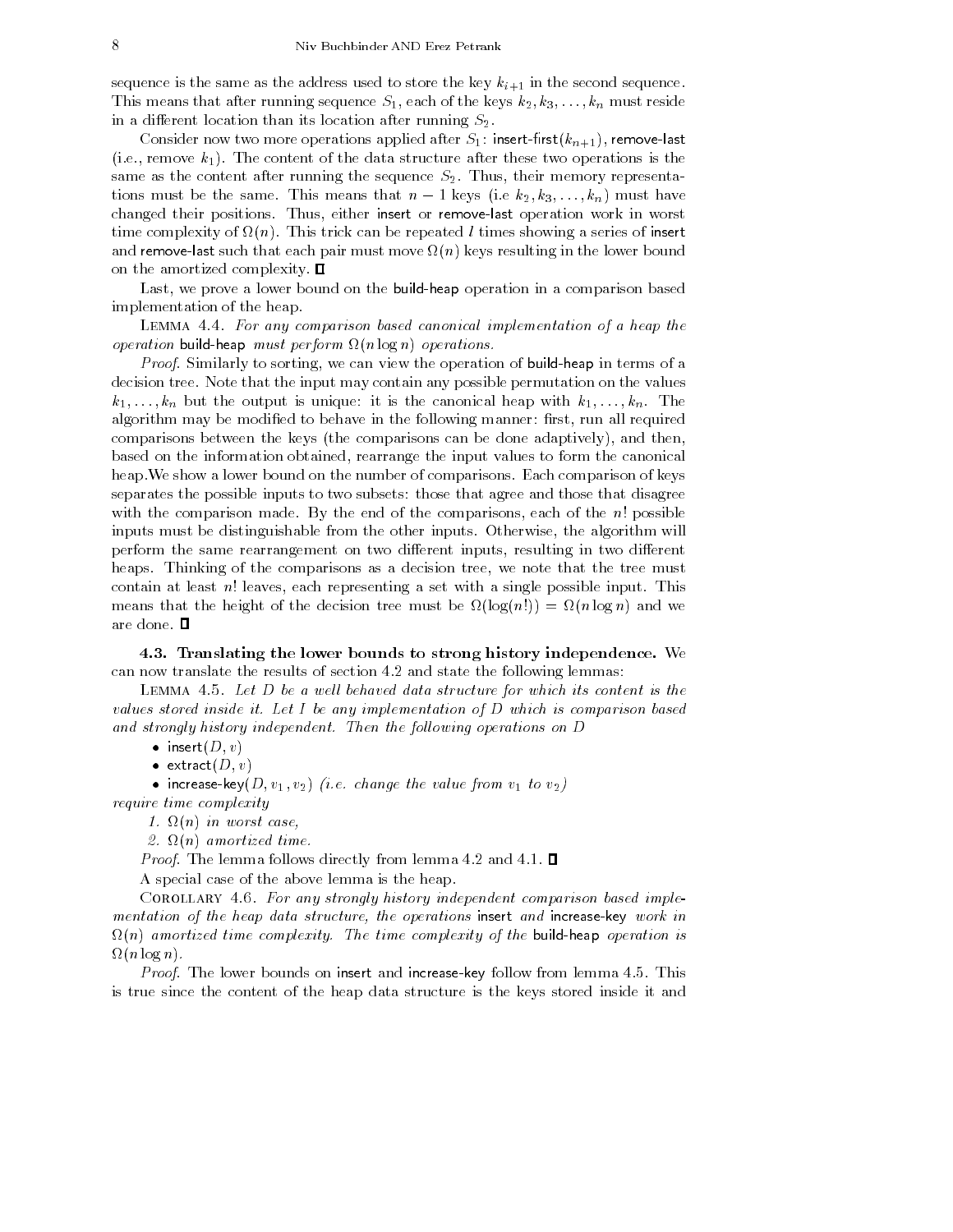

FIG. 5.1. The height of this heap is 4. The path to the last leaf is drawn in bold. In this example- the path to the rst vacant place is the same except for the last edge in the path

the heap document during structure is well behaved-up that is well been the buildheap the buildheap operation follows directly from lemma - and --

Last, we may also state a lower bound on the queue data structure.

LEMMA 4.7. For any strong history independent comparison based implementation of the queue data structure the worst time complexity of either insert-first or remove-last is  $\Omega(n)$ . Their amortized complexity is  $\Omega(n)$ .

Proof- The lemma follows directly from lemma - and --

- The heap- In this section we review the basics of the heap data structure and set up the notation to be used in the rest of this paper- A good way to view the heap, which we adopt for the rest of this paper, is as an almost full binary tree condensed to the left. Namely, for heaps of  $2^{\ell} - 1$  elements (for some integer  $\ell$ ), the heap is a full tree, and for sizes that are not a power of two, the lowest level is not full and all leaves are at the left side of the tree- Each node in the tree contains a value- The important property of the heap tree is that for each headth that the theory its children contain values that are strained the company to the value at the node i- reflect property ensures that the maximal value in the heap is always at the root- Trees of the structure that satisfy the above property are denoted well lformed health  $\sim$ denote by parently the parent of a hode  $\epsilon$  and by vi the content of node  $\epsilon$  . In a tree that represents a heap, it holds that for each node except for the root:

## $v_{parent(i)} \geq v_i$

We will assume that the heap contains distinct elements,  $v_1, v_2, \ldots, v_n$ . I fevrous work see the lands seems and using the contract ordering to be added to break and the some ordering to break a ties- In general the values in the heap are associated with some additional data and that additional data may be used to break ties- which the head to be used the  $\sim$ numbered by the integers  $\{1, 2, \ldots, n\}$ , where 1 is the root 2 is the left child of the root o no the right child of the root etc. In general the fert child of house t so house my and the right child is house number at  $\vert$  at the denote the number of nodes in the side heap H by  $size(H)$  and its height by  $height(H)$ .

with the most leaf-denote the lowest level the lowest level the lowest level  $\mathbb P$  is the leaf-denoted the last leafnext to the last leaf where the next leaf would have been had there been another value is called the -rst vacant place- These terms are depicted in gure -

Given a heap H and a node i in the heap, we use  $H^i$  to denote the sub-heap (or subtree containing the node i and all its descendants- i all internative the substance rooted by the left child of  $i$  is denoted  $H_L^+$  and the sub-neap rooted by the right child is denoted  $H_R^c$  The standard implementation of a heap is described in section A in the appendix-

-- Uniform heaps and basic machinery- In this section we investigate some properties of randomized heaps and present the basic machinery required for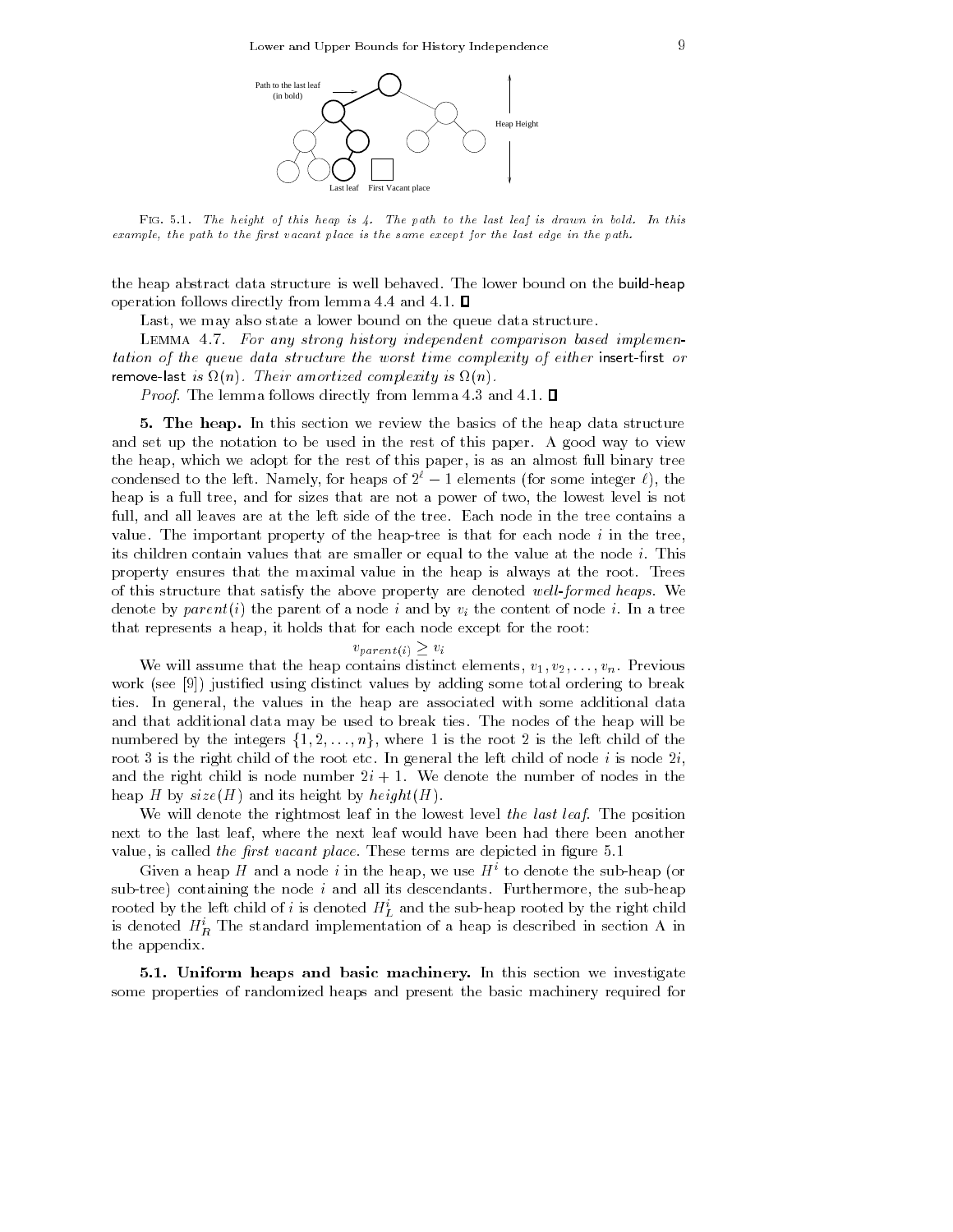

FIG. 5.2. An example of invoking **heapify** "(H, 10). Node number 10 is the node that contains the value 2. In (b) we can see the output of invoking heapify<sup>-1</sup> on the proper heap in (a). The value is the path from the path from the root-to the father of dougles down note that the two two sub-trees in (b) are still well-formed heaps. Applying Heapify on (b) will cause the value 2 at the root to get he had to its position in the original He as in any  $\pi$ 

making heaps making independent-of the properties we prove in the section is the section in that the following distributions are equal on any given n distinct values  $v_1, \ldots, v_n$ . **Distribution**  $\Omega_1$ : Pick uniformly at random a heap among all possible heaps with

values  $v_1, \ldots, v_n$ .

**Distribution**  $\Omega$ <sub>2</sub>: Pick uniformly at random a permutation on the values  $v_1, \ldots, v_n$ . Place the values in an (almost) full tree according to their order in the permutation- Invoke buildheap on the tree-

Note that the shape of a size  $n$  heap does not depend on the values contained in the heap- It is always the almost full tree with <sup>n</sup> vertices- The distributions above consider the placement of the  $n$  values in this tree.

In order to investigate the above distributions we start by presenting a procedure that inverts the buildheap operation see section A above for the de nition of build heap- Since buildheap is a manytoone function the inverse of a given heap is not unique. We would like to devise a randomized inverting procedure build-neap  $^-(\Pi)$ that gets a heap  $H$  of size n as input and outputs a uniformly chosen inverse of  $H$  under the function build-heap. Such an inverse is a permutation  $\pi$  or the values  $v_1, \ldots, v_n$ satisfying build-neap( $v_{\pi(1)}, \ldots, v_{\pi(n)}$ ) = 11. It turns out that a good understanding of the procedure build-neap – is useful both for analyzing History independent heaps – and also for the actual construction of its operations-

Recall that the procedure build-heap invokes the procedure heapify repeatedly in a bottom-up order on all vertices in the heap. The inverse procedure build-neap f invokes a randomized procedure n**eap**ify - on all vertices in the heap in a top-pottom e-corder i-corder i-corder i-corder i-corder i-corder and corder i-corder i-corder i-corder i-corder i-corder dure neapify full into procedure is a major player in most of the constructions in this paper.

Recall that heapify gets a node and two wellformed heaps as subtrees of this node and it returns a uni ed wellformed heap by oating the value of the node down always exchanging values with the larger children provesses procedure gets a proper heap H- It returns a tree such that at the root node that a random value from value  $\sim$ the nodes in the heap and the two sub-trees of the root are well-formed sub-heaps. The supput tree satisfies the property that if we run heapify on it, we get the heap if pack. We make the random selection explicit and let the procedure **neapify** - get as input both the input heap  $H$  and also the random choice of an element to be placed at the root.

The operation of neapily  $\tau$  on input  $(H, i)$  is as follows. The value  $v_i$  of the node i in <sup>H</sup> is put in the root and the values in all the path from the root to node <sup>i</sup> are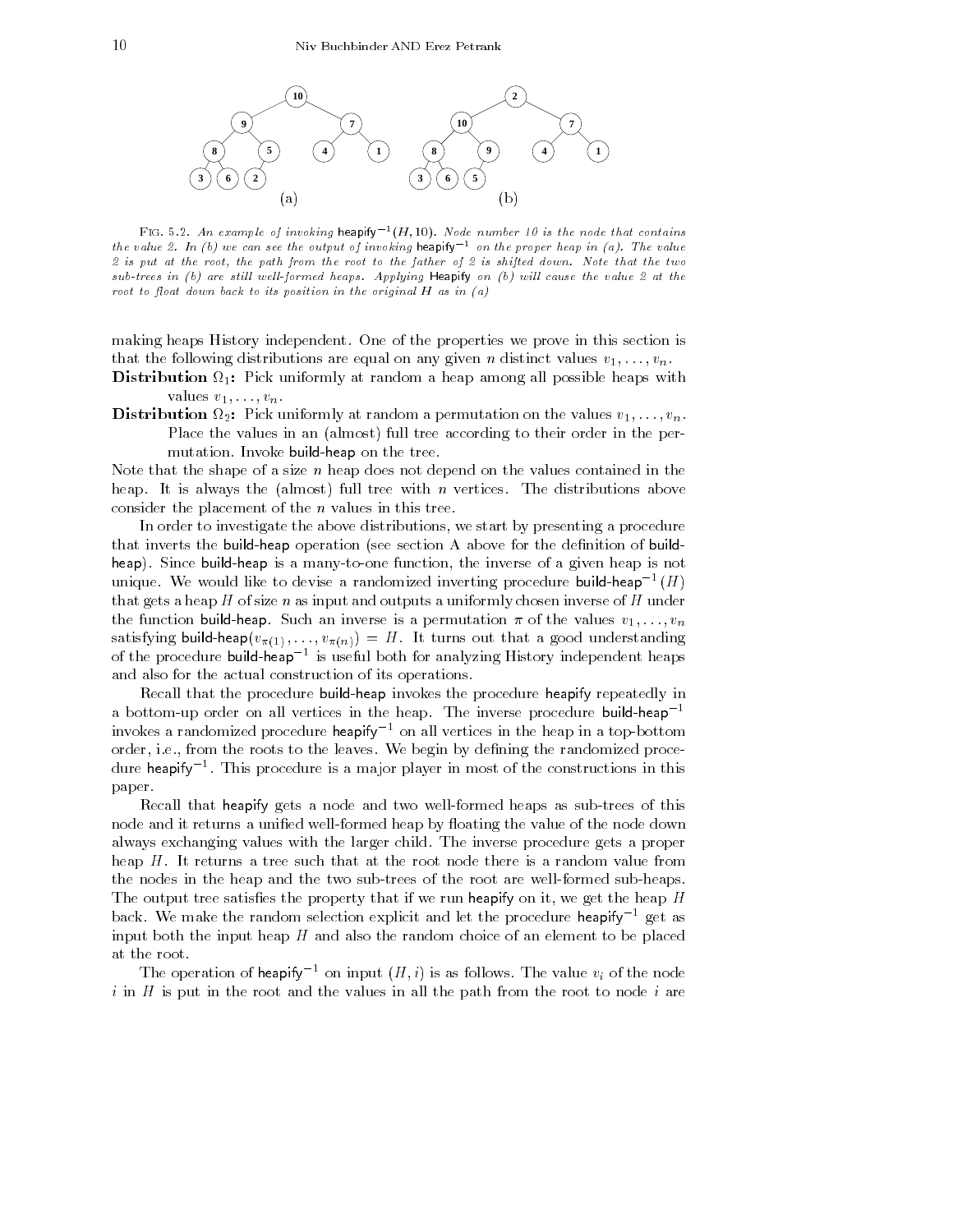rst returning tree is returned as the output- me from the result is result in result is fine. e-groot that the two subtrees of the root are wellformed health in the root the two substrees of the root of t to check that for any node, but the root, the values of its children are smaller or equal to its own value- For all vertices that are not on the shifted path this property is guaranteed by the fact that the tree was a heap before the shift-the street the shiftlast (lower) node in the path, the value that was shifted into node  $i$  is the value that was held in its parent-held wide is at least as large as the contraction of the least as large as the values at the children of hour of filmity consider all other hours on this path-One of their children is a vertex of the path and was their child before the shift and cannot contain a larger value-larger value-larger value-larger value-larger value-larger value-larger value-la and cannot contain a smaller value as well.

Caiming 3.1. How it we are energer and if we any neap of size it, where for any  $1 \leq i \leq n$ ,

$$
\mathsf{heapify}\; \big(\mathsf{heapify}^{-1}(H, i)\big) \;=\; H.
$$

*Proof*. After running neapify  $\lceil (H, t) \rceil$  the value v from node i is placed in the root: "Then running the procedure heapify on the resulting tree; the Twile v heats down-we argue that v house down that all along the shifted path replacing each of its values, thus shifting all path values up back to their original location. Their t-house down heapify chemings of place with the child that contains the ingher value- open starting the descend v must choose the path must node, shrew the maximum is the maximum value in the heap (previously shifted down by neapify  $(H, i)$  to make room for  $v)$  . Next any node on the shifted path has one path child and one nonpath child- The value in its path child must be larger than the value in the other child- The reason is that before the path shifted down, the path child was a parent of the non-path child in a wellformed heap- Thus each node on this path is larger than its sibling and so heapify must choose to replace  $v$  with that child down the path towards building back the heap H- Finally when <sup>v</sup> reaches its original node <sup>i</sup> it will stop oating down  $\sin$ ce the children of node  $i$  have not been modified by  $\texttt{neap}$ ify  $\|\cdot\|$  and they still contain values that are not larger than  $\epsilon_+$  and we are done.

An example of invoking neapify  $\lceil (H,i) \rceil$  is depicted in ligure 5.2. The complexity of neapify  $\lceil (n, i) \rceil$  is tinear in the difference between the height of node  $i$  and the height of the input heap or subheap since this is the length of the shifted path- Namely the complexity of heapify<sup>-1</sup>(*H*, *i*) is  $O(height(H) - height(i))$ .

Using neapily  $\lceil (H, t) \rceil$  we now describe the procedure build-neap  $\lceil (H, t) \rceil$ , a randomized algorithm for inverting the buildheap procedure- The output of the algorithm is a permutation of the heap values in the same (almost) full binary tree  $T$  underlying the given neap  $H$  . The procedure build-neap  $\bar{\ }$  is given in Figure 5.5. In this procedure we denote by  $TREE(root, T_L, T_R)$  the tree obtained by using node "root" as the root and assigning the tree  $T_L$  as its left child and the tree  $T_R$  as its right child. The procedure buildheap- is recursive- It uses a preorder traversal in which the root is visited hrst (and  $neapij$   $\tau$  is invoked) and then the left and right sub-neaps  $$ are inverted by applying build-neap - recursively.

There we use the fact that the values in the heap are distinct. If we have two nodes with the  $\,$ same values then Claim - becomes false-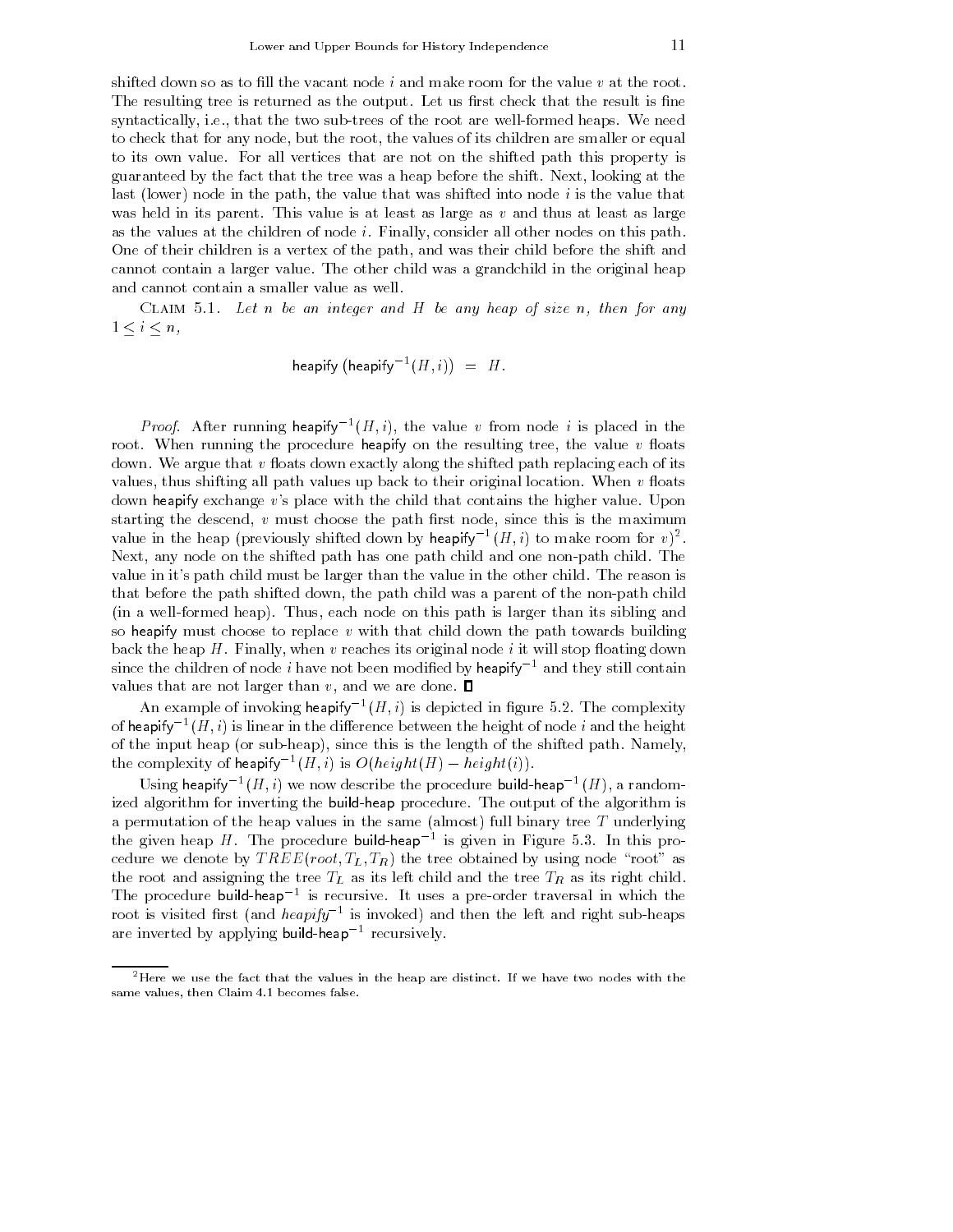procedure pulle-neap  $\lceil H \rceil$  :  $\mathbf H$ eap): Tree begin $1.$  $\mu$  is equally  $\mu$  if then return  $\mu$  is -Choose a node  $i$  uniformly at random among the nodes in the heap  $H$ . 3.  $H \leftarrow$  heapify  $(H, i)$  $\overline{4}$  Return T REErootH- buildheap HL- buildheap HR-end

FIG. 5.3. The procedure <code>build-heap  $^+(H)$ </code>

CLAIM  $5.2$ . For any heap H and for any random choices of the procedure buildneap<sup>-</sup>,

build-heap (build-heap $^{-1}(H))=H$ 

**Proof Sketch:** The claim follows from the fact that for any  $1 \le i \le n$ ,  $H =$ heapify (heapify $^{-1}(H,i)$ ), and from the fact that the traversal order is reversed. The  $\epsilon$  neapify operations cancel one by one the heapify- operations performed on  $H$  in the reversed order and the same heap  $H$  is built back from the leaves to the root.

In what follows it will sometimes be convenient to make an explicit notation of the randomness used by punc-neap- - . In each invocation of the trecursive) procedure, the a node is chosen uniformly in the current sub-neap. The procedure build-n**eap** – can be thought of as a traversal of the graph from top to bottom, level by level, visiting the nodes of each level one by one and for each traversed node  $i$ , the procedure chooses uniformly at random a node  $x_i$  in the sub-neap  $H^+$  and invokes heapify  $\lceil (H^+,x_i) \rceil$ . Thus, the random choices of this algorithm include a list of n choices  $(x_1, \ldots, x_n)$ such that for each node i in the heap,  $1 \leq i \leq n$ , the chosen node  $x_i$  is in its subtree- The xis are independent of the actual values in the heap- They are randomized choices of locations in the heap- froth for chairpic, that for any leaf the index hold that  $x_i = i$  since there is only one node in the sub-heap H  $\vdots$  . The vector  $(x_1, \ldots, x_n)$ is called *proper* if for all  $i, i \leq i \leq n$ , it holds that  $x_i$  is a node in the heap  $H^i$ . We will sometimes let the procedure  $\mathsf{p}$ uild-neap $^{-}(H)$  get its random choices explicitly in  $$ the input and use the notation build-neap  $\tau(H, (x_1, \ldots, x_n)).$ 

We are now ready to prove some basic lemmas regarding random heaps with  $n$ distinct values-in the following lemmas we denote by infly the set of all permutations on the values  $v_1, v_2, \ldots, v_n$ .

LEMMA 5.3. Each permutation  $\pi \in \Pi(n)$  has one and only one heap H and a proper vector  $X_n = (x_1, \ldots, x_n)$  such that  $(v_{\pi(1)}, \ldots, v_{\pi(n)}) =$  build-heap  $\lceil (H, X_n) \rceil$ .

Proof- We start by proving each permutation has at most one heap <sup>H</sup> and proper random vector  $X_n$  such that  $(v_{\pi(1)}, \ldots, v_{\pi(n)}) =$  build-heap  $^{-}(H, (x_1, x_2, \ldots, x_n))$ . By claim 5.2 we know that there is only one heap on which build-neap - may yield the permutation  $\pi$ . This is the heap satisfying  $H =$  build-neap( $v_{\pi(1)}, v_{\pi(2)}, \ldots, v_{\pi(n)}$ ). Therefore we only need to claim that taking any heap  $H$ : For each distinct (proper) vector  $(x_1, x_2, \ldots, x_n)$  the permutation induced on the values  $v_1, \ldots, v_n$  by applying build-neap  $\lceil (H_1, (x_1, \ldots, x_n)) \rceil$  is distinct.

Consider any two distinct proper vectors  $(x_1, x_2, \ldots, x_n)$  and  $(y_1, y_2, \ldots, y_n)$ . Buppose une mis anterent fange in these fectors appear in location of this case, and the the traversal of the  $i$  th node, the traversal of build-neap  $\lnot (H, (x_1, x_2, \ldots, x_n))$  creates the same tree as the traversal of build-neap  $[(H,(y_1,y_2,\ldots,y_n))]$ . But then, node  $i$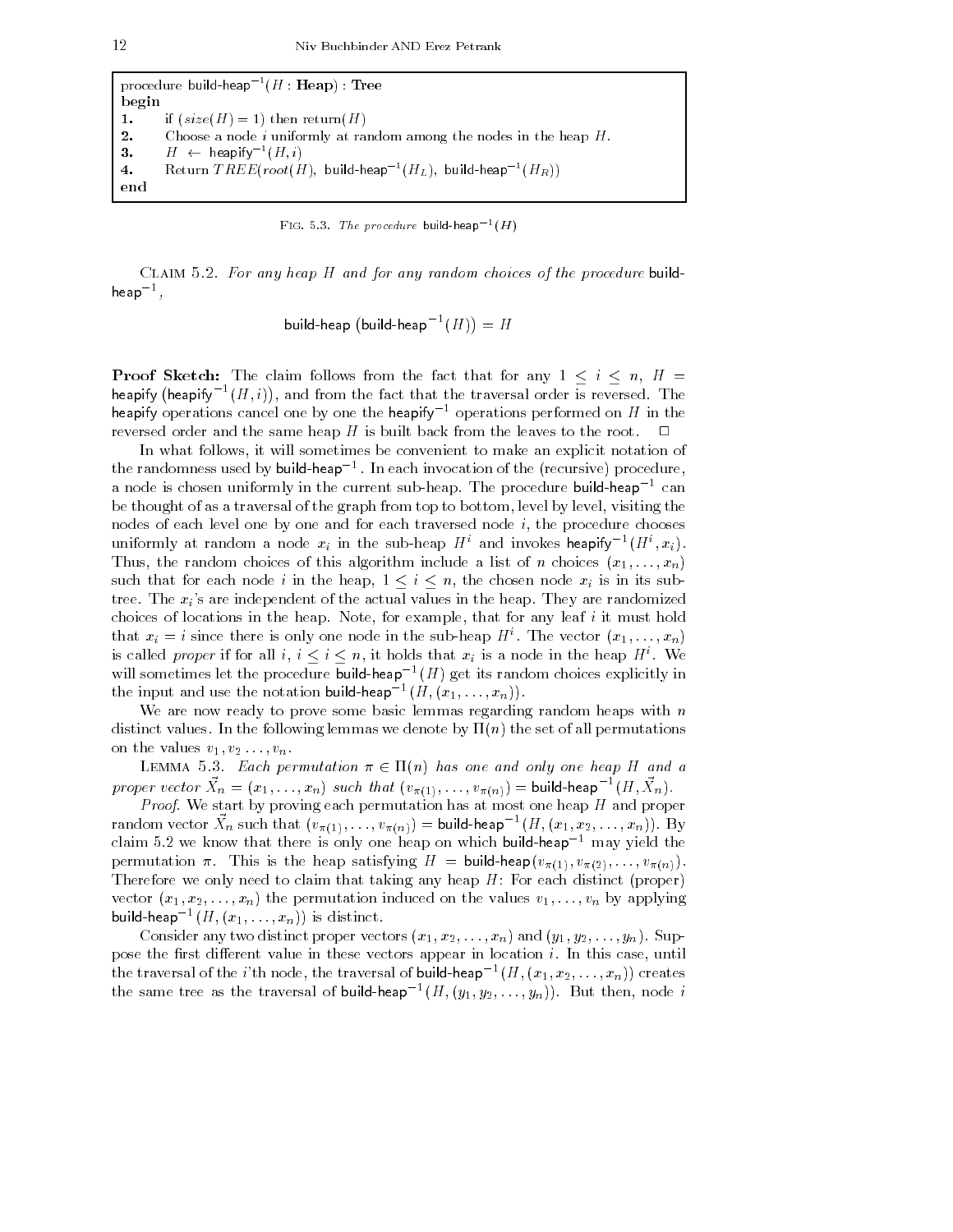exchanges values with node  $x_i$  or with node  $y_i$ , which are different and cause a different value to be put in node i- in the the rest of the travelent the value in node t-in note modified. Thus, the output of build-neap  $^-(H,(x_1,x_2,\ldots,x_n))$  is different from the output of build-neap  $^{-}(H,(y_1,y_2,\ldots,y_n))$ .

By now we have shown that for any permutation  $\pi$  there is at most one heap H and random vector  $(x_1, \ldots, x_n)$  such that  $\pi = \text{build-}$  neap  $\lnot (H, (x_1, \ldots, x_n))$ . We now show that for any permutation  $\pi$ , there exist a heap H and a random (proper) vector  $(x_1, \ldots, x_n)$  such that  $\pi = \text{build-heap}^{-}(H, (x_1, \ldots, x_n)).$ 

Denote by support(H) the set of all permutations  $\pi \in \Pi(n)$  that satisfy:

build-heap $(v_{\pi(1)}, v_{\pi(2)}, \ldots, v_{\pi(n)}) = H$ 

That is supported contains all the permutation that result in the head H- since build-heap is deterministic these sets are a partition of all possible permutation.

We prove that for any permutation  $\pi \in \Pi(n)$  in support $(H)$  there exists a proper vector  $(x_1, \ldots, x_n)$  such that build-neap  $^{-}(H, (x_1, \ldots, x_n))$  yields the order of elements as in 81 any permutation is in some set the claim follows

 $\mathcal{W}$  will prove this by induction on the height of the heap- if  $\mathcal{W}$  (if  $\mathcal{W}$ there is only one permutation  $\pi$  in support(H) and the random vector  $\{1\}$  yield this permutation-

Consider any heap H of height h and a permutation  $\pi \in \Pi(n)$  such that  $H =$ build-lieap( $v_{\pi(1)}, \ldots, v_{\pi(n)}$ ). Considering the operation of build-lieap we extract the last operation of heapify on the root and get:  $H =$ build-heap $(v_{\pi(1)}, v_{\pi(2)}, \ldots, v_{\pi(n)}) =$ heapify $(v_{\pi(1)}, H_L =$ build-heap $(v_{\pi(2)}, v_{\pi(4)}, v_{\pi(5)}, \ldots),$ 

$$
H_R=\textsf{build}\text{-}\textsf{heap}(v_{\pi(3)},v_{\pi(6)},v_{\pi(7)},\ldots))
$$

In the last operation of heapify the element  $v_{\pi(1)}$  floats down to the ith position creating the neap  $H$ . Now taking  $x_1 = i$  will cause build-neap  $\overline{\phantom{x}}$  in its lifst step creating exactly  $H$   $\mu$  and putting v back at the root. Since  $H$  and  $H$ are of height  $h-1$ , we can use the induction hypothesis. We get that there exist two series  $(x_2, x_4, x_5, \ldots)$  and  $(x_3, x_6, x_7, \ldots)$  that yields the order elements as in  $n_L = n(2), n(\pm), \ldots$  and  $n_R = n(0), n(0), \ldots$  with  $n_R$  and series along with  $x_L$  creates  $\mathfrak{m}$  proper vector  $\{x_1, \ldots, x_n\}$ .  $\blacksquare$ 

COROLLARY  $5.4$ . If H is picked up uniformly among all possible heaps with the same content then  $T =$  build-heap<sup>-1</sup> (H) is a uniform distribution over all  $\pi \in \Pi(n)$ .

e-coop- in the three cases will permutation in me cupportles profit to permutation that the satisfies build-fieap( $v_{\pi(1)}, v_{\pi(2)}, \ldots, v_{\pi(n)}$ ) = 11, there is a unique random vector  $(x_1, \ldots, x_n)$ , that creates the permutation. Each random (proper) vector has the same probability- Therefore a is chosen uniformly among all permutation in supporter  $\mu$ Since <sup>H</sup> is picked up uniformly among all heaps the corollary follows-

LEMMA 5.5. Let n be an integer and  $v_1, \ldots, v_n$  be a set of n distinct values. Then, for heap H that contains the values  $v_1, \ldots, v_n$  it holds that:

$$
Pr\left[\pi \in \Pi(n) : \text{build-heap}(v_{\pi(1)}, v_{\pi(2)}, \dots, v_{\pi(n)}) = H\right] = p(H)
$$

Where  $p(H)$  is a function depending only on n (the size of H). Furthermore,  $p(H)$  =  $N(H)/|\Pi(n)|$  where  $N(H)$  can be defined recursively as follows:

$$
N(H) = \begin{cases} 1 & if \text{ size}(H) = 1 \\ size(H) \cdot N(H_L) \cdot N(H_R) & otherwise \end{cases}
$$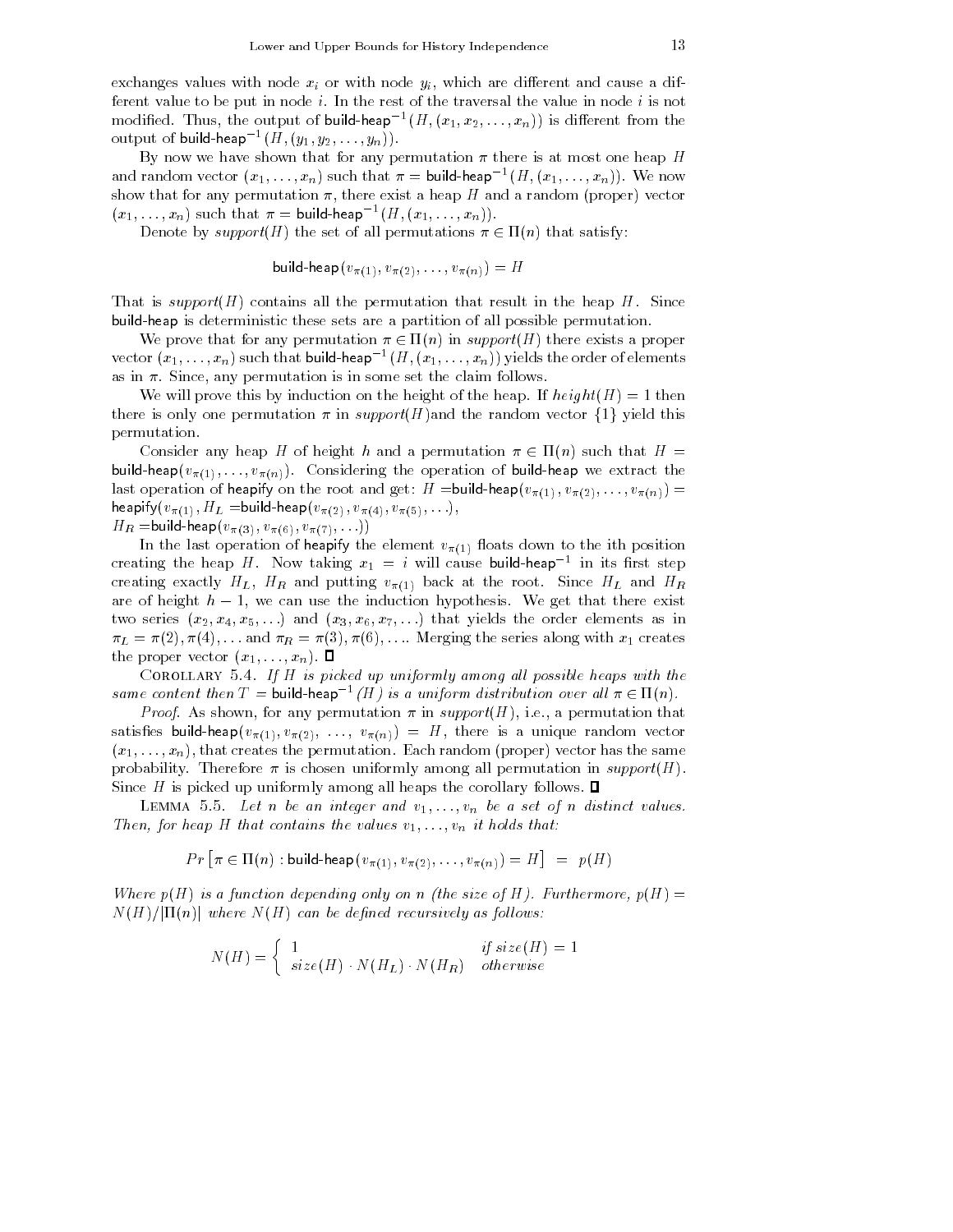```
procedure build-heap-oblivious(v_1, \ldots, v_n. Values). Heap
begin1.Choose \pi \in \Pi(n) uniformly at random.
-
          \mathbf{u} \mathbf{v} \mathbf{v} \mathbf{v} \mathbf{v} \mathbf{v} \mathbf{v} \mathbf{v} \mathbf{v} \mathbf{v} \mathbf{v} \mathbf{v} \mathbf{v} \mathbf{v} \mathbf{v} \mathbf{v} \mathbf{v} \mathbf{v} \mathbf{v} \mathbf{v} \mathbf{v} \mathbf{v} \mathbf{v} \mathbf{v} \mathbf{3.Return (H)end
```
FIG. 6.1. *The procedure* build-neap-oblivious( $v_1, \ldots, v_n$ ).

*Froof*-For any H the probability that build-neap( $v_{\pi(1)}, v_{\pi(2)}, \ldots, v_{\pi(n)}) = H$  is the probability that the permutation is belongs to supportH- ( incoditing to femma olo and show of supposition is the same for any possible heap in this follows from the same  $\sim$ the fact that any random vector  $(x_1, x_2, \ldots, x_n)$  result in different permutation in support(H) and each permutation in support(H) has a vector that yield it.

The size of support(H) is exactly the number of possible random (proper) vectors. This number can be formulated recursively as  $N(H)$  depending only on the size of the heap- The probability for each heap now follows-

COROLLARY 5.6. The following distributions  $\Omega_1$  and  $\Omega_2$  are equal.

**Distribution**  $\Omega_1$ : Pick uniformly at random a heap among all possible heaps with values  $v_1, \ldots, v_n$ .

Distribution  $\Omega_2$ : Pick uniformly at random permutation  $\pi \in \Pi(n)$  and invoke buildheap $(v_{\pi(1)}, v_{\pi(2)}, \ldots, v_{\pi(n)})$ .

Proof- As shown in lemma - distribution gives all heaps containing the values  $v_1, \ldots, v_n$  the same probability. By definition, this is also the case in  $\mathfrak{u}_1$ .  $\blacksquare$ 

- Building and maintaining History independent Heap- In this section we prove our main theorem.

**Theorem 0.1.** Include *allows* a History macponable implementation of the heap data structure with the following time complexity. The worst case complexity of the build-heap operation is  $O(n)$ . The worst case complexity of the increase-key operation is  $O(\log n)$ . The expected time complexity of the operations insert and extract-max is  $O(log n)$ , where expectation is taken over all possible random choices made by the implementation

Our goal is to provide an implementation of the operations build-heap, insert, extract-max, and increase-key that maintains history independence without incurring an extra cost on their particle time cost independence to the complexity- independence of  $\sim$ by preserving the uniformity of the heap- When we create a heap we create a uniform heap among all heaps on the given values- Later each operation on the heap assumes that the input heap is uniform and the operation maintains the property that the output heap is still uniform for the new content- Thus whatever series of operation is used to create the heap with the current content, the output heap is a uniform heap with the given content-that the means that the memory layout is history independent of the memory layout is hi and the set of operations make the heap History independent.

-- The buildHeap operation- We start with the randomized implemen tation of the operation buildheapoblivious- We implement it by applying a random permutation on the input values and then invoking the standard build-heap procedure. The pseudocode appears in the pseudocode appears in the pseudocode appears in the pseudocode appears in the pseudocode appears in the pseudocode appears in the control of the pseudocode appears in the control of the contro

LEMMA 6.2. For any  $n \in \mathcal{N}$  and for any n distinct values  $(v_1, \ldots, v_n)$ , the distribution of heaps output by build-heap-oblivious $(v_1, \ldots, v_n)$  is a uniform distribution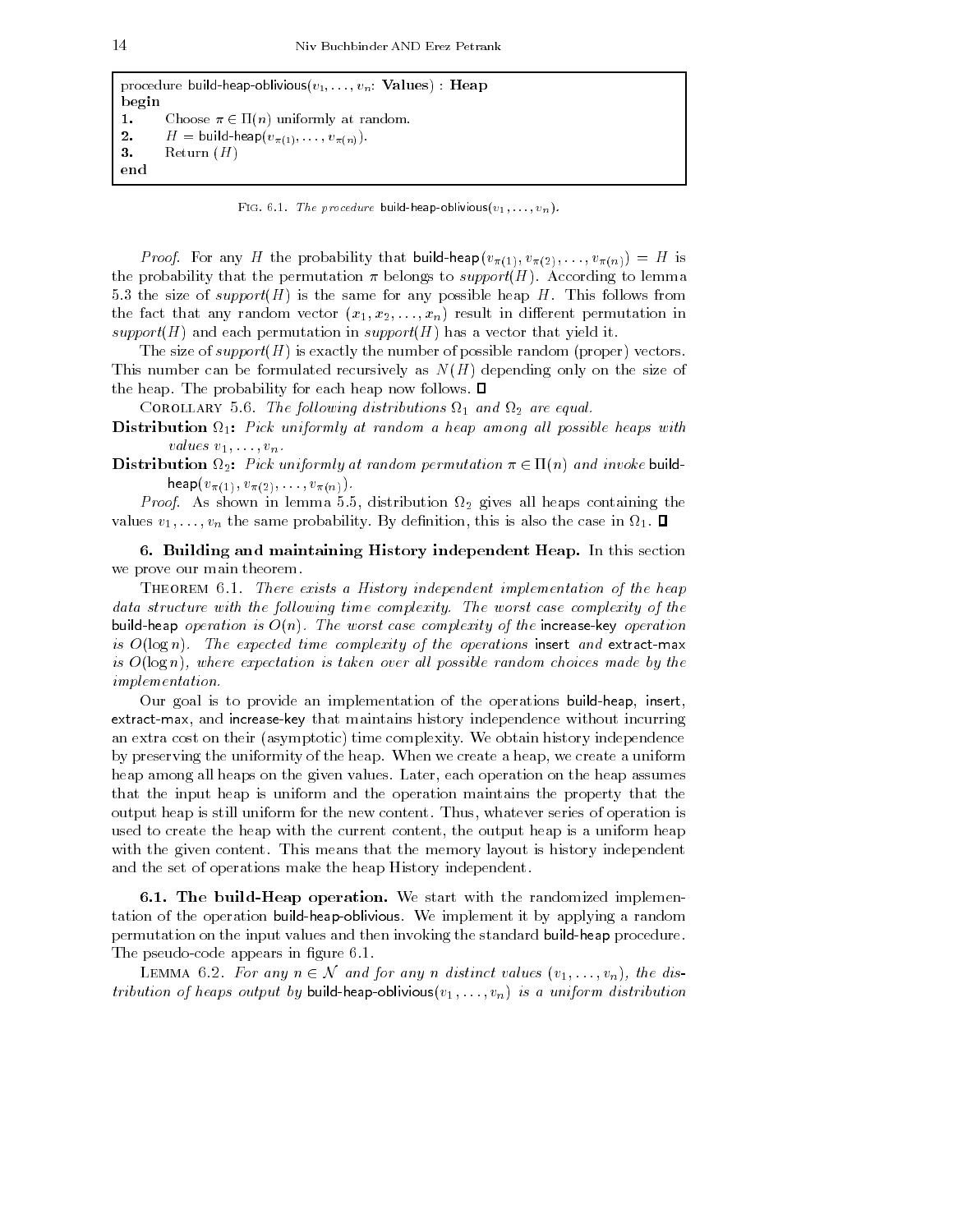procedure increase-key-obliviousH Heap i location value, the new value-  $\bf{H}$ eap  $\bf{H}$ begin $1.$ if  $value < v_i$  $v_i \leftarrow value$  $\overline{\mathbf{3}}$ .  $H^i \leftarrow$  heapify $(i, H^i_L, H^i_R)$  $\overline{4}$  Otherwise  $\bf 5$  .  $v_i \leftarrow value$ 6. while  $i \neq 1$  and  $v_i > v_{\text{parent}(i)}$  (i.e. its not the root and  $v_i$  is larger than its parent)  $\bf 7$  .  $\epsilon$ xchange the values at  $\iota$  and parenti $\iota$ . 8.  $i \leftarrow$  parent $(i)$ end

Fig - The procedure increasekeyoblivious

over all possible heaps containing the values  $v_1, \ldots, v_n$ . Proof- The assertion follows from corollary --

-- The increaseKey operation- We now provide an implementation of the increase in plant in this implementation is similar to the standard implementation in the standard implementatio of increasekey for standard nonoblivious heaps- However we extend this operation by allowing both increasing and decreasing the key- Such an operation will be useful for us in the implementations of insert and extractmax see below- In the standard implementation of increasekey the node whose key is to be increased is identi ed and its value is increased- The update may create a tree that is not a wellformed heap-To make the tree a well-formed heap again, the standard implementation traverses the path from the node toward the new place the model the new proper place for the model  $\alpha$ value- During this traversal it repeatedly compares the value of the node to its parent, exchanging them if the child is larger than its parent, when the comparison shows that the node key is smaller than its parent the procedure terminates, and the tree obtained is a well-formed heap.

Our History independent implementation of increasekey is the same as the stan dard one-that it is good enough-that it is good enough-that it is good enough-the operation in case of the operation in case of the operation in case of the operation in case of the operation in case of the operation in ca the key at node  $i$  has decreased is done by invoking the neapify procedure on  $H^+$ . Note that  $H^+$  is an appropriate input for neapify. The root node (node  $i$ ) may contain any value, but its two sub-trees  $H_L$  and  $H_R$ ) are well-formed heaps. Thus, heapify hoats the value down to a proper location modifying  $\pi^+$  mto a well-formed heap. The  $$ pseudocode of increase in provided in provided in April 1121

We now show that the operation of modifying  $v_i$  to v using increase-key-oblivious is a one-to-one transformation from the set of all heaps with values  $v_1, v_2, \ldots, v_n$  to the set of an heaps while values  $v_1, v_2, \ldots, v_{i-1}, v, v_{i+1}, \ldots, v_n$ . Furthermore, the inverse operation is exactly applying increase-key-oblivious to modify v back to  $v_i$ . The one-to-one property will be used to show that uniformity is maintained by the increase-key-oblivious operation.

LEMMA 6.3. For any heap H, any vertex i of H, and any (distinct) new value v not contained in H, Let  $H'$  = increase-key-oblivious( $H, i, v$ ). Let j be the vertex with value v in  $H$  -and let  $v_i$  be the value of node i in  $H$  (the value that was modified). Then  $H =$  increase-key-oblivious  $(H', j, v_i)$ .

Proof- Let us check the case that  $v > v_1$ . The stimit case is similar- when running increase-key-oblivious, the new value v floats up until it reaches the root or a parent with a larger value- While going up all values on the propagation path are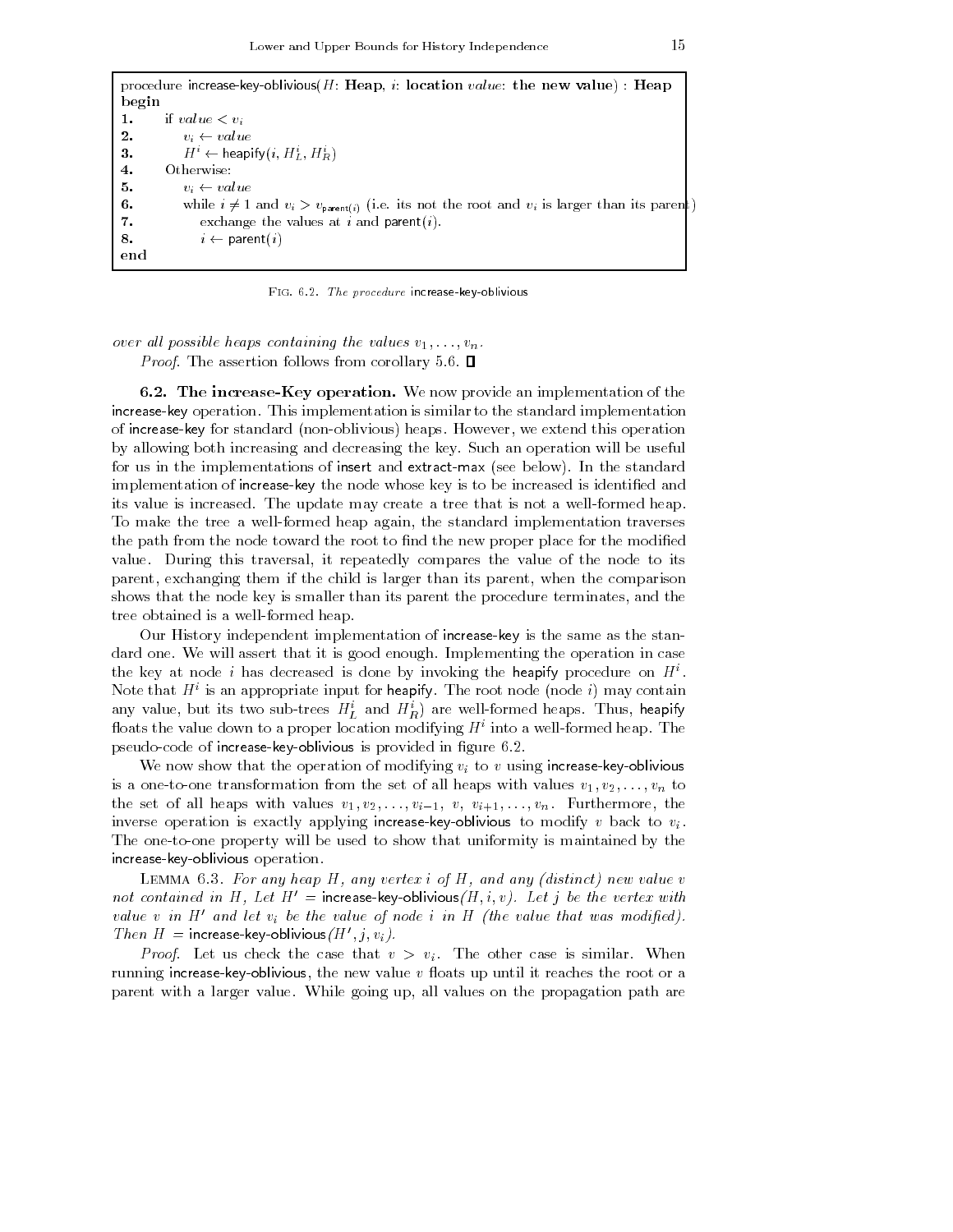we now are vertex down. We now we modify the new modify the new vertex  $j$ back to  $v_i$ , and apply increase-key-oblivious on the node j, then  $v_i$  floats back exactly along this shifted path returning vi to vertex i- This is true since hen increase now oblivious applies heapify on vertex j and heapify keeps switching  $v_i$  with its child that contains the higher value. To note that  $\tau_i$  indeed goes down along the propagation path, we note that the path vertex must be the larger child since it was the parent of its sibling before <sup>v</sup> oated up along that path- Therefore increasekeyoblivious will always choose to exchange  $v_i$  with the previously shifted child returning all vertices in the propagation path back to their previous locations- The value vi will stop oating exactly in vertex i since the children of vertex i still contain the original values  $v_{2i}$ and  $\frac{1}{2}$  ,  $\frac{1}{2}$  which since it was well-formed these values be smaller than  $\frac{1}{2}$  .

We are now ready to prove that the procedure increase-key-oblivious is History independent-me will show that if the input heap H is distributed uniformly will show and heaps with the values  $\{v_1, v_2, \ldots, v_n\}$  then the output heap H' is distributed uniformly among all heaps with the values  $\{v_1, v_2, \ldots, v'_i, \ldots, v_n\}$  where  $v'_i$  is the new value that was assigned to vertex  $i$  (and perhaps moved by increase-key-oblivious to a different  $location)$ .

CLAIM  $6.4$ . Let H be a heap of size n uniformly distributed among all heaps with the values  $\{v_1, v_2, \ldots, v_n\}$ , let i be any number  $1 \le i \le n$ , and let  $v'_i$  be a value not contained in H Then  $H$  =increase-key-oblivious  $(H, i, v_i)$  is distributed uniformly among all heaps with the values  $\{v_1, v_2, \ldots, v_n\} \setminus \{v_i\} \cup \{v_i'\}$ .

rection recent formation of a we have the number of the number of the number of the second state of the second heaps of size n with these values depends only on  $n$  (and not on the actual values). Now by lemma - we know that increasekeyoblivious gives a onetoone corre spondence between equal sized sets- Thus the probability that a heap with values  $\{v_1, v_2, \ldots, v_n\} \setminus \{v_i\} \cup \{v'_i\}$  appears in the output of increase-key-oblivious equals the probability that its corresponding heap with values  $\{v_1, v_2, \ldots, v_n\}$  appears in the input- By the conditions of the lemma the latter is uniform-

-- The extractMax operation- We start with a naive implementation of extraction complexity with the called the call the complex complexity complexity that the complexity of the complexity Only the course, this is not the acceptable complement for the extraction operation but this rst construction will be later modi ed to make the real History independent extract common the simplest implementation given the tools we developed so far is  $\mathbb{R}^n$ to apply the randomized procedure **pu**ild-neap  $\leq$  on the heap  $H$  (of size  $n + 1$ ) to get a uniformly chosen permutation on the values  $v_1, v_2, \ldots, v_{n+1}$ , then replace the maximum value with the value that turned out last, and re-build the heap from the obtained random permutation on the maximum personance the maximum values of that is now in location  $n + 1$ .

In order to be able to improve the procedure, we start with a similar, yet somewhat adierent die run builden of extraction of extraction of extraction extractions are as a construction of the st  $\mathsf{heap}$  - on the heap  $H$  to get a uniform permutation  $\pi$  on the  $n+1$  values. Ivext, we remove the value at the last leaf  $\frac{1}{n+1}$ . This step we get a uniformly chosen permutation of the n values excluding the site we have removed-call from the run build-heap on the *n* values to get a uniformly chosen heap among the heaps without  $\mathbb{P}^n$  is the maximal value that we are done. Otherwise, we continue by reproding the value at the root (the maximum) with the value v<sub>n-11</sub> with running  $\sum_{n=1}^{\infty}$  on the resulting tree to one the value  $\sum_{n=1}^{\infty}$   $\sum_{n=1}^{\infty}$  and  $\sum_{n=1}^{\infty}$ heap- We will show that this process results in a uniformly chosen heap without the maximum value- Later we will show that this process contains many redundant steps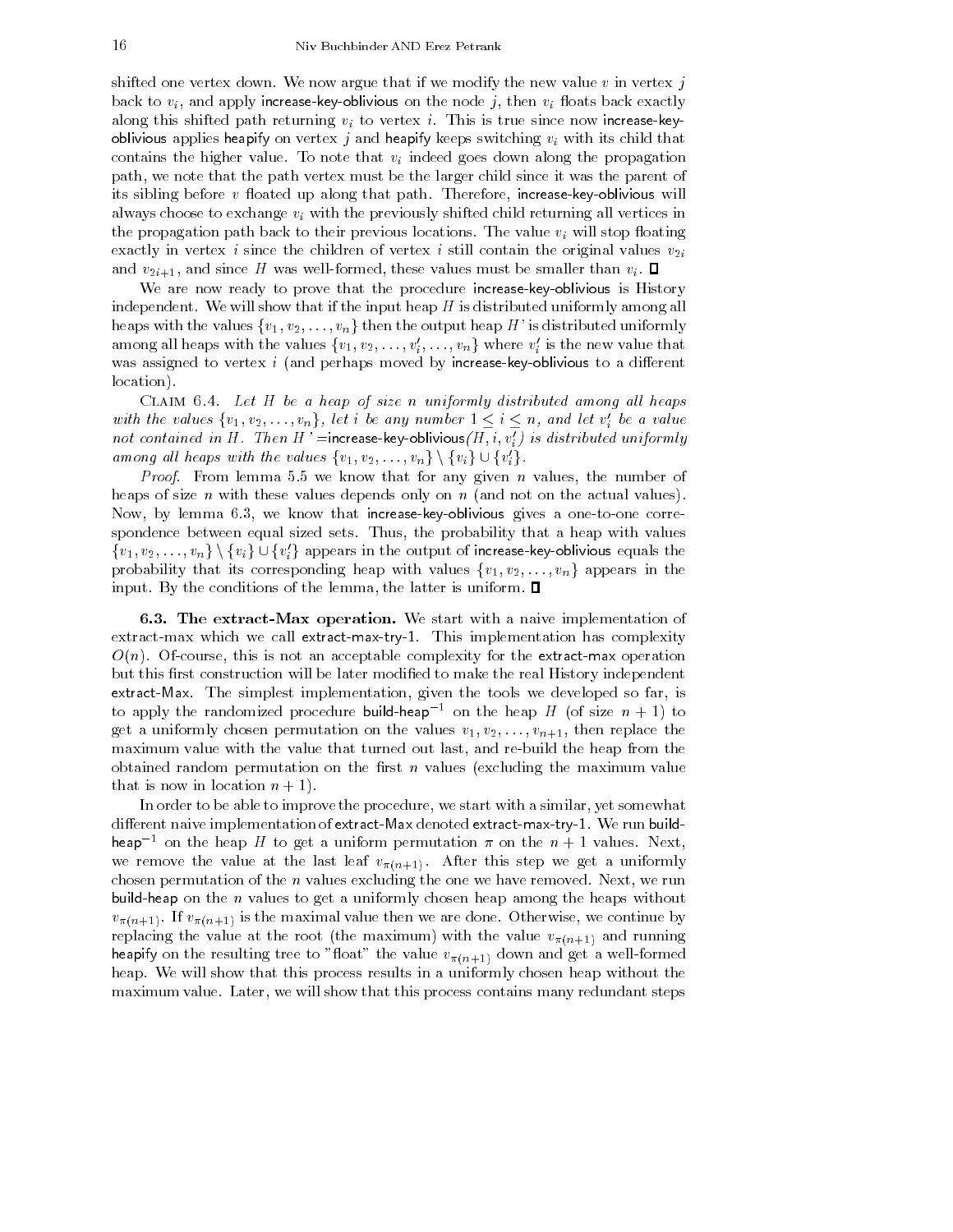$\mathsf{p}_1$  occulie extractmax-try-Ti $\bm{\mu}$  . Heap- Heapbegin $1.$ Choose uniformly at random a proper randomization vector  $(x_1, \ldots, x_{n+1})$  for the procedure build-neap fill - $I =$  DUIIG-neap  $\lceil H, (x_1, x_2, \ldots, x_{n+1}) \rceil$ 3. Let T - be the tree obtained by removing the last node with value  $v_i$  from T.  $\bf{4}$  $H^+ =$  build-neap(1) -5. If  $v_i$  is the maximum then return  $(H_+)$ . Otherwise:  $6.$ Modify the value at the root to  $v_i$ .  $\overline{7}$ .  $H_{-}$  = neapify(H, 1) (i.e. apply neapify on the root) 8. Return H--end

rig. 6.3. *The procedure* extract max try 1

and actually running only  $O(\log n)$  of the steps in this procedure suffices to receive the same code of the pseudo code of the naive extractment  $\mathbf{r}_f$  appears in inguite 63

CLAIM  $\cup$ . Let  $v_1, \ldots, v_{n+1}$  be  $n+1$  (assumer) balaes and let H be a uniformly  $a$  and  $b$  are  $b$  over an incups with values  $v_1, \ldots, v_{n+1}$ . Then, invoking procedure extract maxt the  $\frac{1}{2}$  can H implies the following properties on the heap H created in step  $\frac{1}{4}$ .

- 1. The value that is contained in  $H$  but not in  $H'$  is uniformly distributed over the values  $v_1, \ldots, v_{n+1}$ .
- 2. Given that  $v_i$  is contained in H and not in H', then H' is uniformly distributed over all possible heaps with content of  $\{v_1, \ldots, v_{n+1}\} \setminus \{v_i\}$ .

Proof- By corollary - and since the input heap is uniformly distributed we get that build-heap<sup>-1</sup>(H) is a uniformly chosen permutation of the values  $\{v_1, \ldots, v_{n+1}\}$ . Thus, removing the last value in the permutation we get a uniformly chosen removed value, and when conditioning on  $v_i$  being removed, we get a uniform permutation over the values  $\{v_1, \ldots, v_{n+1}\} \setminus \{v_i\}$ . From corollary 5.6 we know that applying build-heap on this permutation results in uniformly chosen heap among all possible heaps with content  $\{v_1, \ldots, v_{n+1}\} \setminus \{v_i\}$ .  $\Box$ 

CLAIM  $v.v.$  Let  $v_1, \ldots, v_{n+1}$  be  $n+1$  (assumer) values, let m denote the index of the maximum value (i.e.,  $v_m$  is the maximum value), and let H be a uniformly  $a$  and  $b$  are  $b$  over an incups with values  $v_1, \ldots, v_{n+1}$ . Then, invoking procedure extract-max-try-1 on  $H$  yields an output heap that is uniformly distributed over all possible heaps with content  $\{v_1, \ldots, v_{n+1}\} \setminus \{v_m\}$ .

*Proof.* By claim 6.5, for any i,  $1 \le i \le n+1$ , conditioned on  $v_i$  being removed, the heap  $H'$  created in step 4 is uniformly distributed over all heaps with content  $\{v_1, \ldots, v_n\} \setminus \{v_i\}$ . If  $i = m$ , i.e.,  $v_i$  is the maximal value then we are done. Otherwise,  $v_m$  must appear in the root of  $H$  . We note that step 0 and  $\iota$  implement increase-key- $\ldots$  the root colling the value of the root from  $\mathbf{v}_H$  to  $\mathbf{v}_I$ . By claim off the resulting neap is uniform if the input heap  $H$  is uniform on among all heaps of its content. By  $\,$ claim 6.5 this is correct for any i  $1 \le i \le n+1$ . Thus, we get that for any choice of i (and so, also for a random i), the resulting heap is uniformly distributed over all heaps with content  $\{v_1, \ldots, v_{n+1}\} \setminus \{v_m\}$  and we are done.  $\blacksquare$  Note that in the above proof we did not need to dee the most part of claim over the material part moppone to be uniformly distributed- Also we might have replaced steps and in procedure extract than the chose the invocation of increase in  $\mu$  chose to increase to write steps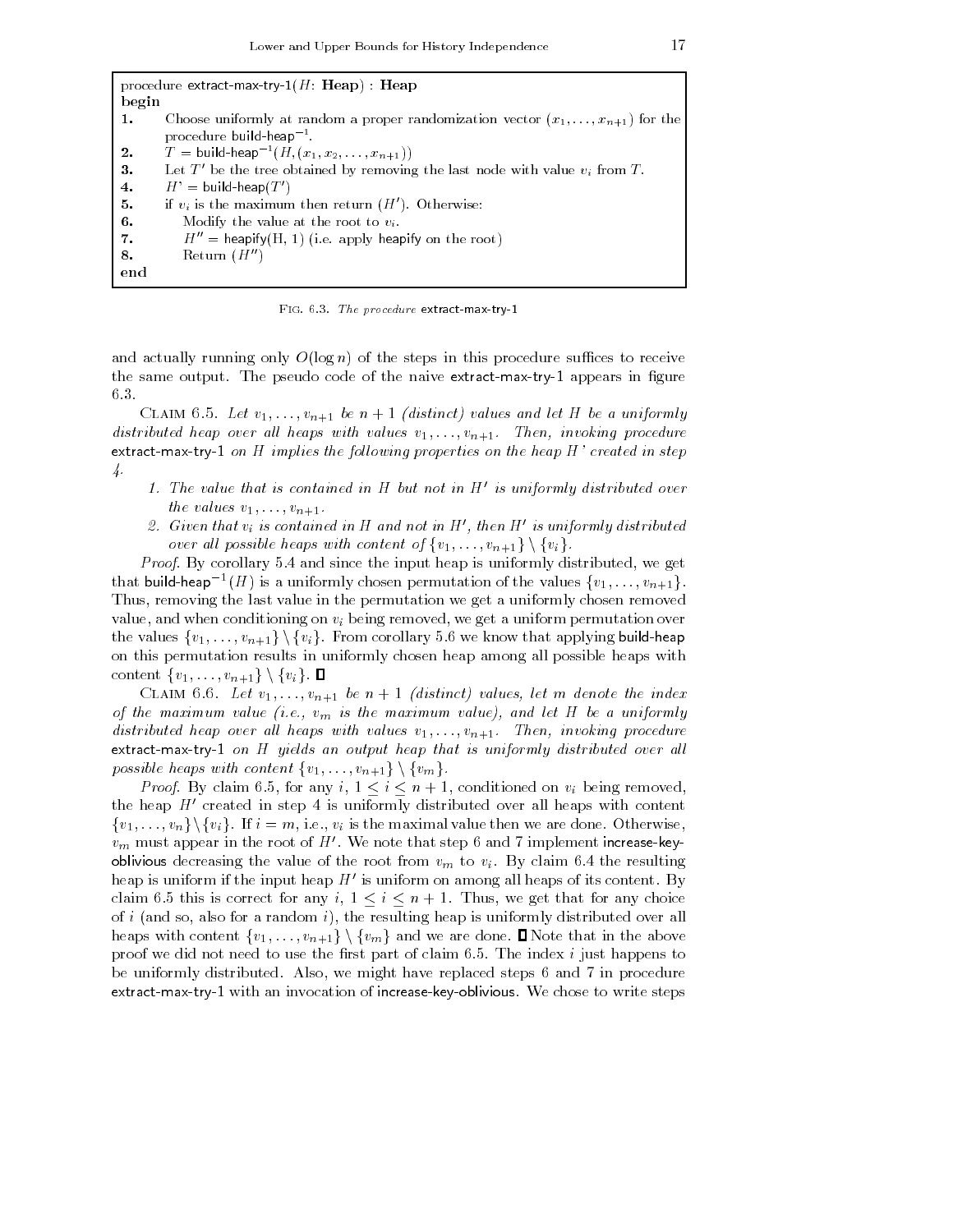procedure extract-recursive-try- $z(u: \textbf{freq}), (x_{a_1}, x_{a_2}, \ldots, x_{a_h})$ . Kandom choices) Heap value begin- $v_i$  (i.e. *H* is one node) return (empty neap,  $v_i$ ). Otherwise, - $(H_L, H_R, v_{x_{a_h}}) =$  neapiry  $\lceil (H, x_{a_h}) \rceil$ .  $\overline{\mathbf{3}}$ . If the path to the last leaf in  $H$  is going to the left: 4.  $(H'_L,$  last $) \leftarrow$ extract-recursive-try-2 $(H_L, \{x_{a_1}, x_{a_2}, \ldots, x_{a_h-1}\})$  $H_R \leftarrow H_R$ . Otherwise $\bf 5$  .  $(H_R', \text{ last}) \leftarrow \text{extract-recursive-try-2}(H_R, \{x_{a_1}, x_{a_2}, \ldots, x_{a_h-1}\})$  $H_L \leftarrow H_L$ .  $6.$  $\ldots$ end

Fig. 6.4. The procedure extract-recursive-try-2

6 and 7 explicitly for clarity.

The major reduction of time complexity is presented in our next step in which we construct procedure extract their copyright partners a second part of procedure extraction maxtry achieving the same output-achieving improvement reduces the complexity of extract-max operation from  $O(n)$  to  $O(\log(n))$  . We will then show how to further push the compleme, down to Ollogwith Life intuition of the saving is as follows: We look at the steps executed by procedure build-neap - and check which of themare are constructed are cancelled when the most of the most outcome is the most of the most of the second when later invoked- Not executing such steps yields exactly the same output at a lower complexity-

Denote by  $\{a_1, a_2, \ldots, a_h\}$  the indices of the nodes that reside on the path from ere last leaf i-c- the last head in the heap tree, to the root. The leaf is deficied a paid the root  $a_h$  , thus,  $i$  is the height of node  $a_i$ . Recall that the procedure build-neap  $\bar{\ }$ applies the procedure neapity - on all nodes from top to bottom and then build-neap applies heapify on all nodes in a reverse order-formation in all  $\mathcal{I} = \{1,2,3,4\}$  $\mathsf{mean}(S)$  - only on the nodes  $\{a_h, a_{h-1}, \ldots, a_1\}$  (from top to bottom) and then  $\mathsf{mean}(S)$ on a similar subset in a reverse order- We will prove that eventually it outputs the same heap as extract-max-try-1.

The procedure build-neap  $\bar{\ }$  uses randomness for choosing a descendant  $x_i$  for each visited vertex  $i$ . We denote the randomness by a vector  $\{x_1, \ldots, x_{n+1}\}$ . Dut since we will only be interested in the vertices  $(a_1, \ldots, a_h)$ , we will use the notation  $(x_{a_1}, x_{a_2}, \ldots, x_{a_h})$  to denote the sequence of random choices made for the vertices  $\{a_1,\ldots,a_h\}$  that interest us. Thus,  $a_{a_i}$  is the random choice for vertex  $a_j$ .

Now, let us show how to reduce most of the steps in procedure extract-max-try-1. The heart of the matter is a procedure extract-recursive-try-2 that substitutes steps  $\blacksquare$  , which is an extracted that the these steps since steps require  $\bigcirc$  ,  $\lnot\iota$  , since steps since pund-neap - and pund-neap are run. The idea is that instead of performing pundneap – on the heap, removing the last leaf and performing build-neap again (as in extract-max-try-1), it is enough to perform only parts of these two procedures: the parts that are relevant for the vertices  $a_1, \ldots, a_h$ .

Recall our notational convention from section -- The heapify procedure gets  $\sigma$  parameters (two sub-neaps and an index): neaphy( $\imath, H_L, H_R$ ) and outputs a wellformed heap  $\pi$  , whereas the inverse function **heap**ify - gets a well formed heap, and a choice  $x_j$  and it returns a tree containing two well formed sub-heaps  $H_L$  and  $H_R$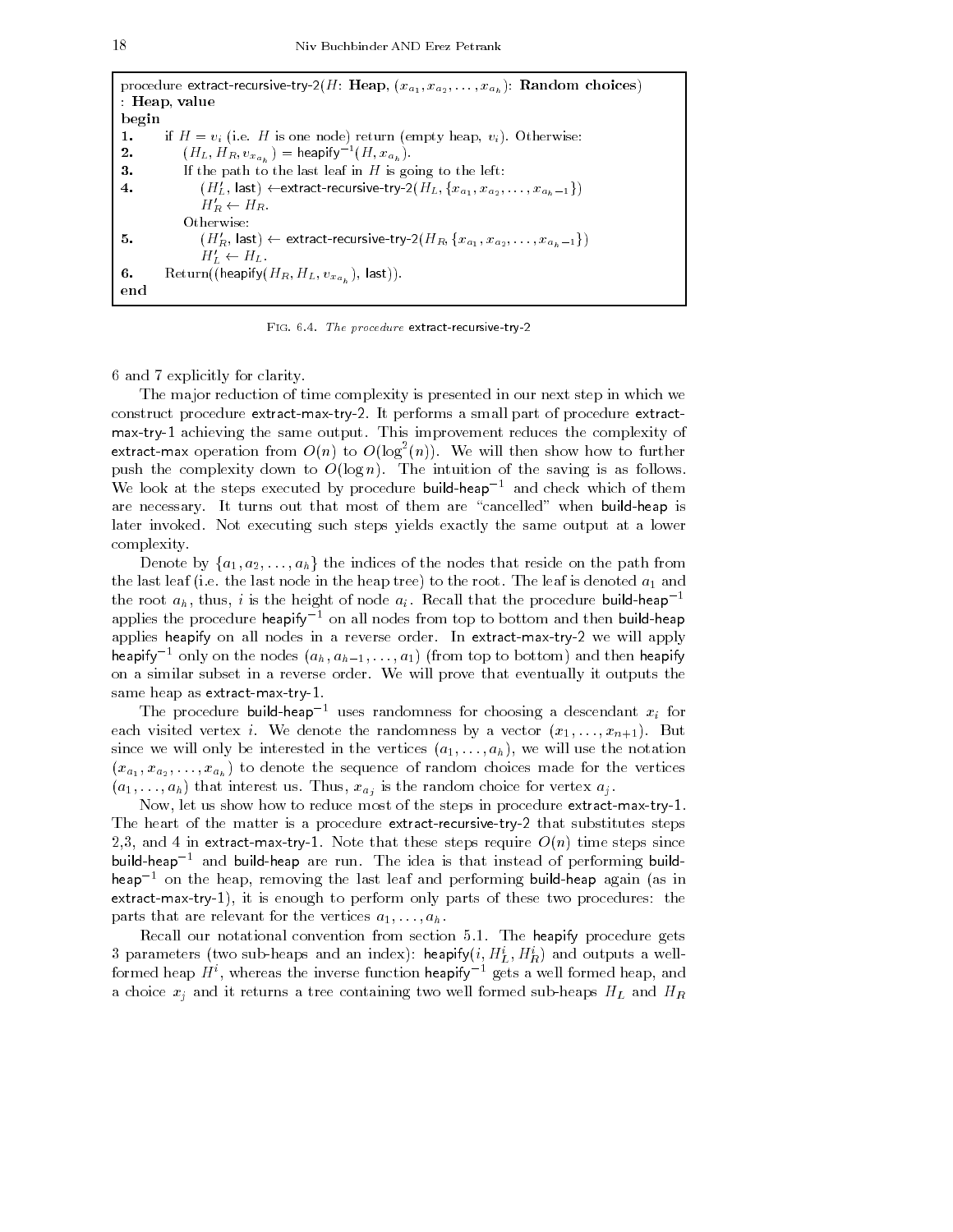procedure extract-recursive-try- $1$ (H Heap,  $(x_1, x_2, \ldots, x_{n+1})$ ). **I**Calitudin Choices) Heap value begin-- $I =$  build-neap  $[(H, (x_1, x_2, \ldots, x_{n+1}))]$ -- Let T - be the tree obtained by removing the last node with value  $v_i$  from T. 3.  $H^+ =$  build-heapt  $T^+$  $\bf{4}$ Return  $(H_-, v_i)$ end

FIG  $6.5$  . The procedure <code>extract-recurs</code>ive-try-1

and the value  $v_{x_i}$  (or the input heap) at the root. The procedure extract (contents ti)  $\pm$ runs neapify  $\,$  - only on the vertices  $a_h$  ,  $\ldots$  ,  $a_1$  (from root to leaf) instead of running it  $\,$ on all vertices-then identifies-then identifies that gets the vertex that gets that gets the last leaf it removes the vertex that gets the vertex that gets the vertex that gets the vertex the vertex that gets the vertex of leaf and reconstructs the heap by running heapify on the vertices  $a_2, \ldots, a_h$  in a reverse order: from leaf to root (there is no need to run heapify on  $a_1$  since the value at this node is extracted from the heap-line is extracted from the analysis later we present procedure procedure procedure extract-recursive-try-z in a recursive manner. First, neapify fils run on the root. In the bottom of the recursion we have one vertex in the tree- In this case this vertex is the last leaf and it is removed- Otherwise extractrecursivetry is run recursively on the subtree that contains the path  $\{a_{h-1},\ldots,a_1\}$ . I focedure extract-recursive-try-z is assumed to return a well-formed heap from which the value  $v_i$  (that resides in the last least from the removed-the removed-the root is applied on the root from the root  $\alpha$ value  $v_{x_{a_i}}$  of the input heap at recursion level j), and the two sub-heaps: the one returned by the recursion and the one that was not modi ed since it was not on  $\{a_1, \ldots, a_n\}$  path). Thus, extract-recursive-try-z returns a well-formed heap. The procedure also returns the value of the last leaf (that was removed from the heap). The pseudo code appears in gure --

Procedure extract-max-try-2 is the procedure in which we switch steps  $2,3$ , and in extraction that the substantial procedure extractions in the subprocedure extraction of the pseudocode of the procedure is given in again that we now claim that extractmate  $\cdots$ and extract maximizing distribution and samples distribution-same output distribution-same proof. will be to show that lines  $2,3,4$  above (that will be denoted extract-recursive-try-1) output the same heap as extractrecursivetry when they get the same input- We deniit waa extractrecursive to be the subprocedure that gets in this which or random. vector  $\{x_1, \ldots, x_{n+1}\}\$  in the input. To performs lines  $z, \sigma$ , and  $\tau$  or extract-firal  $\tau$ -try-t and returns the  $H$  -defined in line 4, and  $v_i$ , the value of the (removed) last leaf returned  $\hspace{0.1mm}$ in step - For clarity we explicitly provide the control of the control of the control of the control of the co

To make the syntax equal, we let extract-recursive-try-2 take a full proper random vector  $\{x_1, \ldots, x_{n+1}\}\$  although it uses only the values  $\{x_{a_1}, x_{a_2}, \ldots, x_{a_h}\}\$  out of this vector- we now state and prove the construct

Can  $\alpha$  is the contract of  $\alpha$  size n  $\alpha$  is and proper random vector  $\{x_1, \ldots, x_{n+1}\}$ . extract-recursive-try-1(11,  $\{u_1,\ldots,u_{n+1}\}\}$   $\implies$  extract-recursive-try-2(11,  $\{u_1,\ldots,u_{n+1}\}\}$ 

Proof- The proof is by induction on the height of the heap H-

Induction Base: When the heap is of height 1, there is no difference between the rporation of extractrecursive try and extractreculture the lemma the lemma the lemma the lemma the lemma the l holds.

**Induction Step:** Consider the first operation of  $\mathsf{neap}$ ify  $\mathsf{f}$ , applied in the same manner in both extract-recursive-try-1 and extract-recursive-try-2. Let  $(H_L, H_R, v_{x_{a_h}})\!\!=\!\!$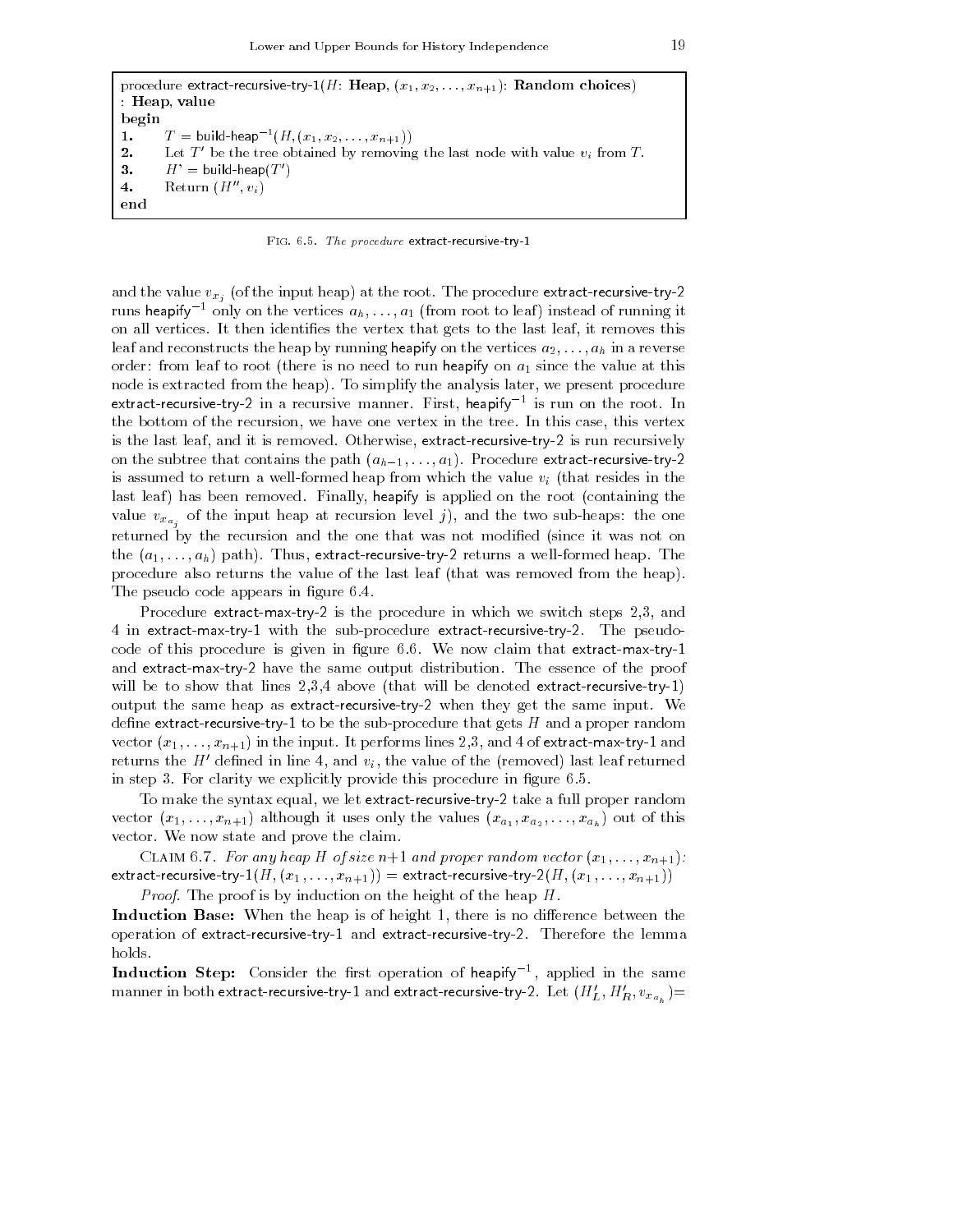procedure extractmax-try-2011 . **Heap**- Heapbegin $1.$ Choose uniformly at random a proper randomization vector  $(x_{a_1}, x_{a_2}, \ldots, x_{a_h})$ for the procedure extractrecursivetry-- $(H, v_i)$  = extract-recursive-try-2( $H, (x_{a_1}, x_{a_2}, \ldots, x_{a_h}))$ 3. If  $v_i$  is the maximum return  $(H)$ . Otherwise:  $\overline{4}$ Modify the value at the root to  $v_i$ . 5.  $H_{-}$  = neapify(H, 1) (i.e. apply heapify on the root)  $\bf{6}$  . Return H--end

rig. 6.6. *The procedure* extract max try-2

 $\max_{\{H, x_{a_h}\}}$ . Assume without loss of generality that the first step from the root on the path to the last leaf goes left. Let  $A_{n+1}$  be a proper vector of size  $n+1$ ,  $\{x_1, x_2, \ldots, x_{n+1}\}$ . Now by reordering the operation or extract-recursive-try-1 we get that

- extract-recursive-try-1 (  $\Pi$  ,  $\Lambda$   $_{n+1}$  )
- $=$  build-heap(remove last node(build-heap  $^{-}(H, X_{n+1})))$ n-
- $r=\lambda\exp(\textsf{extract-recursive-try-I}(H_L^+,X_{n+1}),\textsf{build-heap}(\textsf{build-heap}^-(H_R^-,X_{n+1})),\psi\phi_{a_n^+})$
- $=$  heapify (extract-recursive-try- L (  $H_L$  ,  $X_{n+1}$  ) ,  $H_R$  ,  $v_{x_{a_h}}$  )  $-$  - $(6.2)$
- $=$  heapify(extract-recursive-try-2 (  $H_L$  ,  $X_{n+1}$  ) ,  $H_R$  ,  $v_{x_{a_h}}$  )  $\mathbf{f}$  -  $\mathbf{f}$  -  $\mathbf{f}$  -  $\mathbf{f}$  -  $\mathbf{f}$  -  $\mathbf{f}$  -  $\mathbf{f}$  -  $\mathbf{f}$  -  $\mathbf{f}$  -  $\mathbf{f}$  -  $\mathbf{f}$  -  $\mathbf{f}$  -  $\mathbf{f}$  -  $\mathbf{f}$  -  $\mathbf{f}$  -  $\mathbf{f}$  -  $\mathbf{f}$  -  $\mathbf{f}$  -  $\mathbf{f}$  -  $\mathbf{f}$  -  $(6.3)$

 $(6.4)$ 

 $=$  extract-recursive-try-z ( $H$  ,  $\Lambda$   $_{n+1}$  $\Box$ 

where equality via contract the operations  $\mathbf{q}$  and operations of chinese recent  $\mathbf{r}$ try-1. To see that equality o.f noids, note that build-neap - applies neapify - on the root and then continues recursively to the subheaps of the roots children- The operation of **pu**ild-neap - on each of the sub-neaps can be done independently of the other sub-neap. This is true since the operation of heapify-allects only the sub-treeit operates on- The same holds for the operation of buildheap that can be done independently on both subheaps- Therefore we can separate the operations done an the right child from the operations done on the left child- of the left childfrom removing the cancelling operations build-neap and build-neap-find-diality 0.3  $\,$ follows from the induction hypothesis- The last equality is exactly the de nition of extractrectrecularly  $-$ 

COROLLARY 6.8. For any heap H extract-max-try- $1(H)$  and extract-max-try- $2(H)$ produce the same output distribution

Proof- The only dierence between extractmaxtry and extractmaxtry is the use of extractrecursivetry instead of extractrecursivetry- Thus the corollary fol lows directly from claim -

Though it is not needed for our nal result it is interesting to note that the worst time complexity of the procedure extract-recursive-try-2 and therefore the complexity of extract-max-try-z is  $O( (\log n)$  [ ]. Each iteration of extract-recursive-try-z has worst time complexity  $O(h)$  and there are h such invocations, where  $h = O(\log n)$ .

We are now ready to provide the last improvement over the extract-max operation, which reduces the complement of withway than to Oliogny, who start with some intuition- Recall that the idea behind the rst procedure extractrecursivetry is to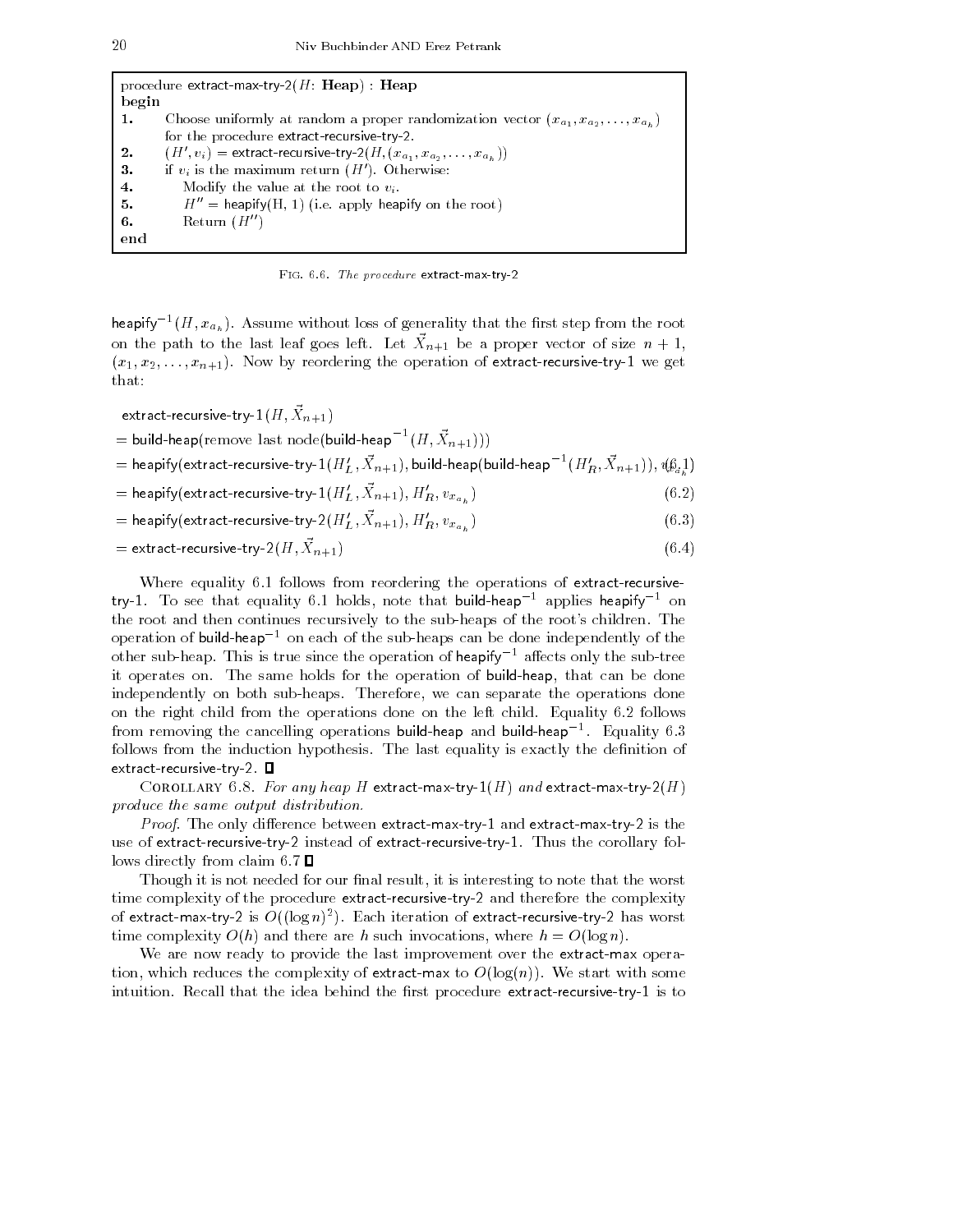procedure produce-y(n: Heap size,  $(x_{a_1}, x_{a_2}, \ldots, x_{a_h})$ : Random choices)  $y_1, y_2, \ldots, y_{a_h}, y_{a_h}$ begin $1.$ if  $n = 1$  (i.e. the heap is of size 1, and the vector is of size 1) return $((x_{a_1}),$   $])$  (i.e. in this case  $x_{a_1} = a_1$  diways) 3.  $(y_{a_1}, y_{a_2}, \ldots, y_{a_{h-1}})$ , leaf-h $)$  = produce-y(n,  $(x_{a_1}, x_{a_2}, \ldots, x_{a_{h-1}})$ ) where  $n$  is the size of the sub-heap to the direction of the last leaf.  $\overline{4}$ If  $x_{a_h}$  is a location in the sub-heap of  $a_{\text{leaf-h}}, H^{-\text{real-h}}$  then:  $\bf 5$  .  $R = \text{Riem}(g_{a_1}, g_{a_2}, \dots, g_{a_{h-1}}, \dots, g_{a_h}), \text{ferm} = 1$  $6.$  Otherwise 7.  $R^{\text{normal}}(y_{a_1}, y_{a_2}, \dots, y_{a_{h-1}}, \dots, y_{a_n})$ end

FIG. 6.7. *Ine procedure* produce y

use build-neap to get one of the possible permutations that could create the input heap H- This is done only in order to remove the value in the last leaf of the generated tree and build back the heapt the back the weild back the health the value at the last leaf the value is removed and therefore it is possible that some of the operations that previously involved this value will change- in our improvement we try to determine which of the  $\cdots$ operations really invested the value at the last leaf- leaf- in the run the reversing and the reversion building they will show these operations-cases the most cases the most cases there are a many operations that involve the value of the last leaf- For instance if the value is very small it probably stays at the last leaf and won't affect most of the operation in build-heap.

Practically, we will not change the procedure extract-recursive-try-2, but we will manipulate its input vector of randomical choices-choices-choices-choices-choices-choices-choicesstay in its place and not replace another node during heapify  $\hspace{0.1 cm}$  (i.e. when  $x_{a_i} = a_i$ ) then the complexity of the neapify  $\bar{\ }$  is  $O(1)$  . We will manipulate the random choices so that most of the operations will become as efficient as that and we will show that the output remains the same.

Next we provide the sub-routine that manipulates a series of random choices  $(x_{a_1}, x_{a_2}, \ldots, x_{a_h})$  and return instead a series  $(y_{a_1}, y_{a_2}, \ldots, y_{a_h})$  that is cheaper to run- Inis is done in compleme, Ologn-prove the exercise externing extracts recursive-try-2 with the new series of random choices does not change the procedure's output-

The subroutine producey that execute this manipulation appears in gure --Notice that it gets as input only the size of the heap tree and the random choices and does not depend on the actual values in the more not procedure films the str hew series  $(y_{a_1}, y_{a_2}, \ldots, y_{a_h})$  plus an internal variable leaf-h. This value is not used by the calling routine but it will help us prove some properties about the functionality of the series-functionally this variable contains the height of the value in the head  $\sim$ that the produce that is the produce produce produces in a bottomup works in a bottomup of the produce  $\mathcal{L}_p$ manner. When it gets a vector  $(x_{a_1}, x_{a_2}, \ldots, x_{a_h})$ , it mst manipulate the sub-series of  $\alpha$  is sub-many manipulates the last value  $y_{a_{k}}$  . When the procedure manipulates the last value it can also increases the value of leaf  $\alpha$  - and more proposed by - when  $\mathbb{Z}_{a_h}$  is a location inside the sub-neap of node aleaf-h, where  $\mathbb{Z}_{a_h}$  is the value been calculated for the sub-heap-

we now prove a few claims that she discussed light on the leafh indexasserts that when we apply extract-recursive-try-2 on a heap H of size  $n + 1$  to get new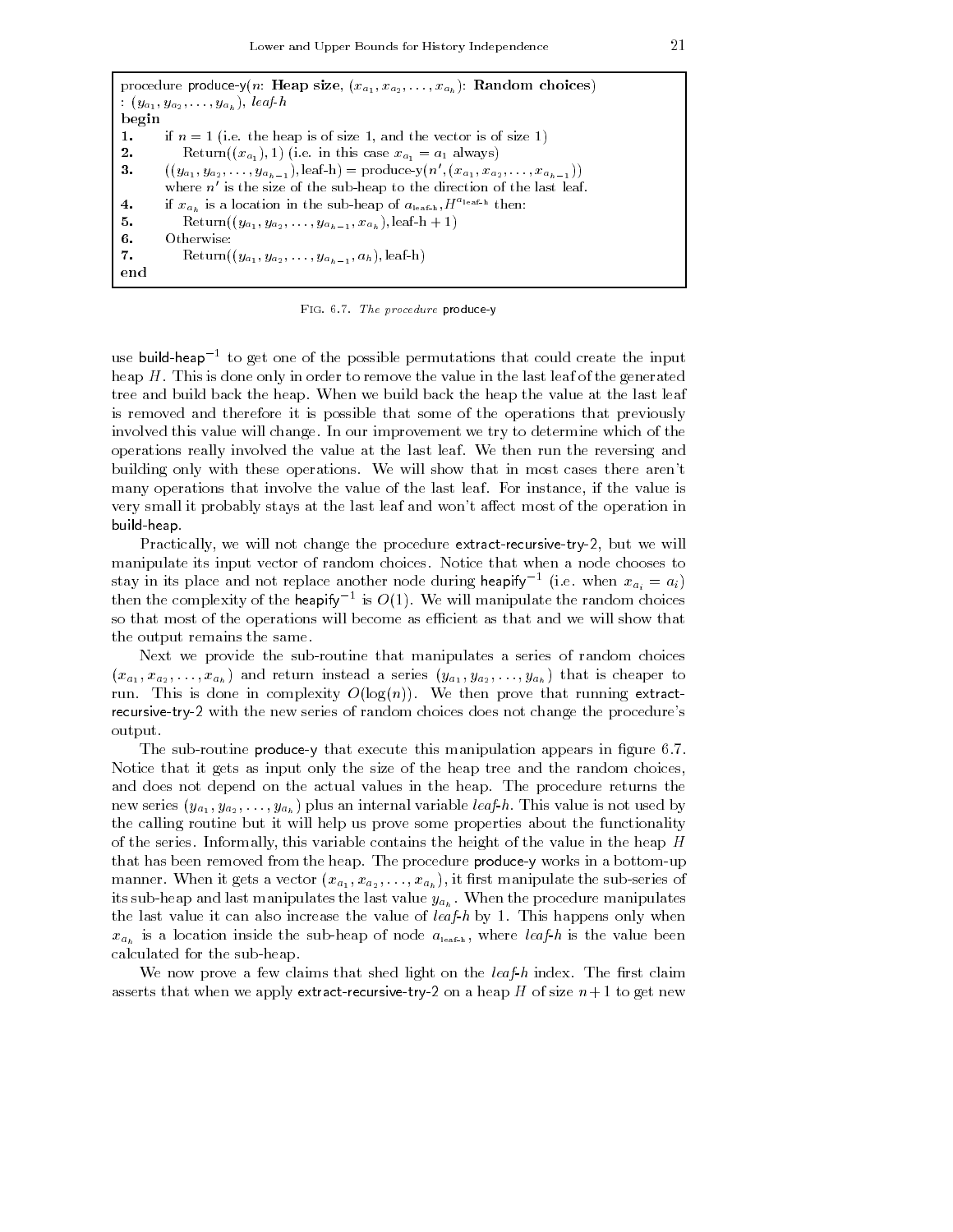heap H' of size n then the value that is removed from H is the value at node  $a_{\text{leaf-h}}$ and the heaps  $H$  and  $H$  are equal except for changes in the sub-neap  $H$  if and  $H$ 

CLAIM 6.9. Let H be a heap with  $n + 1$  values. Let  $a_1, a_2, \ldots, a_h$  be the path from the root to the last leaf. Let  $(x_{a_1}, x_{a_2},..., x_{a_h})$  be a proper random choice for the nodes  $(a_1, a_2, \ldots, a_h)$ . Let  $H' =$  extract-recursive-try-2( $H, (x_{a_1}, x_{a_2}, \ldots, x_{a_h}))$ , and let leaf-h be the one returned by produce-y(size(H),  $x_{a_1}, x_{a_2}, \ldots, x_{a_h}$ )). Then:

- 1. The heaps H and H' are identical except for the sub-tree  $H^{a_{\text{leaf-}h}}$  of the node  $a_{\ell_{\alpha},h}$ .
- 2. The value of the node  $a_{\text{test}}$  in H is the one that has been removed from H by  $extract-recursion-<sub>2</sub>$ .

Proof- The proof is by induction on the height of the heap-

Induction Base If <sup>H</sup> is of size then <sup>H</sup> contains one node and H is empty- In this case  $leaf-h$  is always 1 and the claim holds trivially.

**Induction Step:** We consider a heap of height  $h$  and assume the claim holds for all reaps of height less than h- ilsocality the loss foot of generally that the heep on the step path from the root to the last leaf goes left. Let  $\left(H_L, H_R, v_{x_{a_h}}\right)=$  neapify  $\left\lceil\left(H, x_{a_h}\right)\right\rceil$ and let leaf- $\mu$   $=$  produce-y(size(H<sub>L</sub>),  $(x_{a_1}, x_{a_2}, \ldots, x_{a_{h-1}})$ ). Looking in the operation of extract-recursive-try-2 we may write:

extract-recursive-try-2(H,  $(x_{a_1}, x_{a_2}, \ldots, x_{a_h})) =$ 

 $h$ ieapify (extract-recursive-try-2 (11 L,  $(w_{a_1}, w_{a_2}, \ldots, w_{a_{h-1}}))$  , 11 K,  $v_{x_{a_h}}$  )

We partition the analysis into two cases according to whether leaf-h = leaf-h' or leaf  $\mu = \iota$  af  $\tau$  is at the value of leaf h on a series  $\iota_{a_1}, \iota_{a_2}, \ldots, \iota_{a_h}$  is at least the value of leaf-h on the sub-series  $(x_{a_1}, x_{a_2}, \ldots, x_{a_{h-1}})$ , and may increase by at most by one in any recursive level of the procedure produce-y.

**Case 1:** leaf-h = leaf-h': By the operation of produce-y this means that  $x_{a_h}$  is a location not in the sub-neap of node  $a_{\text{leaf-h}}$ . By the induction hypothesis  $H_L \equiv$  extractrecursive-try-2( $H_L$ ,  $(x_{a_1}, x_{a_2},..., x_{a_{h-1}})$ ) is different from  $H_L$  only in the sub-heap of  $\mathbb{P}_{\text{real-1}}$  -  $\mathbb{P}_{\text{real-1}}$  . The rest of  $\mathbb{P}_{\text{real}}$  remains unchanged: The values in the sub-medi-medi- $\mathbb{P}_{\texttt{leaf-1}}$  are all the values that were there in the heap H  $L$  except for the value that was  $\mathbf{r}$  and  $\mathbf{r}$  are removed value in  $\mathbf{r}$  and  $\mathbf{r}$  and  $\mathbf{r}$  and  $\mathbf{r}$  and  $\mathbf{r}$ thus was the maximum value among its subheap- Therefore the value at location  $\alpha_{\rm{leaf-h}}$  in the modified neap H<sub>L</sub> is smaller than the talled at the same location is H<sub>L</sub>.

When we applied neapify  $\bar{\phantom{a}}$  in step  $\bar{z}$  of the procedure extract-recursive-try- $\bar{z}$  the value at node  $x_{a_h}$  got to the root and shifted all the values on the path from the root  $\alpha$  is node  $\alpha_{a_k}$  one step down-with the channel with we apply heapify in step  $\beta$  of extract recursive try on the root location of the modification at the value at the root of the root 'float' down, the value 'floats' exactly along this previously shifted path returning all the values on this path to their original positions- This is true for two reasons First we know that this path does not intersect the changed sub-neap  $H^{\text{mean}}$ . Second, the value at location a<sub>leaf-h</sub> is now smaller from the value that had been there before the operation of extractreculation of  $\mu$  and the definition of the decay value that of  $\mu$ down exchange places with the maximal child so it will not change the floating route at the parent of node  $a_{\rm leaf\cdot h}$  (that got smaller). For this reason the heaps  $H$  and  $H$  $r$  remainstrated only in the sub-neap of  $\omega_{\text{leaf-h}} = \omega_{\text{leaf-h}}$ . This proves the motive part of the claim-

Moving to the second part we note that by the induction hypothesis the value that is removed by extract recarcited by  $\pm$  health  $L$  is the value at recation aleaf-  $_{\rm{neaf-h}}$  . The value at location aleaf- $\mathcal{L}_L$  , since  $\mathcal{L}_a$  is a recation not in the sub-node aleaf-  $\mathcal{L}_a$  and the first operation of neapify this step 2 does not change the value at that location. Thus, the removed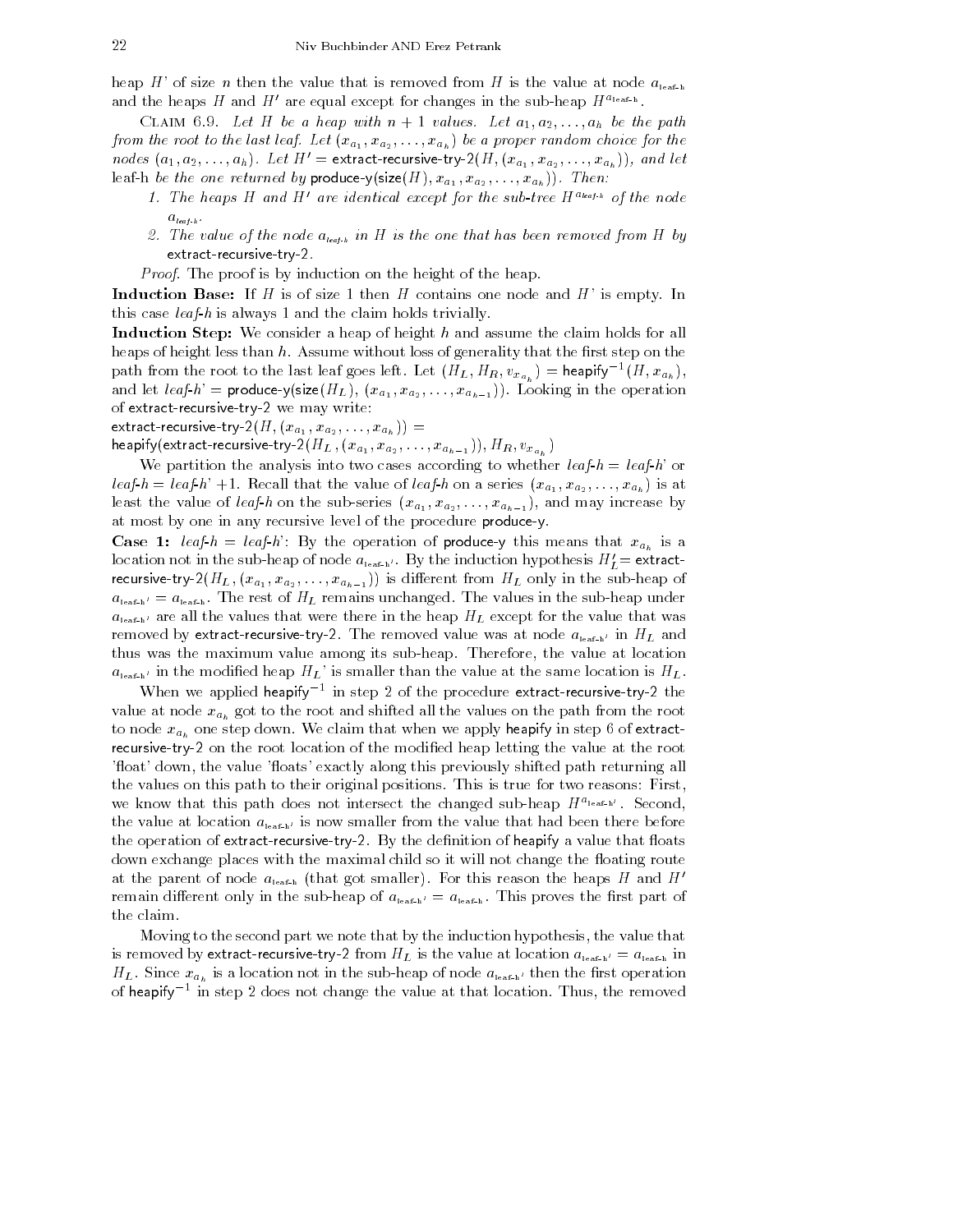value is at location aleaf-if and in h and we are done with the second part of the claim-Case leafh leafh - From the operation of producey this means that xah is  $\alpha$  received in the sub-heap of node aleaf-

By the induction hypothesis we know that the differences between  $H_L$  and  $H_L$ <sup>;</sup> are only in the sub-tree of node  $a_{\rm leaf \ h'}$ . When applying the first neapify  $\hspace{0.1mm}$  = 1n step  $\hspace{0.1mm}$ 2 of the procedure extract-recursive-try-2 the value at node  $x_{a_h}$  got to the root and shifted all the values on the path from the root to house  $a_{a_{h}}$  one step down- we claim that when we apply heapify in step 6 of the procedure extract-recursive-try-2 on the root location of the modi ed heap letting the value at the root oat down the value floats' exactly along this previously shifted path at least until it reaches the location of the parent of heater algebra is true since  $\mathbf{H}_L$  is different from  $\mathbf{H}_L$  only in the sub-houp of hour a<sub>leaf-h</sub> - This claim implies that all the values on this sub-path forum to their criginal positions, Independent on the heaps in the most now be different only in  $\sum_{i=1}^n$  is the parent of location aleaf-h  $\sum_{i=1}^n$  is  $\sum_{i=1}^n$  is it characterized in  $\sum_{i=1}^n$ node aleaf-h and we are done with the rst part of the claim-

By the induction hypothesis, the value that was removed from  $H$  is the value that was in node  $a_{\rm leaf, h'}$  in  $H_L$ . Remember that the operation heapify - moves the value at node  $x_{a_h}$  to the root and shift all the values on the path to location  $x_{a_h}$  one step  $\alpha$  is a location in the sub-neap of node  $\alpha$   $_{\text{leat}}$  is value is the value that was in receiver aleaf-h (the parent node or aleaf-h) in H and was shifted down one step by the first operation of  ${\sf neap}$ ify - in step 2. This proves the second part of the  $-$ 

We have shown that  $H'$  = extract-recursive-try-2(H,  $(x_{a_1}, x_{a_2},..., x_{a_h})$ ) is different from <sup>H</sup> only inside the subheap of node aleaf-h- We now prove that the changes in that subheap do not depend on the values in the state of the newport where  $\alpha$  is the newport  $H_1, H_2$  satisfy  $H_1^{\text{mean}} = H_2^{\text{mean}}$  (but the rest of their values may be different) then the sub-heaps  $H_1^{mean}$  and  $H_2^{mean}$  remain equal also after applying extract-recursive-try-2 on both heaps.

CLAIM  $0.10.$  Det  $H_1$ ,  $H_2$  be two heaps of size n. Det  $a_n, a_{n-1}, \ldots, a_1$  be the nodes on the path from the root to the last leaf in both heaps. Let  $(x_{a_1}, x_{a_2}, \ldots, x_{a_h})$  be a proper random choice for the nodes  $(a_1, a_2, \ldots, a_h)$ . Let  $H'_1$  = extract-recursive-try- $2(H_1,(x_{a_1},...,x_{a_h}))$  and  $H'_2$  = extract-recursive-try-2( $H_2,(x_{a_1},...,x_{a_h}))$ , and let leafh be the one returned by produce-y(size $(H_1)$  = size $(H_2)$ ,  $(x_{a_1}, x_{a_2}, \ldots, x_{a_h})$ ). Then: if  $H_1^{a_{\text{leaf-}h}} = H_2^{a_{\text{leaf-}h}}$  then  $H_1^{a_{\text{leaf-}h}} = H_2^{a_{\text{leaf-}h}}$ .

Proof- The proof is by induction on the height of the heaps-

**Induction Base:** If The height of the heaps is 1 then *leaf-h* is always 1, and the claim holds trivially-

Induction Step: We consider two heaps of height  $h$  and assume the claim holds for every two heaps of height less than he thanking without loss of generally that the the rst step on the path from the root to the last leaf goes left- This direction is the same in both heaps since they are of the same size. Let  $\left(H|L, H|R, v_{x_{a_{h}}}\right)$  – heapily  $\lceil (H_1, x_{a_h}) \rceil$  and  $(H_2L, H_2R, v_{x_{a_h}}) \equiv$  heapily  $\lceil (H_2, x_{a_h}) \rceil$ . Let leaf- $h$   $\equiv$  produce $y_3$ izc $(H_1L)$  size $(H_2L)$ ,  $(u_{a_1}, u_{a_2}, \ldots, u_{a_{h-1}})$ . Hooking at the operation of extractrecursive-try-2 we note that for both heaps:

extract-recursive-try-2  $(H, (x_{a_1}, x_{a_2}, \ldots, x_{a_n})) =$ 

 $h$ eapify (extract-recursive-try- $L(H L, (x_{a_1}, x_{a_2}, \ldots, x_{a_{h-1}})), H R, v_{x_{a_{h}}})$ We partition the analysis into two cases according to whether leaf-h = leaf-h' or leaf  $\mu = \iota$  af  $\tau$  is at the value of leaf h on a series  $\iota_{a_1}, \iota_{a_2}, \ldots, \iota_{a_k}$  is at least the value of leaf-h on the sub-series  $(x_{a_1}, x_{a_2},..., x_{a_{h-1}})$ , and may increase by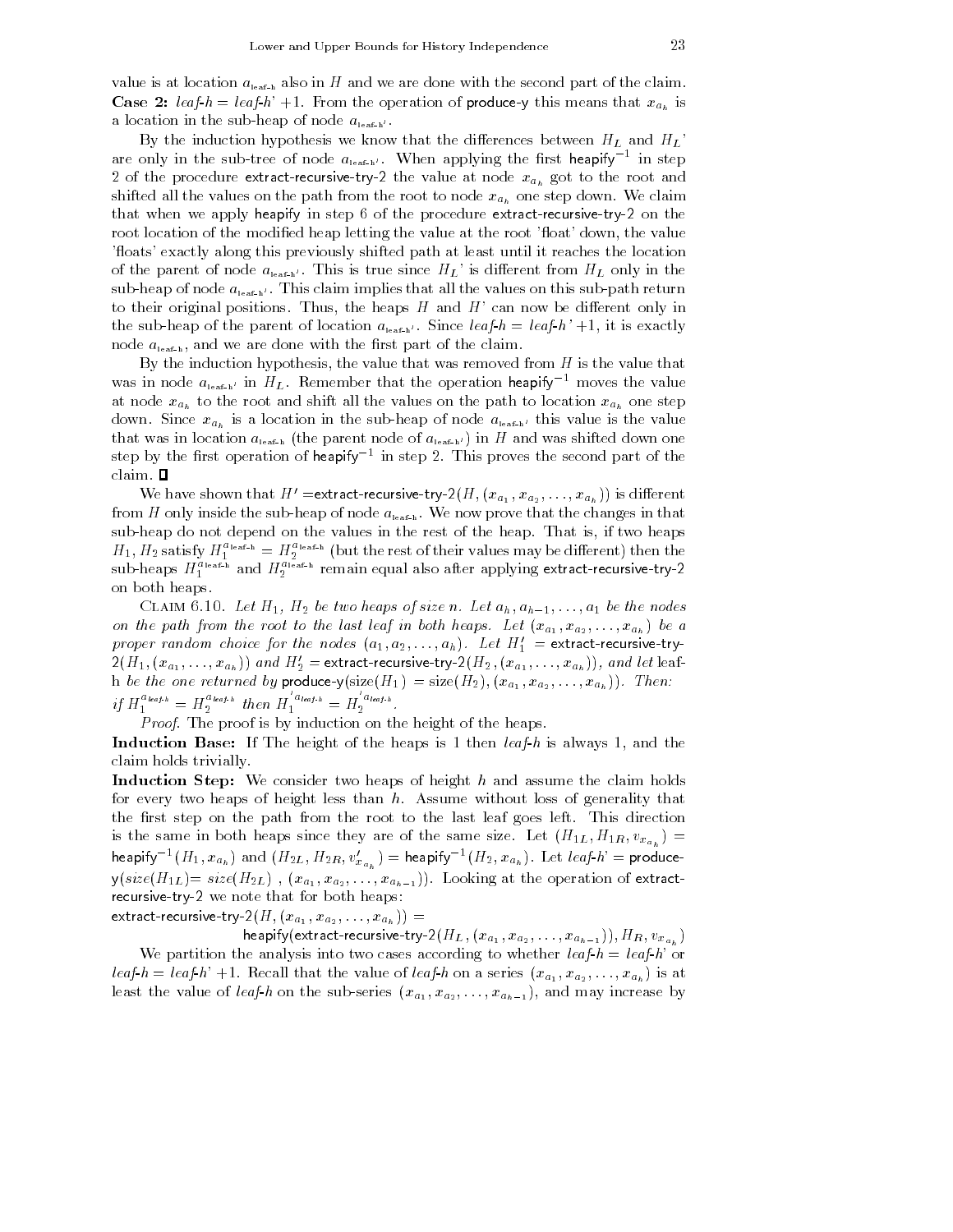at most one in the top recursion level of the procedure produce-y

**Case 1:** leaf-h = leaf-h': By the operation of produce-y this means that  $x_{a_h}$  is a location not in the subheap of node aleaf-h in both heaps- If before the operation of heapify that step 2 of extract-recursive-try-2  $H_1^{\text{mean}}$  equals  $H_2^{\text{mean}}$  then  $H_{1L}^{\text{mean}}$  must equal also  $H_2^{\circ}$  [Equal meaks the operation heapify  $^+$  does not affect this sub-heap.

e after and the substitution of the substitution of the substitution of the substitution of the substitution o  $H_1L$ ,  $H_2L$ , the only change in the sub-heaps is in the sub-heaps of node  $a_{\text{leaf-h}}$ . The hew value at hour a<sub>leaf-h</sub> alter applying extractriculate try L is the maximum value among the values in this sub-heap and it is smaller than the value that was located in a<sub>leaf-</sub>h in H<sub>L</sub>, because the value that was removed by extract recursive try 2 to the value at location a<sub>leaf-h</sub> that contained the maximal value in this sub-heap.

Keturning to the operation neapify  $\,$  = in step  $\,$  in the procedure extract-recursive-  $\,$ try-2 on both heaps the value at node  $x_{a_h}$  got to the root and shifted all the values on the path from the root to node  $u_{a_{h}}$  one step down-we claim how that when we apply the last heapify i-e in step in extractrecursivetry on the root location on the modi ed heaps letting the value at the root oat down the value oats exactly along this previously shifted path returning all the values on this path to their original positions- This is true for two reasons First we know that this path does not intersect the modified sub-neap  $H^{\text{mean}}$ . Second, the value at location  $a_{\text{leaf-h'}}$  is now smaller then the value that had been there before the operation of extract-recursive-try-2. Therefore, the value of the root that 'floats' down exchanging places with its maximal efficient will hot change for howeing route at the parent of house a<sub>leaf-n</sub>. For this reason  $\frac{1}{2}$  this from above not change the sub-freeps of node algaph. On both sub-freeps:  $\frac{1}{2}$ know from the induction hypothesis that the sub-heaps  $H_1^{\text{Teath}}$ -h and  $H_2^{\text{Teath}}$  were equal before the last operation of heapify in step in step that  $\alpha$  in  $\alpha$ the end the sub-heap  $H_1^{\tau_{\text{test-th}}}$  equals the sub-heap  $H_2^{\tau_{\text{test-th}}}$  and we are done with case  $\mathbf{1}$ .

 $\sum_{i=1}^{\infty}$  is  $\sum_{i=1}^{\infty}$  and  $\sum_{i=1}^{\infty}$  and  $\sum_{i=1}^{\infty}$  is a set of  $\sum_{i=1}^{\infty}$  is a set of  $\sum_{i=1}^{\infty}$  $\alpha$  is the subheap under  $\omega_{\text{leaf-h}}$  . In this case, it is possible that H<sub>L</sub> is different  $\mathbf{H}$  also inside the sub-heaps of hode aleaf-  $\mathbf{H}$  such we will show that eventually  $\frac{1}{2}$  remains  $\frac{1}{2}$  remain equal. This is true since the mot operation of  $\,$ neapify $\,$  on the root in step  $_2$  of procedure extract-recursive-try- $_2$  applied both on  $\,$  $H_1$  and  $H_2$  shifts the path to node  $x_{a_h}$  one step down, therefore can cause only the  $\mathbf{h}$  to be become dimercial in HL and HL-- other that both sub-heaps of hour aleaf-h are equal in  $H_{LL}$  and  $H_{LL}$ .

By the induction hypothesis after applying recursively extract-recursive-try-2 on  $H_{LL}$  and  $H_{2L}$ , they remain the same in the sub-heap of node a<sub>leaf-h</sub> . This by claim - the rest of the heap is not modi ed and thus the other subheap of the child of hode aleaf-h not on the path to the last leaf remains unchanged in H $_{1L}$  and H $_{2L}$  and therefore remains identical on both  $H_{1L}$ <sup>'</sup> and  $H_{2L}$ <sup>'</sup>.

Notice rst that the value at the root of H is the same as the value at the root of  $H_2$ . This is true since it is the value that got there via the operation of heapify  $\overline{\phantom{a}}$ in step  $\blacksquare$  that took the value at heure  $w_{a_{h}}$  to the root-root-root-room  $w_{a_{h}}$  is inside the identical sub-heap of  $H_1$  and  $H_2$  and therefore it is the same in both heaps.

when applying neaphy  $\tau$  in step 2 on both heaps  $H_1$  and  $H_2$ , the value at node  $x_{a_h}$  got to the root and shifted all the values on the path from the root to node  $x_{a_h}$ one step down- we connot went when we apply heapify in step on the root location. letting the value at the root 'float' down, the value 'floats' exactly along this previously enneed path at least difficulties the location of the parent of node a<sub>leaf-h</sub> (fiel to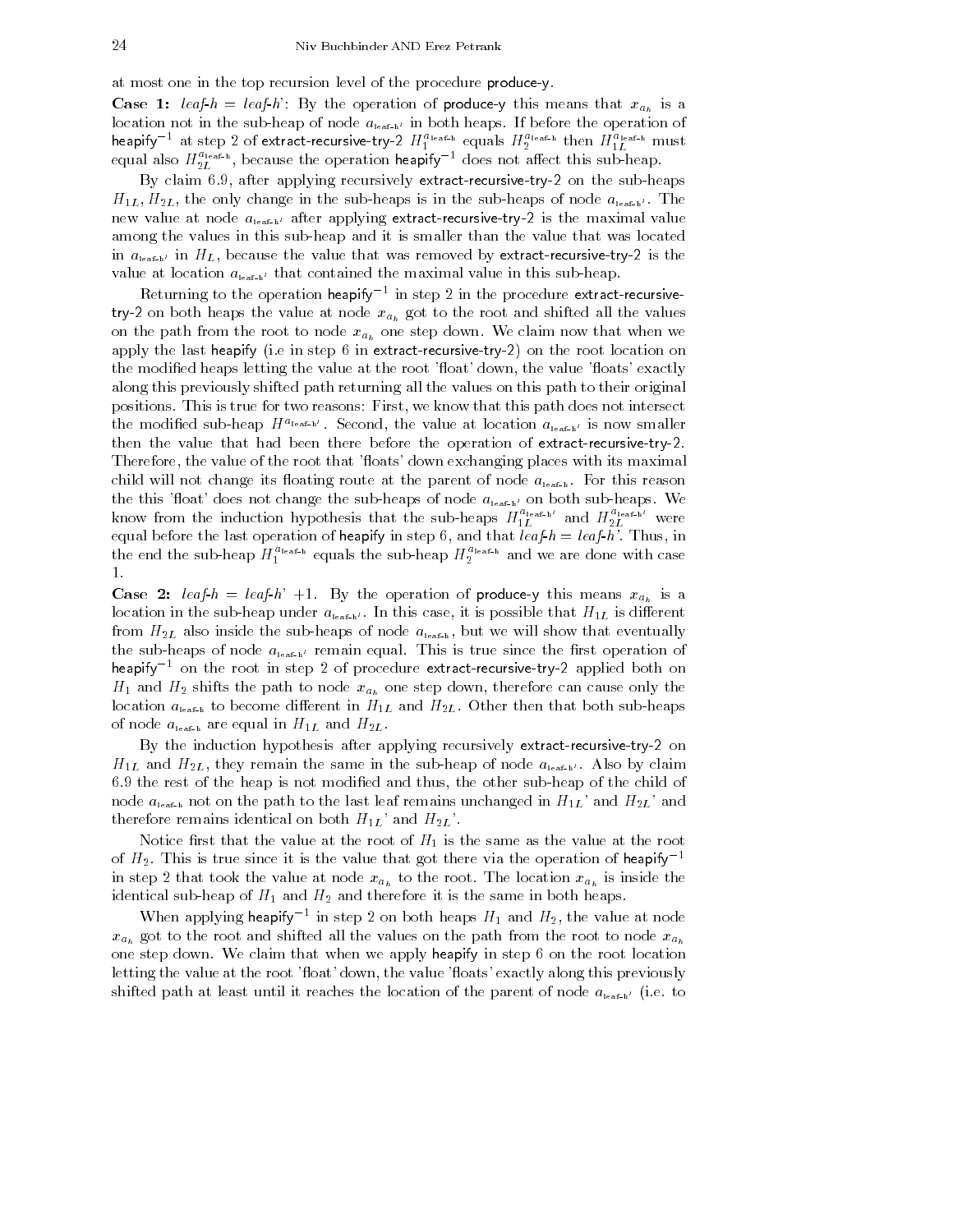node aleaf-h- This returns all the values on this subpath to their original positions-This is true since  $H_{1L}$  is different from  $H_{1L}$  only in the sub-neap of node  $a_{\text{leaf-h'}}$  and the same holds for  $H_{2L}$ .

From this point both subheaps of the children of node aleaf-<sup>h</sup> are the same in both heaps, therefore from this location the value continues to 'float' down in the same route in  $H_1$  and  $H_2$  resulting in equivalent sub-neups under location aleaf-Thus, in the end the sub-heap  $H_1^{\text{mean}}$  equals the sub-heap  $H_2^{\text{mean}}$  and we are done

We are now ready to prove our main lemma regarding extract-max.

LEMMA 0.11. Let  $H$  be a heap with n values, let  $a_h$ ,  $a_{h-1}$ , ...,  $a_1$  be the nodes on the path from the root to the last leaf in both heaps, let  $(x_{a_1}, x_{a_2}, \ldots, x_{a_h})$  be a proper random choice for the nodes  $(a_1, a_2, \ldots, a_h)$ , let  $((y_{a_1}, y_{a_2}, \ldots, y_{a_h})$ , leaf-h) = produce-y(size(H),  $(x_{a_1}, x_{a_2}, \ldots, x_{a_h})$ ). Then:

extract-recursive-try-2(H,  $(x_{a_1}, x_{a_2}, \ldots x_{a_h})$ ) = extract-recursive-try-2(H,  $(y_{a_1}, \ldots y_{a_h})$ ) Proof- The proof is by induction on the height of the heap-

Induction Base If the height of <sup>H</sup> is then <sup>H</sup> contains only one node- In this case  $y_{a_1} = x_{a_1} = a_1$  and the lemma holds.

**Induction Step:** We consider a heap of height  $h$  and assume the claim holds for all heaps of height less than h- Assume without loss of generality that the rst step on the path from the root to the last leaf goes left. Let  $(H_{Lx}, H_{Rx}, v_{x_{a_h}}) =$  heapify  $\lnot (H, x_{a_h})$ and let  $\left( H\,_{y},\,H\,_{y},\,v_{y_{a_{h}}}\right)$   $=$  neapiry  $^{-}(H\,,y_{a_{h}})$ . These are the sub-neaps created after applying the first neapify  $\hspace{0.1mm}$  at step  $\hspace{0.1mm}$  2 of extract-recursive-try-2 with the random choice  $x_{a_h}$  and with  $y_{a_h}$ . Let  $w_j$ - $n$   $=$  produce-y  $(x_{a_1}, x_{a_1}, \ldots, x_{a_{h-1}})$  booking at the operation of extract-recursive-try-2 we may write:

extract-recursive-try-2 $(H, (x_{a_1}, x_{a_2}, \ldots x_{a_h})) =$ 

 $h$  is extract-recursive-try- $\mathcal{L}(H L x, (x_{a_1}, x_{a_2}, \ldots, x_{a_{h-1}})), H R x, (x_{a_h}).$ We partition the analysis into two cases according to whether  $y_{a_h} = x_{a_h}$  or  $y_{a_h} \neq x_{a_h}$ .

 $\mathcal{L}$  is  $\mathcal{L}$  is the sum is the case then  $\mathcal{L}_x$  is  $\mathcal{L}_y$  and  $\mathcal{L}_y$  is  $\mathcal{L}_y$  . Here  $\mathcal{L}_y$ induction hypothesis we get that

extract-recursive-try-2  $(H_{Lx}$  ,  $(x_{a_1}, x_{a_2}, \ldots x_{a_{h-1}}))$  =

extract-recursive-try- $\mathcal{L}(H L_y \ \ = \ \ H Lx, \{y_{a_1}, y_{a_2}, \ldots y_{a_{h-1}}\}).$  Thus, just before applying heapify on the root at step - The value at the root and both its subheaps are equal this means that the heaps are also equal after executing heapify and we are done-

**Case 2:**  $y_{a_h} \neq x_{a_h}$ . From the operation of produce-y this means that at step 7 in produce  $y_i y_{a_k}$  got the value  $a_k$ . This means that  $x_{a_k}$  is a location not in the sub-tree of node  $\omega_{\text{leaf-}n}$  . In this case the following equalities hold.

extract-recursive-try-2  $(H, (x_{a_1}, x_{a_2}, \ldots, x_{a_k}))$ 

- $-$  heapify (extract-recursive-try-2 (11  $Lx$  ,  $(u_{a_1}, u_{a_2}, \ldots, u_{a_{h-1}})$  , 11  $Rx$  ,  $v_{x_{a_h}}$  )
- $=$  heapify $(\textsf{extract-recursive-try-2}(\overline{H}_{Ly}, (x_{a_1}, x_{a_2}, \ldots x_{a_{h-1}})), \overline{H}_{Ry}, v_{y_{a_h}})$ -
- $=$  heapify(extract-recursive-try-2  $(H_{Ly}, (y_{a_1}, y_{a_2}, \ldots y_{a_{h-1}})), H_{Ry}, v_{y_{a_h}})$ . . . . . .
- $=$  extract-recursive-try-2  $(H, (y_{a_1}, y_{a_2}, \ldots y_{a_h}))$

Equality - follows by the induction hypothesis- The main point here is equality -we have consider the changes happen in the two sub-heaps H<sub>LY</sub> and H<sub>Ly</sub> when we apply extractrecursivetry on them- Then we consider the changes after applying heapify on the root- Finally we claim the result heap is the same-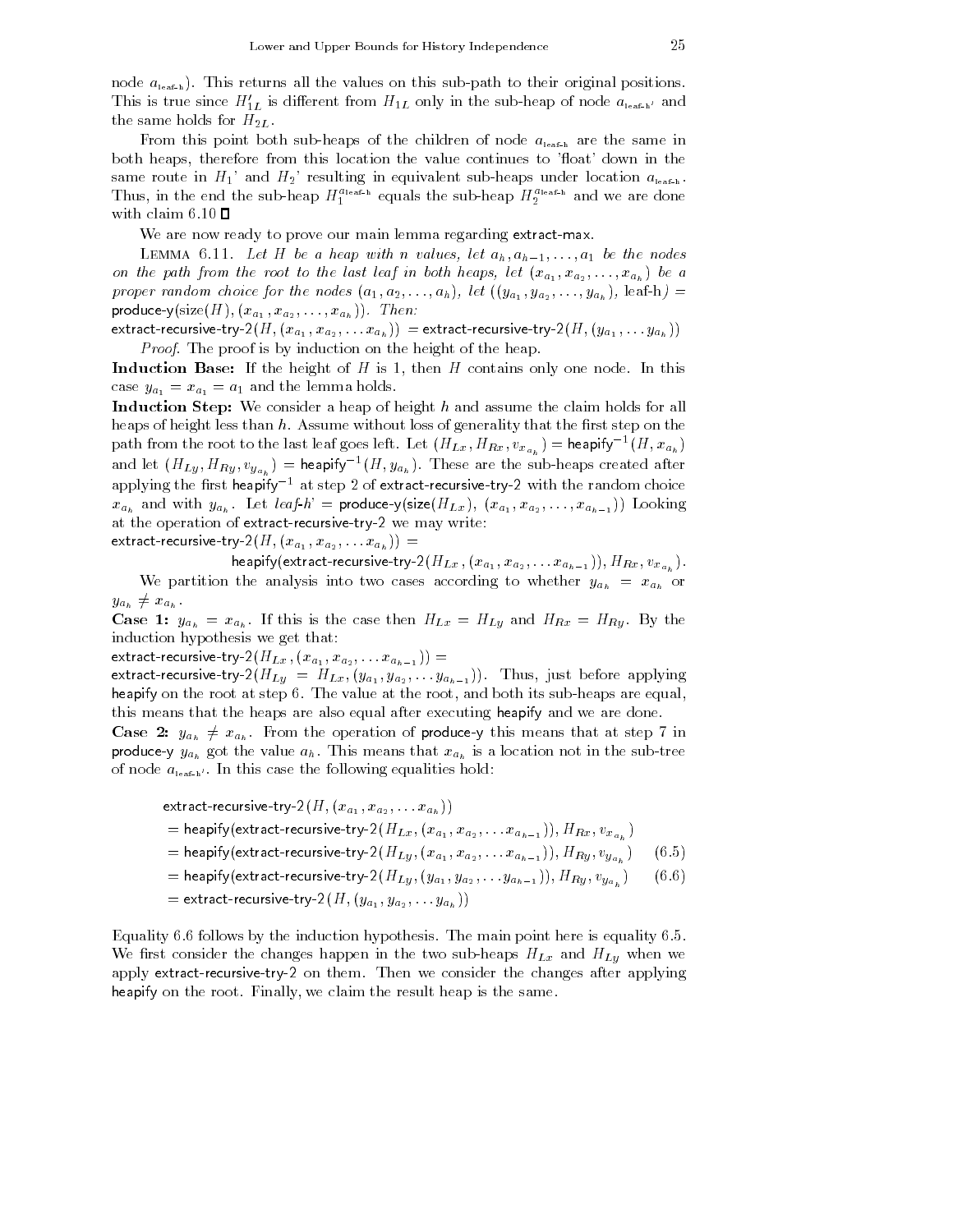| procedure extract-max-oblivious( $H: \textbf{Heap}$ ) : Heap |                                                                                                    |  |
|--------------------------------------------------------------|----------------------------------------------------------------------------------------------------|--|
| begin                                                        |                                                                                                    |  |
| -1.                                                          | Choose uniformly at random a proper randomization vector $(x_{a_1}, x_{a_2}, \ldots, x_{a_h})$     |  |
|                                                              | for the procedure extract-recursive-try-2.                                                         |  |
| 2.                                                           | $(y_{a_1}, y_{a_2}, \ldots, y_{a_h})$ = produce-y(size(H), $(x_{a_1}, x_{a_2}, \ldots, x_{a_h})$ ) |  |
| 3.                                                           | $(H', v_i)$ = extract-recursive-try-2(H, $(y_{a_1}, y_{a_2}, \ldots, y_{a_k})$ )                   |  |
| 4.                                                           | if $v_i$ is the maximum return $(H')$ . Otherwise:                                                 |  |
| - 5.                                                         | Modify the value at the root to $v_i$ .                                                            |  |
| 6.                                                           | $H'' =$ heapify $(H, 1)$ (i.e. apply heapify on the root)                                          |  |
| l 7.                                                         | Return $(H'')$                                                                                     |  |
| end                                                          |                                                                                                    |  |

FIG. 6.8. *The procedure* extract-max-oblivious  $\blacksquare$ 

 $\mu_L$  and  $\mu_L$  are not equal but they are equal in the sub-heap of node aleaf-This is true since  $w_{a_{h}}$  is not a location in the sub-heap of aleaf-n  $\cdots$  Thus, by claim  $\sigma$ . To allot applying extract recursive try  $\epsilon$  recursively on H<sub>LY</sub> and H<sub>LY</sub> the two sub- ${\tt n}$  -community equal in the sub-freep of frout algar  ${\tt n}$  -revealed also that by claim visit the other parts head in the sub-heap of hous  $a_{\text{leaf-h}}$  or both H<sub>LT</sub> and H<sub>LW</sub> remain unchanged- Consider now the operation of heapify at step in extractrecursivetry on  $\mathbf{r}_{1:T}$  and  $\mathbf{r}_{1:T}$  - in  $\mathbf{r}_{1:T}$  value and the root is the maximal value and therefore nothing happens. When we applied the first neapify thistep 2 in the procedure the state of  $\alpha$ extract-recursive-try-2 with the value  $x_{a_h}$ , the value at node  $x_{a_h}$  got to the root and  $s_{\text{max}}$  and the values on the path from the root to node  $x_{a_{h}}$  one step down- with claim now that when we apply heapify in step  $6$  of extract-recursive-try-2 on the root location of the modi ed heap letting the value at the root oat down the value floats' exactly along this previously shifted path returning all the values on this path to their original positions- This is true for two reasons First we know that this path does not intersect the modified sub-neap  $H$  "leaf-h" . Second, the value at location  $a_{\rm{leaf\,h'}}$ is now smaller then the value been there before the operation of extract-recursive-try-2. the value 'floats' down exchanging places with its maximal child so it will not change the howding route at the parent of house a<sub>leaf-ii</sub>. This shifts sack all the values shifted by the operation neapify - applied at step 2.1nus, both heaps become equal both in  $\hspace{0.1mm}$ the sub-heap of hous a<sub>leaf-n</sub> and the other parts of the heap after applying heapify at step is we are done-member of

We are now ready to provide the pseudo-code of extract-max-oblivious operation appears in aquation and also change in the algorithm from extraction in the algorithm  $\sim$ and at the modificial produced produced by produce  $\mu$ . The can now state the can following corollary asserts that the procedure is history independent.

Corollary 0.12. Let  $v_1, \ldots, v_{n+1}$  be  $n+1$  (assumed) values, let m denote the index of the maximum value (i.e.,  $v_m$  is the maximum value), and let H be a uniformly  $a$  and  $b$  are  $b$  over an incups with values  $v_1, \ldots, v_{n+1}$ . Then, invoking procedure extract-max-oblivious on H yields an output heap that is uniformly distributed over all possible heaps with content  $\{v_1, \ldots, v_{n+1}\} \setminus \{v_m\}$ .

Proof- We only need to prove that for any heap <sup>H</sup> extractmaxoblivious and extractively produce the same output distribution- part only distribution- between  $\sim$ extract-max-oblivious and extract-max-try-2 is the use of the new random series proadice by the procedure producey, which is the corollary follows directly follows directly

. It remains to an algebra the complexity of extractmax factors in all algebra with a start with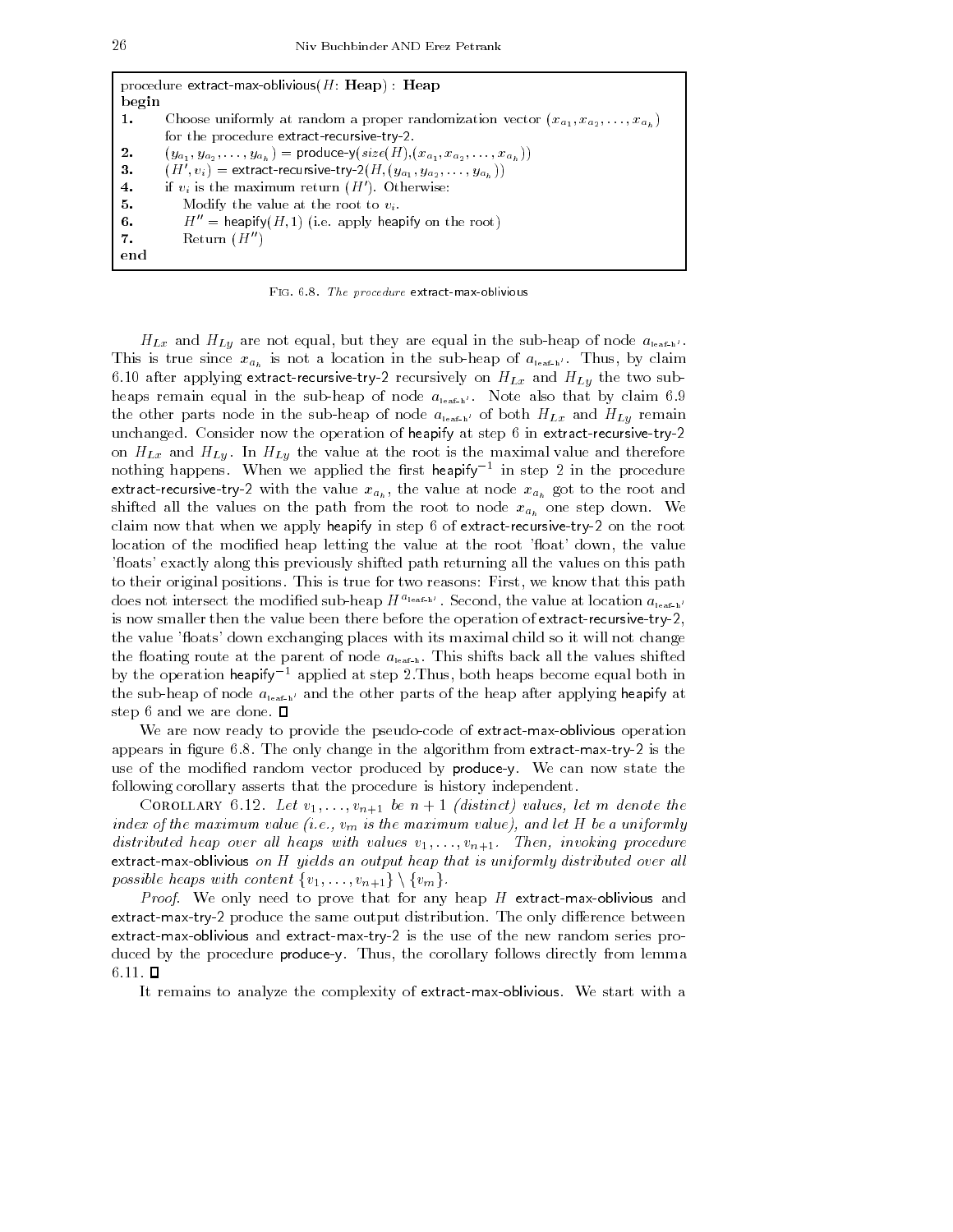useful claim-if claim-if we consider that if we take a uniformly chosen permutation of and build a heap from it then the last value of the permutation will not ascend too much- That is the expected height of the value appears last in the permutation is O-(1), its him later relates this height to the complement of extract limit watched.

CLAIM 6.13. Let  $v_1, v_2, \ldots, v_n$  be n distinct values. Let  $\pi \in \Pi(n)$  be a random permutation on these values specifying their order in an almost full tree, and let  $h(H, v_{\pi(n)})$  be the height of  $v_{\pi(n)}$  in the heap H. Then,

$$
E\left[\pi \in \Pi(n); H = \text{build-heap}(v_{\pi(1)}, v_{\pi(2)}, \dots, v_{\pi(n)}) : h(H, v_{\pi(n)})\right] \leq 4
$$

Proof- By corollary - we can rephrase the above expected value as

E H is chosen uniformly;  $\pi =$  build-heap<sup>-1</sup>(H) : the height of  $v_{\pi(n)}$  in the heap H]

When applying build-neap to one of the values on the path from the last leaf to the root gets to be the last leaf (this is the opposite of build-heap in which the value at the last leaf can only ascend during the operation of buildheap-processes as an extract commonly with the value that got to the last leaf is removed-the method is now that it removedthat extract-recursive-try-2 results in the same heap and removes the same value even when we apply the procedure with the values  $(y_{a_1}, y_{a_2}, \ldots, y_{a_h})$  produced by produce-y instead of the original random series  $(x_{a_1}, x_{a_2}, \ldots, x_{a_h})$ . Therefore the value that is removed the from the same distribution and the second part of claim part of claims and part of claims of the s oly the value been removed is the value in recution a<sub>leafh</sub> in H with height tea<sub>f</sub> it where leaf h is the value returned by produce-y(size(H),( $a_{a_1}, a_{a_2}, \ldots, a_{a_h}$ )). Notice that the location of the value that is removed does not depend on the actual values of the  $\max p$ , but only on the vector  $(x_{a_1}, x_{a_2}, \ldots, x_{a_h})$ . Therefore, we can further rephrase the above expectation into

 $E\left[ \vec{X}_h \right]$  is a uniformly chosen proper vector;  $leaf\text{-}h=$  produce-y $(size(H), \vec{X}_h)$  :  $leaf\text{-}h\right]$ 

WHERE  $A_h = (x_{a_1}, x_{a_2}, \ldots, x_{a_h}).$ 

We analyze the expectation of leaf-h by looking at the inside operation of the procedure produce-y. The procedure has  $h-1$  recursive calls. On the way back from each recursive call the procedure considers the random choice of the current eas houp root. Hot the the carrent measure of runded the choice ind measure that we consider after the recursive call with  $i-1$  indices). We define  $h-1$  random variables  $\Lambda_1, \Lambda_2, \Lambda_{h-1}$  where  $\Lambda\Delta$  is defined to be the number of returns from recursive calls of the procedure produce-y for which the difference between the index that is considered by the procedure and the value of leaf-h is  $\Delta$  (i.e  $\Delta = i-$  leaf-h). At the first return from a recursion call this difference is  $1$  (the index that is considered is  $2$  and the value leafh returned from the recursion base is -flow many discussed can only grow the record throughout the procedure and get up to  $h-1$  depend upon the exact values of the series  $(x_{a_1}, x_{a_2}, \ldots, x_{a_h})$ . In each return from recursive call leaf h may grow by one in step  $5$  or remain the same in step  $7$ .

By the operation of produce-y if  $x_{a_i}$  is a location inside  $H^{(n,a)}$  then leaf-n increases by one and the difference between the index that is considered by the procedure and the value of leafh remains the same they both grow by - Otherwise leafh does not increase and thus the dierence increases by one- This means that if the dierence between the iteration number and leaf-h remains steady for l iteration then leaf-h increases by  $l-1$ . Let the difference at the end of the procedure be k.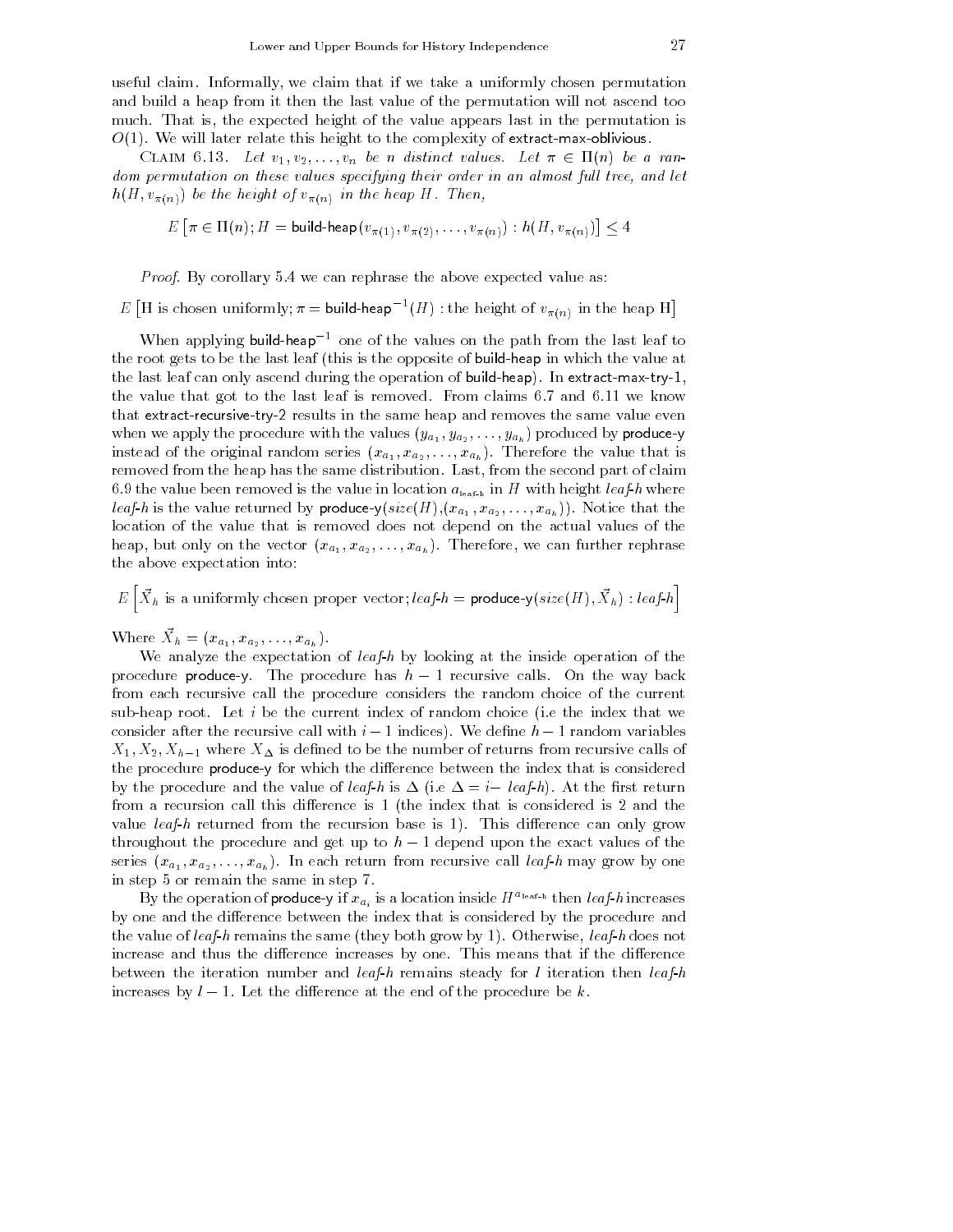Using this notation, we can write:

$$
leaf-h = \sum_{\Delta=1}^{k} (X_{\Delta} - 1) = \sum_{\Delta=1}^{k} X_{\Delta} - k
$$
 (6.7)

We now analyze the expected value of III and bound it from above- The analysis for  $\mathbf{r}_1$  is a from dimersity from the statistic viewed by analyzing the expected value of it, the dimercified between the random index and leaf it is the stack to increase  $leaf-h$  the random choice must be inside the sub-heap of the child in the direction to the last leaf- The worst case is when this subheap is of maximal size and the other child is small- The heap is an almost full binary tree therefore if the small sub-heap of a child is of size a the other child's sub-heap can be at most of size  $2a + 1$ . The probability of choosing the large child is therefore always less than  $\frac{3a+2}{3a+2} < \frac{1}{3}$ i-clocking one of the same interesting inside the right sub-note that have the other in sub means that the root itself - the means the probability that a random choice is the probability of the probability of the contract of the contract of the contract of the contract of the contract of the contract of the c a location not in the sub-heap to the last leaf and therefore increase the difference is at least  $\frac{1}{3}$  in each iteration. Thus,  $E(X_1) \leq 3$ .

Extending this idea to  $i > 1$  we may claim that if the difference is  $\Delta > 1$  then the probability of choosing a location inside the bad heap that keeps the dierence unchanged) is at most  $\frac{z\alpha+1}{(2\Delta+1)a+2\Delta} < \frac{z\alpha+1}{2\Delta(a+1)} = \frac{1}{2\Delta-1}$ . Therefore, the probability  $1-\frac{1}{2^{\Delta-1}}=\frac{2^{\Delta-1}-1}{2^{\Delta-1}}$ . Thus  $E(X_{\Delta})\leq \frac{2^{\Delta-1}}{2^{\Delta-1}-1}\leq 1+\frac{1}{2^{\Delta-2}}$ 

Plugging this result in - we get that

$$
E[leaf-h] = E[\sum_{\Delta=1}^{k} X_{\Delta} - k] \le 3 + \sum_{\Delta=2}^{k} (1 + \frac{1}{2^{\Delta-2}}) - k = 2 + \sum_{\Delta=2}^{k} \frac{1}{2^{\Delta-2}} \le 4 = O(1)
$$

 $\Box$ 

We now ready to analyze the complexity time of extract-max-oblivious and prove the following claim

Claim - The expected time complexity of extractmaxoblivious operation is  $O(\log(n))$ . Where the expectation is over all random choices of the operation.

Proof- Step in the extractmaxoblivious chooses randomly a vector of size <sup>h</sup>  $T$  is the complexity of  $T$  and  $T$  . The  $T$  is  $T$  is  $T$  is  $T$  is the  $T$  of  $T$  in step  $T$  is the step  $T$ producey on this produces interest which procedure manipulates the vector by onerecursive call on each member in the vector: Each recursive call is done in O-(1). Thus, the time compleme, or the procedure is Ohio Ohioght II. The compleme, of steps **i** is just the complement of one operation of heapify which is O half fine only problematic part is therefore the expected complexity of extract-recursive-try-2. This complexity depends on the random vector  $(y_{a_1}, y_{a_2}, \ldots, y_{a_h})$  which depend on the previous random choice of  $(x_{a_1}, x_{a_2}, \ldots x_{a_h})$ . Looking at the operation of extractrecursive  $\mathbf{u}_j$   $=$ , we see that in each recursive call if  $\mathbf{u}_{a_h}$   $=$   $\mathbf{w}_n$  (field the node decides to stay in its place) then applying neaphy - at step 2 is redundant. In that case the operation of heapify when we return from the recursive calls in step  $6$  is also redundant, since we only removed a value from the heap, and therefore the value at the root is still the maximum and the maximum and property is present in the maximum and the maximum  $\cdots$ probably want to skip these two steps if this is the case- Therefore the complexity of extractrecursive the complexity international or the non-trivial operations international complexity in the co  $y_{a_h}\neq a_h)$  of heapify and heapify $^{-1}$  inside it.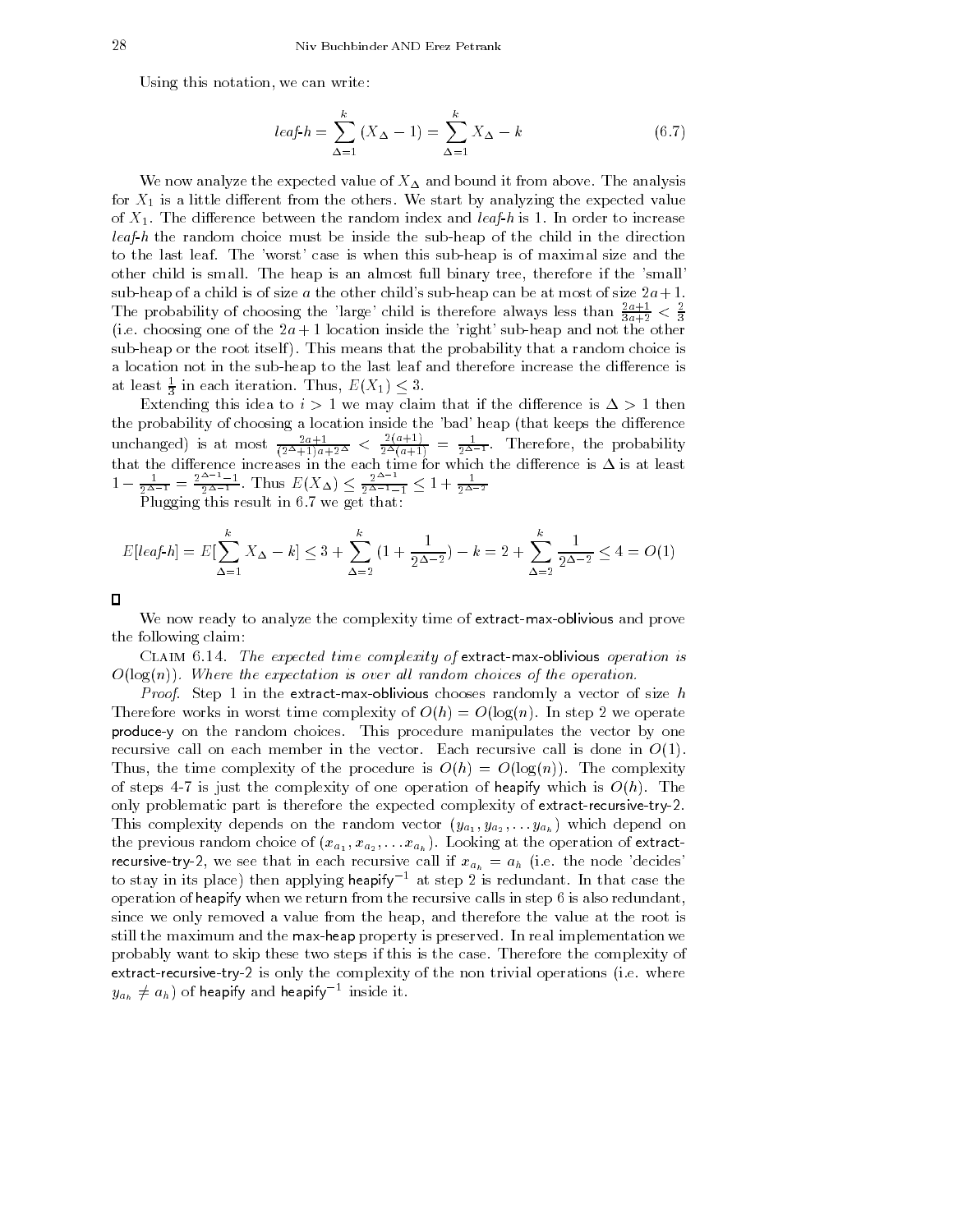Since the complexity of both heapify and heapify  $\bar{\ }$  is  $O(n)$  , we only need to prove that the expected number of recursive calls for which  $x_{a_h} \neq a_h$  is  $O(1)$ . Looking back at the procedure produce-y this number is exactly the value of leaf-h returned by producey-produces-the claim follows directly from claim form and we are done-

-- The insert operation- We start with a naive implementation of insert which we can meet  $\mathbf{v}_i$  in this implementation has complement  $\mathbf{v}_i$  on the  $\mathbf{v}_i$ course unacceptable for the insert operation but it allows a construction of a simple and active implementation that will be implementation that general goal is to get an input heap that is uniformly distributed and output a heap that is also uniformly adistributed-basic idea behind this implementation implementation in this implementation is assumption in the assume we have a uniformly chosen heap, we can sample in the inverse of build-heap and got a uniformly chosen permutation in nagively or the heap values-receive to insert the new value <sup>a</sup> and get a random heap on <sup>n</sup> values we rst choose a random location i,  $1 \le i \le n + 1$ . If  $i \le n$  then we put a at location i and move the previous value of  $\epsilon$  and only printed to how location  $\alpha + \mu$  , if  $\epsilon$  is  $\alpha + \mu$  and  $\mu$  and  $\alpha$ a at the end-and-man invoking a uniform permutation on the n  $\vert$  + ialustic invitation  $\vert$  in the summary build-heap on these values, we get a uniform heap with the  $n + 1$  values.

The above procedure can be easily shown to yield a uniform heap but is so naively designed that it is different to improve it. It is different with a little twist of this procedure changing the order of operations and xing the heap in between- The twisted proce adre winn mille improving its complexity as required measure approximately we inter the same the location i,  $1 \le i \le n+1$  to which we insert the new value a. (The choice  $i = n+1$ means no insertion- We put the value <sup>a</sup> at the node <sup>i</sup> and remember the value vi that was replaced at head it fills may jield a tree which he het a wellformed heap because the value will here in the mode of history will heavy the node of wppining in**erease** its, swittisms on the location *i* with the new value at third the new value ais properly placed in the heap, we run build-neap full we will show that this yields a uniform permutation of the values  $(v_1, v_2, \ldots, v_{i-1}, a, v_{i+1}, \ldots, v_n)$ . Tow, we add the value  $v_i$  at the end of this ordering, getting a uniform permutation on the  $n+1$  values  $v_1, v_2, \ldots, v_n, a$  -figuring build-neap on this order of the values yields a random heap on the  $n + 1$  values.

The pseudocode of the naive inserttry appears in gure -- Next we prove that this naive implementation is History independent-

Caimin 0.19. Bet if we a heap of size n uniformity alon touted among an heaps with the values  $\{v_1, v_2, \ldots, v_n\}$ , and let a be a new distinct value. Then:

- 1. The heap  $H'$  returned by insert-try-1 in step 3 is distributed uniformly among all heaps with the values  $\{v_1, v_2, \ldots, v_n\} \cup \{a\} \setminus \{v_i\}.$
- 2. T returned by insert-try-1 in step 5 is distributed uniformly among all permutations with the values  $\{v_1, \ldots, v_n\} \cup \{a\} \setminus \{v_i\}.$

rst part of the part of the continues and claim form claim for the second part of the second part of the second part of the second part of the second part of the second part of the second part of the second part of the sec follows from corollary --

Next we prove the history independence of insert-try-1.

Caiming 6.10. Bot if we a heap of size it antiforming also loaded among an heaps with the values  $\{v_1, v_2, \ldots, v_n\}$ , and let a be new distinct value. Then  $H' = \text{insert-try-}$  $H(H, a)$  is distributed uniformly among all heaps with the values  $\{v_1, \ldots, v_n\} \cup \{a\}$ .

rst, consider the value that is chosen in the value that is chosen in the step of insert  $\mathcal{L}$ claim that  $v_i$  is chosen uniformly among the values  $\{v_1, \ldots, v_n\} \cup \{a\}$ . This is true since insert  $\mathbf{v}$  , a chooses random location  $\mathbf{v}_1$  if  $\mathbf{v}_2$  if  $\mathbf{v}_3$  is made in the captuon  $\mathbf{v}_4$ implies a unique value vi- Thus each value is selected with equal probability-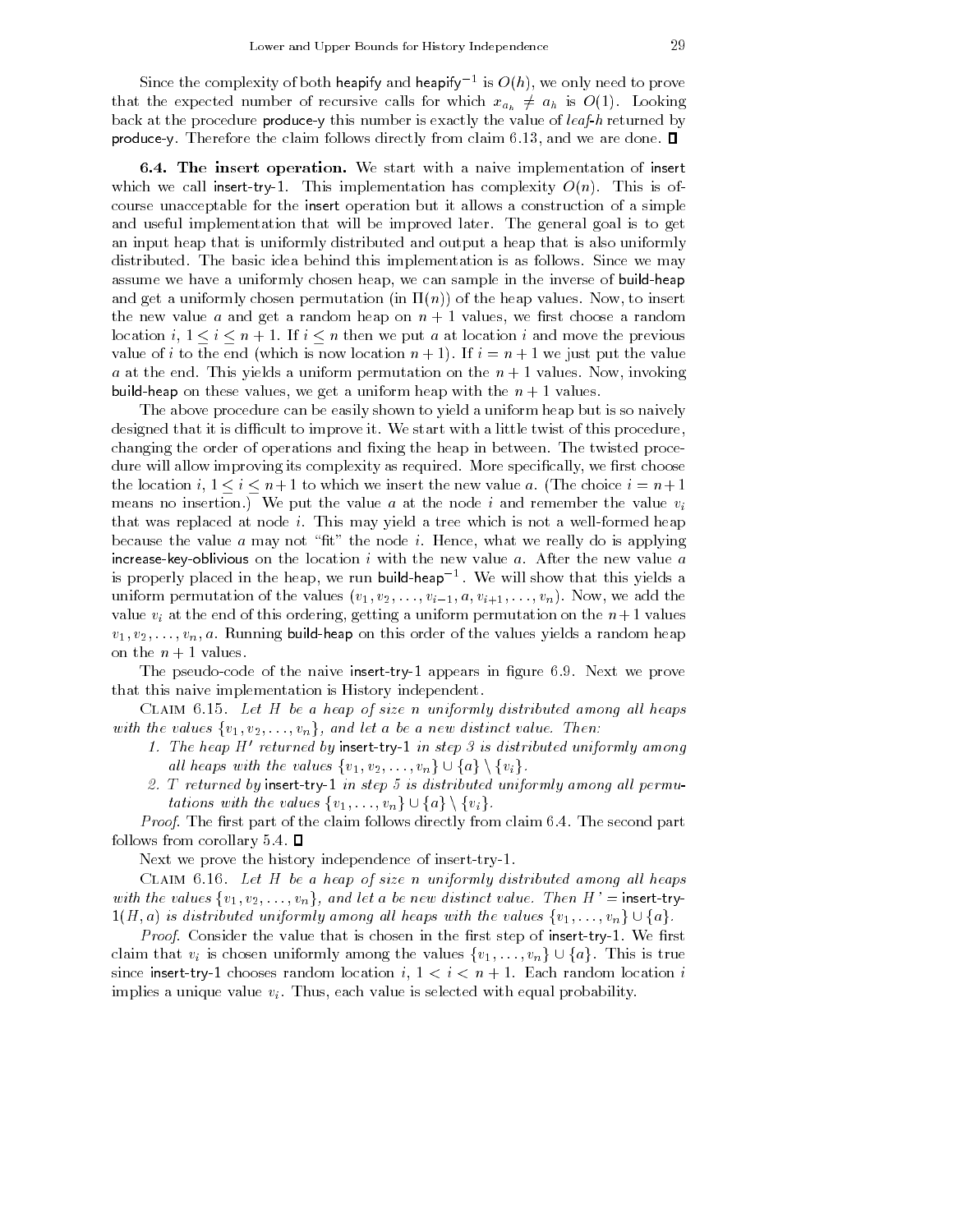|       | procedure insert-try-1( <i>H</i> : <b>Heap</b> , <i>a</i> : <b>Value</b> ) : <b>Heap</b>            |
|-------|-----------------------------------------------------------------------------------------------------|
| begin |                                                                                                     |
| 1.    | Think of the input value a as being located in an additional node numbered $n+1$ .                  |
|       | (This is the first vacant place as in figure 5.)                                                    |
|       | Choose uniformly at random a number $1 \leq i \leq n+1$ , let the value of node <i>i</i> by $v_i$ . |
| 2.    | If $(i = n + 1)$ then H'=H and skip to step 4. Otherwise:                                           |
| 3.    | $H' \leftarrow$ increase-key-oblivious( $H, i, a$ )                                                 |
| 4.    | Choose uniformly at random a proper randomization vector $(x_1, x_2, \ldots, x_n)$                  |
|       | for the procedure build-heap <sup>-1</sup> .                                                        |
| 5.    | Invoke $T = \text{build-}$ heap <sup>-1</sup> $(H', (x_1, \ldots, x_n))$                            |
| 6.    | Let $T'$ be the tree obtained by adding to T the next vacant node with value $v_i$ .                |
| 7.    | $H =$ build-heap $(T')$                                                                             |
| 8.    | Return $(H)$                                                                                        |
| end   |                                                                                                     |

FIG. 6.9. *Ine procedure* i**nsert try 1** 

 $B$ y the second part of claim the the tree T returned by insert  $\mathbf{r}_i$  in step of is distributed uniformly among all permutations with the values  $\{v_1, \ldots, v_n\} \cup \{a\} \setminus$  $\{v_i\}$ . Thus, we get that T' obtained in step 6 is distributed uniformly among all permutations with the values  $\{v_1, \ldots, v_n\} \cup \{a\}$ . Hence, by corollary 5.6 the heap returned by insert-try-1 is uniformly distributed among all heaps with the values  $\{v_1, \ldots, v_n\} \cup \{a\}$ 

Next we present inserttry- This is an essential step in the improvement of the insert operation- We will show that we can execute a small part of the operations of insert try and still get the same reduce and complex the complexity of the complexity of the insert operation from  $O(n)$  to  $O(\log^+(n))$  , and will be the basis of the final version of insert-oblivious

Denote by  $\{a_1, a_2, \ldots, a_h\}$  the indices of the nodes that reside on the path from the direct continuer place into direct direct direct direct directly the time in the leaf in the sequent -- The rst vacant place is denoted a and the root is ah thus <sup>i</sup> is the height of node  $a_i$  (in the neap of size  $n+1$ ). Recall that the procedure build-neap - applies  $\hspace{0.1mm}$ the procedure neapity <sup>-</sup> on all nodes from top to bottom. In insert-try-z we will apply neapity - only on the nodes  $(a_h, a_{h-1}, \ldots, a_1)$  (from top to bottom). We will prove that eventually its output is the same heap as insert to prove the same that paths. contains a node that is not in the heap, and therefore we really apply the operations of neapify  $\tau$  only until  $a_2$  . Though, on the way back, when applying neapify, we already insert the new value at the vacant node and it becomes part of the new heap tree.

The procedure build-neap  $\bar{\ }$  uses randomness for choosing a descendant  $x_i$  for each visited vertex  $i$ . We denote these random choices by a vector  $\{x_1, \ldots, x_n\}$ . Dut since we will only be interested in the vertices  $(a_1, \ldots, a_h)$ , we will use the notation  $(x_{a_1}, x_{a_2},..., x_{a_h})$  to denote the sequence of random choices made for the vertices  $\{a_1,\ldots,a_h\}$  that interest us. Thus,  $a_{a_j}$  is the random choice for vertex  $a_j$ .

The heart of our improvement is a new subprocedure recursiveinserttry- This procedure substitute steps steps in most to the trace show most steps require Only time since build-neap - and build-neap are run. Steps  $9.0$ , in insert-try-f take as input a heap <sup>H</sup> a value vi and random vector of size n- Step returns a new heap of size n - ne define to he more than if you see the sub-procedure that goes if and a value  $\alpha$  and executes exactly these steps- referency we explicitly provide this procedure appears in ingure cases when it provided provided in an ingles of the provided in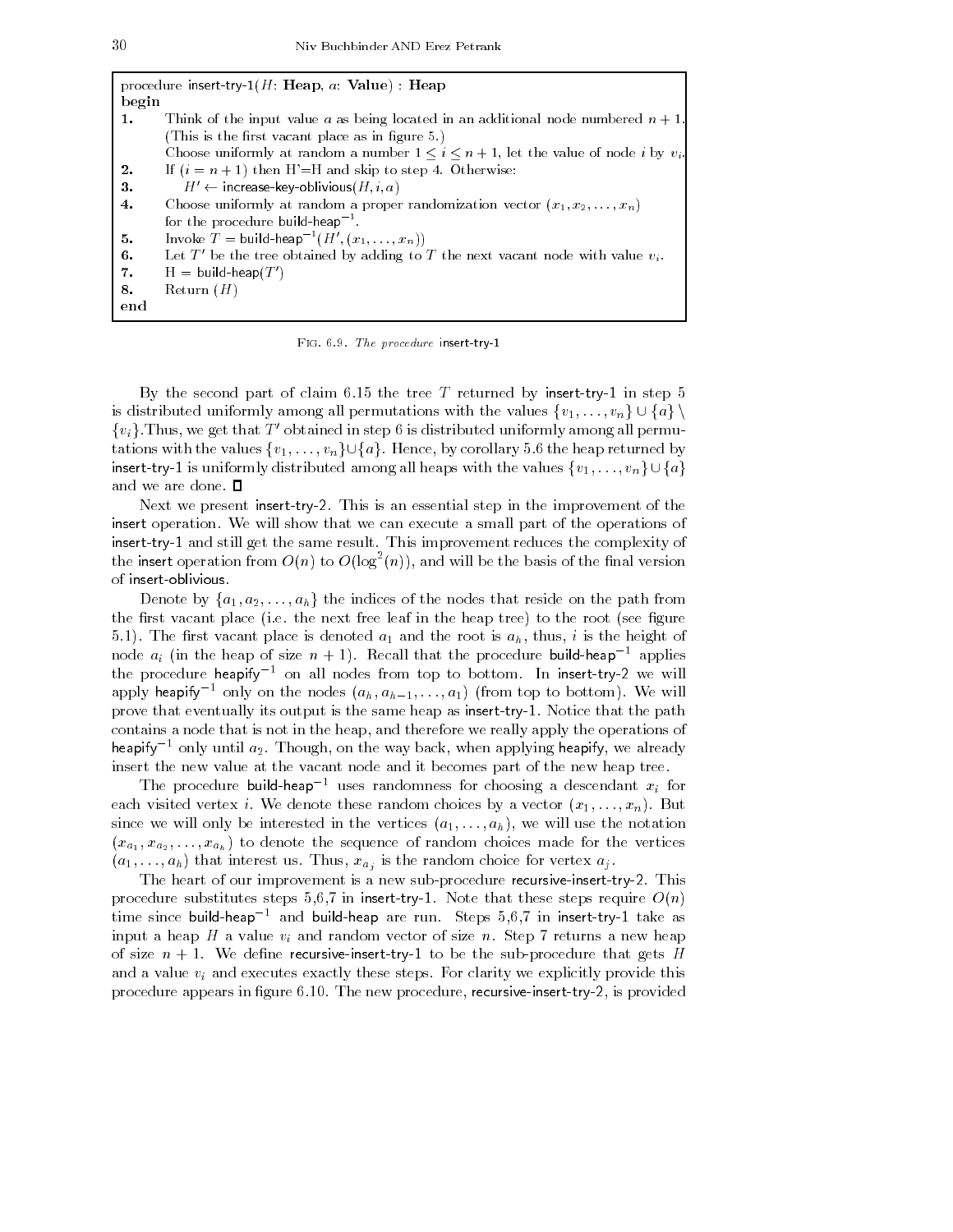procedure recursive-insert-try-1(*H*): Leap,  $v$  : value,  $(x_1, \ldots, x_n)$ : Leandom choices)  $\cdots$ begin--

 $I =$  build-neap  $\lceil (H_1(x_1, \ldots, x_n)) \rceil$ 

- -— Let  $I$  -be the tree obtained by adding to  $I$  -the next vacant node with value  $v$ .
- 3.  $\mathrm{Return} \ \left( H = \mathrm{pulld}\textrm{-} \mathrm{head}(T) \right)$  -

end

FIG. 6.10. The procedure recursive-insert-try-1

procedure recursive-misert-try- $z(n)$ . Heap,  $v$  . value,  $(x_{a_1},...,x_{a_h})$ . Random choices,  $\cdots$ begin $1.$ If  $h$  is the unitary  $H = v$  is the put value v in a new nodel. Otherwise, - $(H_L, H_R, v_{x_{a_h}}) =$  neapiry  $\lnot (H, x_{a_h}).$  ${\bf 3}$  . If the path to the first vacant place in  $H$  is going to the left:  $\overline{4}$ .  $H_L \leftarrow$ recursive-insert-try-2( $H_L, v, (x_{a_1}, x_{a_2}, \ldots, x_{a_{h-1}})$ )  $H_R \leftarrow H_R$ . Otherwise5.  $H_R \leftarrow$  recursive-insert-try-2( $H_R, v, (x_{a_1}, x_{a_2}, \ldots, x_{a_{h-1}})$ )  $H_L \leftarrow H_L$ .  $6.$  $\text{Riem}(m\text{supp}(y(n\pi),\pi\mu, \sigma_{a_{h}}))$ . end

FIG. 6.11. The procedure recursive insert try-2

in figure 0.11. In this procedure we only invoke heapify and heapify - on the nodes  $a_n, a_{n-1}, \ldots, a_1$ .

To make syntax equal, we let recursive-insert-try-2 take full proper random vector  $(x_1, x_2, \ldots, x_n)$  although it uses only the values  $(x_{a_1}, x_{a_2}, \ldots, x_{a_n})$  out of this vector.  $\mathcal{L}_1$  , and since a is outside the heap there exist no  $\mathcal{R}_d$  , we show  $\mathcal{R}_d$  is always with the theory is the place. The model crime that the procedures produce the same output-

Caimin Cirti, rol any heap it, hear alounce calue a, and a proper random vector  $(x_1, x_2, \ldots x_n).$ 

recursive-insert-try-1(H, a,  $(x_1, x_2, \ldots x_n)$ ) = recursive-insert-try-2(H, a,  $(x_1, \ldots x_n)$ ).

Proof- The proof is by induction on the height of the heap H-

Induction Base: When the height of the heap is 0, there is no difference between the operations of recursive-insert-try-1 and recursive-insert-try-2.

Induction Step Assume without loss of generality that the rst step in the path to the first vacant place goes left. Consider the first operation of heapify -, applied in the same manner in both recursiveinserttry and recursiveinserttry- Let  $(H_L, H_R, v_{x_{a_h}})$  = heapity  $\lnot (H, x_{a_h})$ . Let  $X_n = (x_1, x_2, \ldots, x_n)$  be a proper vector of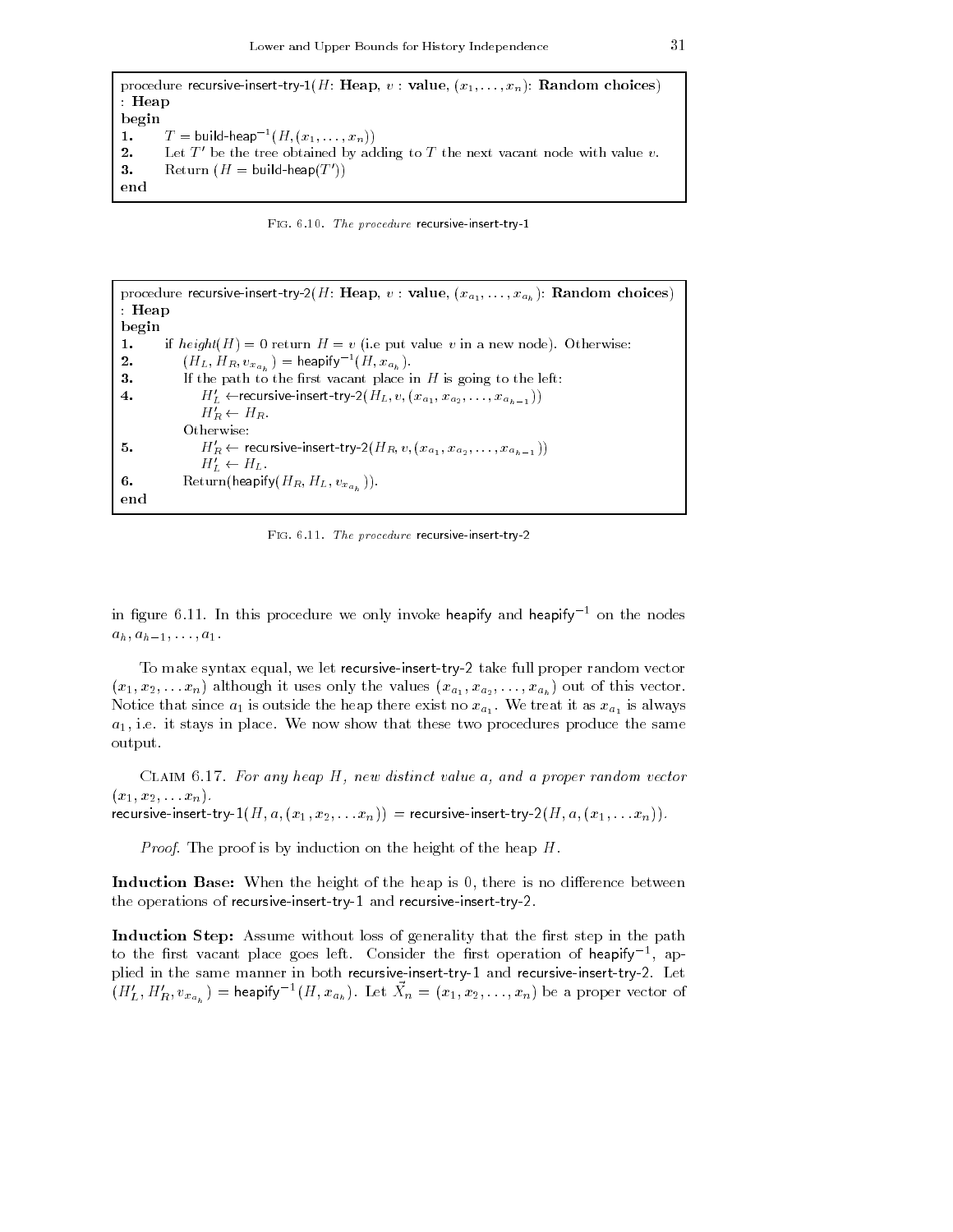procedure insert-try-2011 **Heap** a valuer Heap begin $1.$  $\pm$  mink of the input value  $a$  as being located in an additional node numbered  $n+1.$ (This is the first vacant place as in figure  $5.$ ) Choose uniformly at random a number  $1 \leq i \leq n+1$ , let the value of node i be  $v_i$ . - $\mu$  if  $\mu$   $\pm$  if then if  $\pm$  if and skip to step  $\sigma$ . Otherwise, 3.  $H^+ \leftarrow$  increase-key-obliviousi  $H^+ \cdot a +$ 4. Choose uniformly at random a proper randomization vector  $(x_{a_1}, x_{a_2}, \ldots, x_{a_h})$ for the procedure recursiveinserttry-5. Return (recursive-insert-try- $2(H, v_i, (x_{a_1}, x_{a_2}, \ldots, x_{a_h})))$ end

FIG. 6.12. *The procedure* i**nsert-try**-2

size no recursive operation or recursive incent we get that it

recursive-misert-try-intry,  $\Lambda_n$  ,  $\Lambda$ 

- heapifyrecursiveinserttry<sup>H</sup>L v X n buildheapbuildheap- HR X <sup>n</sup> vxah -
- $=$  heapify(recursive-insert-try-1 ( $H_L$  ,  $v$  ,  $X_n$  ) ,  $H_R$  ,  $v_{x_{a_h}}$  )  $-$  - $(6.9)$
- $=$  neapify(recursive-insert-try-2 (  $H_L$  ,  $v$  ,  $\Lambda_n$  ) ,  $H_R$  ,  $v_{x_{a_h}}$  )  $\mathbf{r}$  -  $\mathbf{r}$  -  $\mathbf{r}$  -  $\mathbf{r}$  -  $\mathbf{r}$  -  $\mathbf{r}$  -  $\mathbf{r}$  -  $\mathbf{r}$  -  $\mathbf{r}$  -  $\mathbf{r}$  -  $\mathbf{r}$  -  $\mathbf{r}$  -  $\mathbf{r}$  -  $\mathbf{r}$  -  $\mathbf{r}$  -  $\mathbf{r}$  -  $\mathbf{r}$  -  $\mathbf{r}$  -  $\mathbf{r}$  -  $\mathbf{r}$  -  $(6.10)$
- $=$  recursive-insert-try-2  $(H, v, \vec{X}_n)$ n - Andre - Andre - Andre - Andre - Andre - Andre - Andre - Andre - Andre - Andre - Andre - Andre - Andre - An  $(6.11)$

where equality and receive control the ordering the operations of recursive in  $\mu$  ca to see that equality of notes, note that build-neap- applies heapify-on the rootand the continues recursively to the sub-part of the roots children-children-childrenof build-neap- ton each of the sub-neaps can be done independently of the other sub--------------------------neap. Inis is true since the operation of neapify - affects only the sub-tree it operates on- The same holds for the operation of buildheap that can be done independently on both subheaps- Therefore we can separate the operations done on the right child from the operations done on the left child-

equality or collows from removing the cancelling spectrum can be dependent operations buildheap and buildheap  $\mathsf{mean}^{-1}$  . Equality 0.10 follows from the induction hypothesis. The last equality follows from the de nition of recursiveinserttry-

the code of insert  $\alpha$  , a species in equipment in above our prove our main claim above our c the operation of insert-try- $2$ .

Caimin 0.10. Tor any heap II and caracter the procedures insert ary 1 and insert  $try-2$  produce the same output distribution.

Proof- Steps to in both procedures are the same- Thus the claim follows from claim - claim - claim - claim - claim - claim - claim - claim - claim - claim - claim - claim - claim - claim

We now proceed to the last improvement that further reduces the complexity of insert to the desired Oliogn-province recursive on improving over the procedure recursive insert try-structure provedure recursive recursive recovering parameters parameters in its input. The input of recursive-misert-try-z was  $H$ ,  $v$ , and  $\{x_{a_1}, x_{a_2}, \ldots, x_{a_h}\}$ . We add an input parameter *j* specifying the maximal *t* for which  $v_{a_i} \leq v$ . This value is a number between 1 and h, and is always larger or equal to 1 since the index  $a_1$  is outside the heap, and therefore is considered smaller than  $v$ .

Also since H is a well-formed heap then  $v_{a_1} < v_{a_2} < \ldots, v_{a_h}$ , and therefore j is the maximal index i-e- the highest node on the path for which the value at node  $a_i$  in the heap is still smaller than the value v at the input of recursive-insert.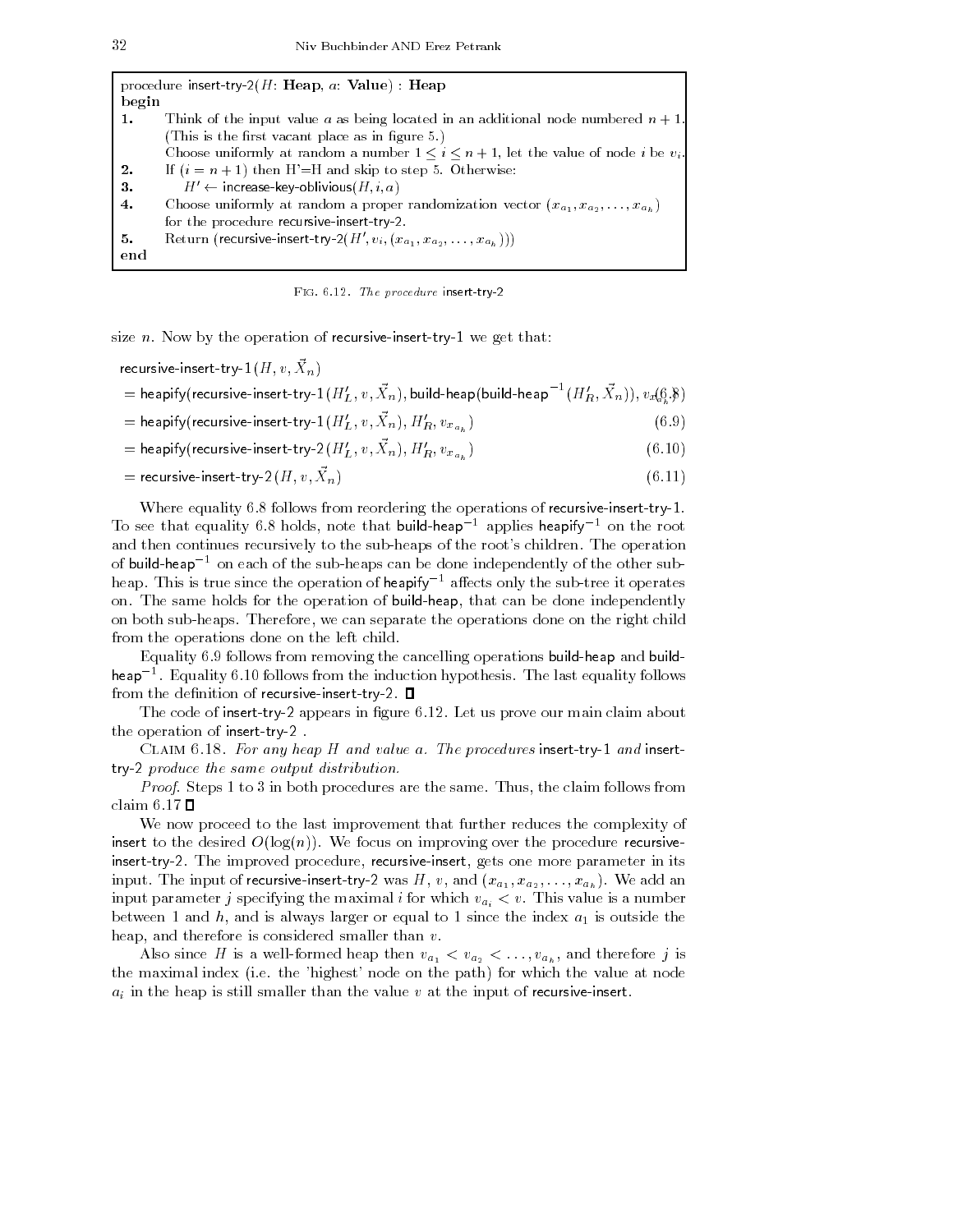| procedure recursive-insert(H: Heap, v: value, $\{x_{a_1}, x_{a_2}, \ldots, x_{a_h}\}\$ : Random choices,        |  |  |
|-----------------------------------------------------------------------------------------------------------------|--|--|
| i:index):Heap                                                                                                   |  |  |
| begin                                                                                                           |  |  |
| if height( $H$ ) = 0 return $H = v$ (i.e put value v in a new node). Otherwise:<br>1.                           |  |  |
| If $x_{a_h}$ is a location not in $H^{a_j}$ then $x_{a_h} \leftarrow a_h$ , Otherwise: $j \leftarrow j-1$<br>2. |  |  |
| $(H_L, H_R, v_{x_{a_k}})$ = heapify <sup>-1</sup> $(H, x_{a_k})$ .<br>3.                                        |  |  |
| If the path to the first vacant place in $H$ is going to the left:<br>4.                                        |  |  |
| $H'_{L} \leftarrow$ recursive-insert $(H_{L}, v, (x_{a_1}, x_{a_2}, \ldots, x_{a_{k-1}}), j)$<br>5.             |  |  |
| $H'_B \leftarrow H_B$ .                                                                                         |  |  |
| Otherwise:                                                                                                      |  |  |
| $H'_{R} \leftarrow$ recursive-insert $(H_{R}, v, (x_{a_1}, x_{a_2}, \ldots, x_{a_{h-1}}), j)$<br>6.             |  |  |
| $H'_L \leftarrow H_L$                                                                                           |  |  |
| Return(heapify $(H'_R, H'_L, v_{x_a})$ ).<br>7.                                                                 |  |  |
| end                                                                                                             |  |  |

FIG. 6.13. *The procedure* recursive insert

The intuition of this new input is that if the value  $v$  is small (This happens most of the time since  $v$  is chosen uniformly by insert-try-2) then it does not affect most of the calls of buildheap- the procedure tries to reverse only the operations for which  $\sim$ the value of v may influence the building of the heap- we prove the end of the state of the procedure the value <sup>v</sup> gets exactly to the height of j- The code of recursiveinsertis provided in the contract of the contract of the contract of the contract of the contract of the contract of the contract of the contract of the contract of the contract of the contract of the contract of the contract of th

Notice that the only difference between recursive-insert and recursive-insert-try-2 is adding step 2. If  $x_{a_h} \equiv a_h$  it means that both neapify  $\overline{\ }$  in step 5 and neapify in step are redundant- In a real implementation we would skip them both- Our main claim asserts that this modi cation has no aect on the output of the procedure- We prove now some useful claims that allow proving this main claim- Notice that some of the claims relate to the properties of recursive-insert-try-2 and not to recursive-insert.

 $\cup$  Extra  $\cup$  . Det H be a heap with n values. Deta $\eta$ ,  $a_{n-1}$ ,  $\dots$ ,  $a_1$  be the path from are root to the first vacant place. Let  $(x_{a_1}, x_{a_2}, \ldots, x_{a_h})$  be a proper random choice for the nodes  $(a_1, a_2, \ldots, a_h)$ . Let v be new distinct value and let j be the maximal index for which  $v_{a_i} < v$  in the heap H.

Let  $H'$  = recursive-insert-try-2( $H, v, (x_{a_1}, x_{a_2}, \ldots, x_{a_h})$ ). Then,

1. The heaps H and H' are identical except for the sub-heap of node  $a_j$ .

2. The value v is at node  $a_i$  in the heap  $H'$ .

Proof- The proof is by induction on the height of the heap-

Induction Base: For heap of height  $0$  it is easy to verify the claim.

**Induction Step:** We consider a heap of height  $h$  and assume the claim holds for all rtupe of height less than h- listand without the loss of generally that the first step on the the path from the root to the from the place goes left

Let  $\left( H_L, H_R, v_{a_h} \right) =$  neapify  $\left( \cdot \right) \left( H, x_{a_h} \right)$  be the first operation in step 2 of recursiveinserttry- If <sup>j</sup> <sup>h</sup> then the rst part of the lemma trivially holds- It also means that the value  $v$  is larger than all the values in the heap  $H$  and therefore located at the root (location  $a_h$ ) in H . Otherwise: Let  $H_L$  = recursive-insert-try- $\mathcal{L}(H_L, v, (x_{a_1}, x_{a_2}, \ldots, x_{a_h-1})),$  we partition the analysis into two cases according to whether  $x_{a_h}$  is a location in the sub-heap of node  $a_j$  or not.

**Case 1:** If  $x_{a_h}$  is a location in the sub-heap of node  $a_j$  then all the values on the path from the root to  $a_j$  are shifted one step down by the operation of heapifyin step  of procedure recursiveinserttry- If this is the case then when we apply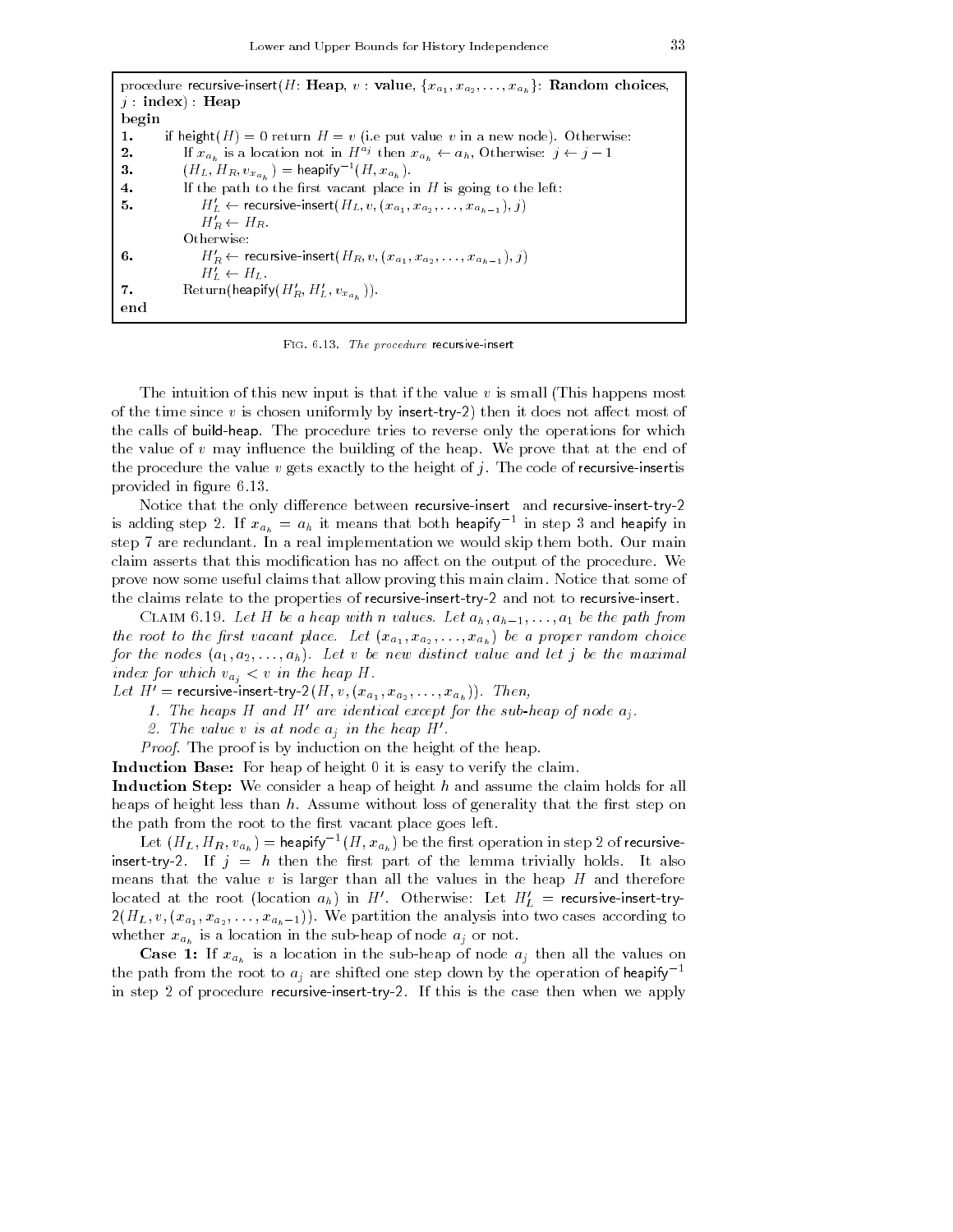recursive-insert-try-2 on  $H_L$  the maximal index j for which  $v_{a_j} < v$  in  $H_L$  equals now  $j-1$ . This is true because the parent of  $a_j$  that is larger than v moved one step down to the direction of the first vacant place. By the induction hypothesis we get that  $H_L$  $\ldots$  different from H<sub>L</sub> only in the sub-heap of node aj-1.

When applying neapify the step 2 of recursive-insert-try-2 the value at node  $x_{a_h}$ got to the root and shifted all the values on the path from the root to node  $x_{a_h}$  one step down- We claim now that when we apply heapify in step on the root location in the modi ed heap letting the value at the root oat down the value oats exactly along this previously shifted path at least until it reaches the location of the parent of hode aj -{that is hode ajj. This returns all the values on this sub-path to their original positions. This is true since  $H_L$  is different from  $H_L$  only in the sub-neap of node  $a_{j'}$ . Thus, the heaps  $H$  and  $H$  -can now be different only in the sub-neap of the  $\blacksquare$ parent of location  $a_{j'}$ . Since  $j = j + 1$ , it is exactly node  $a_j$ , and we are done with the claim-term of the claim-term of the claim-term of the claim-term of the claim-term of the claim-

In addition, from the second part of the induction hypothesis, the value that is at node  $a_{j'}$  in  $\overline{H}_L$  is the new value  $v$  . The value  $v$  is larger than the value at location  $a_j$ in it what hence larger than all the values in 105 sub-heap. This means that the value at the root, that was taken from this sub-heap, is strictly smaller than  $v$ . From the induction hypothesis the other sub-heap under location  $a_j$  (not to the direction of the next vacant place and  $v_j$  is the same in  $H_L$  and  $H_L$  . This means that the value at the top of this sub-heap in  $H'_L$  is smaller than v, since it is can be at most the value located previously at node aj in H- This means that in the operation of heapify at step 6 when the value at the root floats down and reaches node  $a_i$  it must choose to switch with v and hot his sibling- thus, his thig v to location aj - this proves the second part of the claim.

**Case 2:** If  $x_{a_h}$  is not a location in the sub-heap of  $a_j$ , then the maximal index in  $H_L$  for which  $v_i \leq v$  is still j. Applying the induction hypothesis on the recursive call of recursive-insert-try-2 on  $H_L$ , we get that  $H'_L$  and  $H_L$  are only different in the subheap of node aj - By the second part of the induction hypothesis the value at node  $a_j$  in  $H'_L$  is v which is strictly smaller than all the values of the ancestors of node  $a_j$ in  $H$ .

when we applied neapify  $\overline{\phantom{x}}$  in step  $\overline{z}$  in the procedure recursive-insert-try- $\overline{z}$  the value at node  $x_{a_h}$  got to the root and shifted all the values on the path from the root to node  $x_{a_{k}}$  one step down we claim now that when we apply weapify in step of recursiveinserttry on the root location of the modi ed heap letting the value at the root 'float' down, the value 'floats' exactly along this previously shifted path returning all the values on this path to their original positions- This path does not intersect the modi ed subheap of node aj thus if the path does not pass the parent of node aj there is no problem- If the path passes through the parent of node aj then we claim that the value never switches with the value <sup>v</sup> at node aj i-e does not change its route- This is true because the value that was previously at location of the parent of aj in <sup>H</sup> is strictly larger than v- This value is either the value that oats down from the root (if  $x_{a_h}$  is the location of the parent of  $a_j$ ), or it was shifted one step down to the direction of  $x_{a_h}$  and is now the sibling of node  $a_j$  and larger than v. Therefore, the value at node  $a_j$  remain the value v, and we are done with both parts

We have shown that the heap  $H'$  = recursive-insert-try-2(H, v,  $(x_{a_1},...,x_{a_h})$ ) is different from H only inside the sub-heap of node  $a_j$  where j is the maximal index for which the value at heur a<sub>j</sub> in H is still smaller then the will value v- we head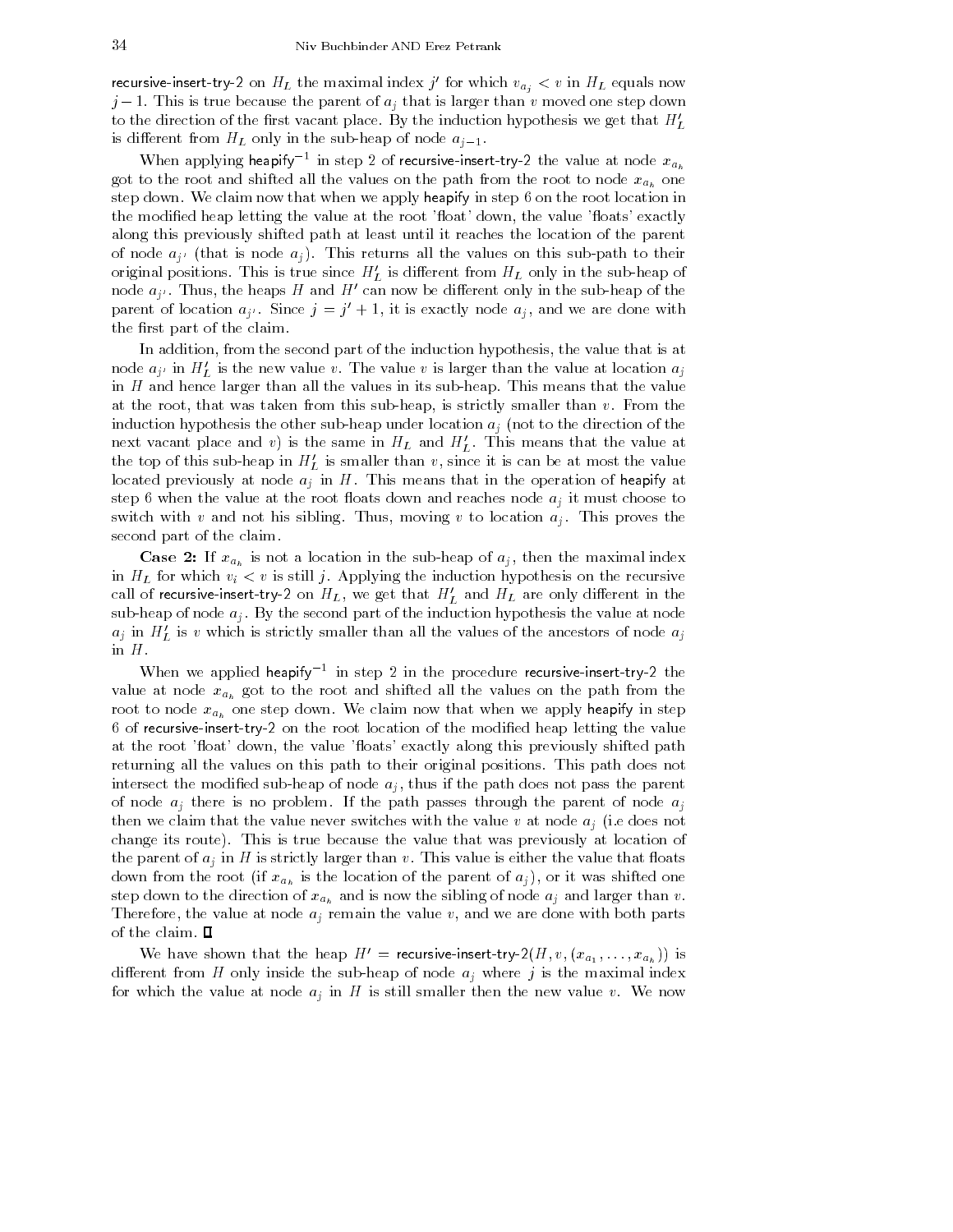show that the modifications in that subheap do not depend on the substitution on the substitution That is, if two sub-heaps  $H_1$  and  $H_2$  are equal in the sub-heap of node  $a_j$ , but the rest of their values may be different, then the sub-heaps  $H_1^{\gamma'}$  and  $H_2^{\gamma}$  remain equal after applying recursive-insert-try-2 on both heaps.

CLAIM 0.20. Let  $H_1$  and  $H_2$  be two heaps by size n. Let  $a_h$ ,  $a_{h-1}$ , ...,  $a_1$  be the pain from the root to the first vacant place. Let  $(x_{a_1}, x_{a_2}, \ldots, x_{a_h})$  be a proper random choice for the nodes  $(a_1, a_2, \ldots, a_h)$ . Let v be new distinct value and let  $j_1$ ,  $j_2$  be the maximal indices for which in  $H_1$  and  $H_2$  respectively  $v_{a_i} < v$ . Let  $H'_1$  = recursiveinsert-try-2 $(H_1, v, (x_{a_1}, x_{a_2}, \ldots, x_{a_h}))$   $H'_2$  = recursive-insert-try-2 $(H_2, v, (x_{a_1}, \ldots, x_{a_h}))$ Then, if  $j_1 = j_2 \equiv j$  and  $H_1^{u_1} = H_2^{u_2}$  (i.e. the sub-heaps of node  $a_j$  are equal) then  $H'_1$  and  $H'_2$  are equal in the sub heap of node  $a_j$ .

Proof- The proof is by induction on the height of the heaps-

Induction Base: When  $H_1$  and  $H_2$  are of size 0, it is easy to verify that the claim holds.

**Induction Step:** We consider two heaps of height  $h$  and assume the claim holds for every two heaps of height less than  $h$ .

Assume without loss of generality that the rst step on the path from the root to the direction place goes left- which will be controlled the same in a sample will be a same in  $\mathcal{S}$ are of the same size. Let  $(H_{1L}, H_{1R}, v_{a_h}) =$  neapify  $\lnot$   $(H_1, x_{a_h})$ , and  $(H_{2L}, H_{2R}, v_{a_h})$  $=$  neapiry  $\lceil H_2, x_{a_h}\rceil$ .

We partition the analysis into two cases according to whether the location  $x_{a_h}$  is in the sub-heap of node  $a_j$  or not.

**Case 1:** If the location  $x_{a_h}$  is not in the sub-heap of node  $a_j$  (both in  $H_1$  and  $H_2$ ) then  $H_{1L}^{-1}$  is equal  $H_{2L}^{-1}$ . By claim 6.19 we know that after applying recursive-insert-try-2 recursively on  $H_{1L}$  and on  $H_{2L}$  the heaps only change is in the sub-heaps of node  $a_j$ , and that the value at location  $a_j$  is the value v. Since  $H_{1L}^{-1}$  is equal  $H_{2L}^{-1}$  and the value  $j$  was not changed in both sub-heaps, we can apply the induction hypothesis on the recursive operation of recursive-insert-try-2. By the induction hypothesis  $H_{1L}^{\circ j}$ is equal  $H_{2L}^{\pi\pi}$  before applying heapity in step 6.  $^-$ 

when we applied neapify  $\tau$  in step  $Z$  in the procedure recursive-insert-try- $Z$  the value at node  $x_{a_h}$  got to the root and shifted all the values on the path from the root to node  $w_{a_k}$  one step down- we examined that when we apply heapify in step  $\blacksquare$  of recursiveinserttry on the root location of the modi ed heaps letting the value at the root 'float' down, the value 'floats' exactly along this previously shifted path returning all the values on this path to their original positions- This path does not intersect the modi ed subheap of node aj thus if the path do not pass the parent of node aj there is no problem- If the path passes through the parent of node aj then we claim that the value never switches with the value <sup>v</sup> at node aj i-e does not change its route- This is true because the value that was previously at location of the parent of aj in <sup>H</sup> is strictly larger than v- This value is either the value that oat down from the root (if  $x_{a_h}$  is the location of the parent of  $a_j$ ), or it was shifted one step down to the direction of  $x_{a_h}$  and is now the sibling of node  $a_j$  and larger than v- From this reason the last oat does not change the subheaps of node aj on both heaps and thus these sub-heaps remain identical.

**Case 2:** The location  $x_{a_h}$  is inside the sub-heap of node  $a_j$  (in both  $H_1$  and  $H_2$ ). This means that in the operation of heapify- the value at the node of the parent of  $\mathbf{r}_i$  is shifted down to the location of aj  $\mathbf{r}_i$  is is possible that  $\mathbf{r}_{i|L}$  and  $\mathbf{r}_{i|L}$ are not equal in the sub-heap or heap a<sub>j</sub>, still it is true that after this operation the  $t$  as subheaps of the children nodes of hour aj are the same in  $\mathbf{H}_{LL}$  and  $\mathbf{H}_{LL}$  -  $\mathbf{H}_{LL}$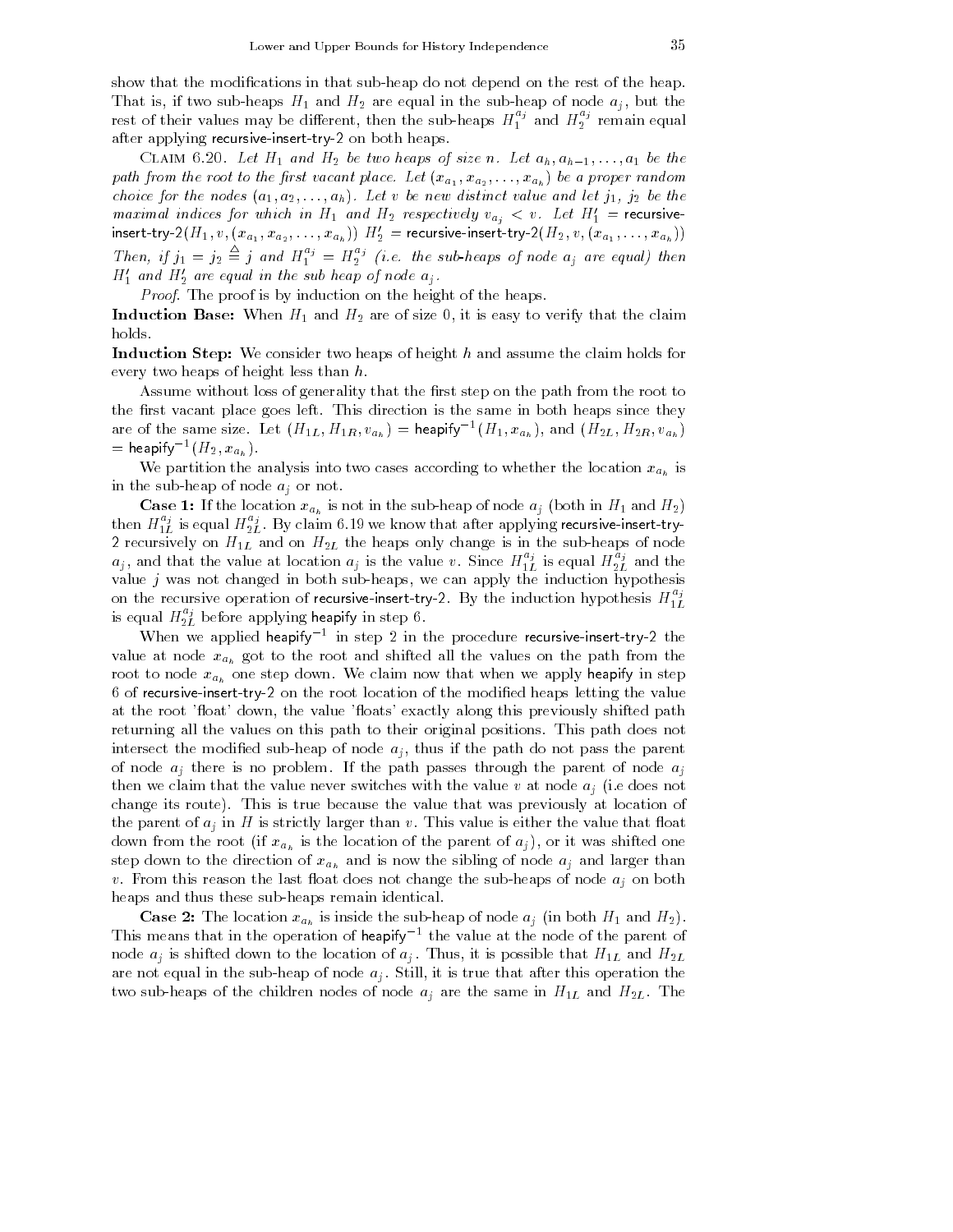value that is shifted down to the node  $a_j$  is larger than v, therefore the maximal value that is still smaller than  $\sigma$  in H<sub>L</sub> and H<sub>2</sub>L is now at node a<sub>j-1</sub>.

Consider now the two heaps  $H_{1L}$  and  $H_{2L}$  after inserting the value v (by recursive call of recursive induction  $\mu$  ,  $\mu$  the induction for the induction and two subsequents of nodes of nodes  $\mathbb{F}_1$  are identical-by claim of to the subspace of H<sub>LL</sub> and H<sub>2L</sub> not in the sub-heap of node  $a_j$  =  $1$  nate not changed: in particular, notice that the sub-medicine sibling of node aj- is the same in both modi ed heaps-

when applying neaphy  $\overline{\phantom{x}}$  in step 2 on both heaps  $H_1$  and  $H_2$  the value at node  $x_{a_h}$  got to the root and shifted all the values on the path from the root to node  $x_{a_h}$  one step down- We claim now that when we apply heapify in step on the root location in the modi ed heaps letting the value at the root oat down the value oats exactly along this previously shifted path at least until it reaches the location of the parent of node aj-j) **This returns all the values on this sub** puth to their original positions.  $\mathbf{r}$  is true since the modified heaps are only dimensions in the sub-heap of node  $\mathbf{a}_j = 1$ .

This means that the value at the root will get to node aj - This value is the same in both sub-heaps because it is the value that was at node  $x_{a_h}$  in both heaps and got to the root by the neapify  $\,$  -at step 2. Since  $x_{a_h}$  is a node in the equal sub-neap this  $\,$ value is the same in both heaps.

From this point (where the value float and reached node  $a_i$ ) both sub-heaps of the children of node  $a_i$  are the same in both heaps, therefore from this location the value continues to 'float' down the same in  $H'_1$  and  $H'_2$  resulting in the same sub-heap under node  $a_j$  . Thus, in the end the sub-heap of node  $a_j$  is the same in both  $H_1$  and  $\bm{\mathsf{\Pi}}_2.$  U

We now ready to prove our main lemma regarding recursive-insert:

**LEMMA** 0.21. Det if we a heap of size n. Det  $a_n, a_{n-1}, \ldots, a_1$  we the path from the root to the first vacant place. Let  $(x_{a_1}, x_{a_2}, \ldots, x_{a_h})$  be a proper random choice for the nodes  $(a_1, a_2, \ldots, a_h)$ . Let v be a new distinct value and let j be the maximal index for which  $v_{a_i} < v$  in H. Then:

recursive-insert-try-2(H,  $v$ ,  $(x_{a_1}, x_{a_2},..., x_{a_h})$ ) = recursive-insert $(H, v, (x_{a_1},..., x_{a_h}), j)$ Proof- The proof is by induction on the height of the heap-

**Induction Base:** When the heap is of height  $0$ , recursive-insert-try-2 and recursiveinsertoperate the same, therefore the lemma holds.

Induction Step: Consider a heap of height h and assume the claim holds for all rt aps of height less than h- list and the step of generally that the head step on the path from the root to the rst vacant place goes left- We partition the analysis into two cases according to whether recursive-insert changed  $x_{a_h}$  to  $a_h$  in step 2 or  $\mathbf{h}$  is the that if  $\mathbf{x}_a$  is changed to  $\mathbf{x}_b$  then heapify in step  $\mathbf{v}$  does not modify the heap.

 $\sum_{i=1}^{\infty}$  remains anomally can recep  $\equiv$  of recursive messer. If this is the case then the lemma follows directly from the induction hypothesis-from the induction hypothesis-from the induction  $\mathbf{f}$ recursive-insert and recursive-insert-try-2 are now applied recursively on the identical sub-neap  $H_L$  (in step 5). This sub-neap is of height less than  $n$ . Thus,  $H_L$  returned is the same in both recursive-insert and recursive-insert-try-2 and we are done.

 $\mathcal{L}$  is a changed to a<sub>h</sub> in step  $\mathcal{L}$  of recursive measurement operation of recursive-insert this means that  $x_{a_h}$  is not in the sub-heap of node  $a_j$ .

Let  $(H_L, H_R, v_{x_{a_h}})$  =neapify  $\,$  (H,  $x_{a_h}$ ) and let  $H_L, H_R$  be the original sub-neaps of the root of heap H- in this case recursive incore is applied recursively H<sub>L</sub> while recursive-insert-try-z is applied on the heap  $H_L$ . Let  $H_L(ena) \equiv$  recursive-insert-try- $2(H_L, v, (x_{a_1}, \ldots, x_{a_{h-1}})), H'_L(end) =$  recursive-insert-try- $2(H'_L, v, (x_{a_1}, \ldots, x_{a_{h-1}})).$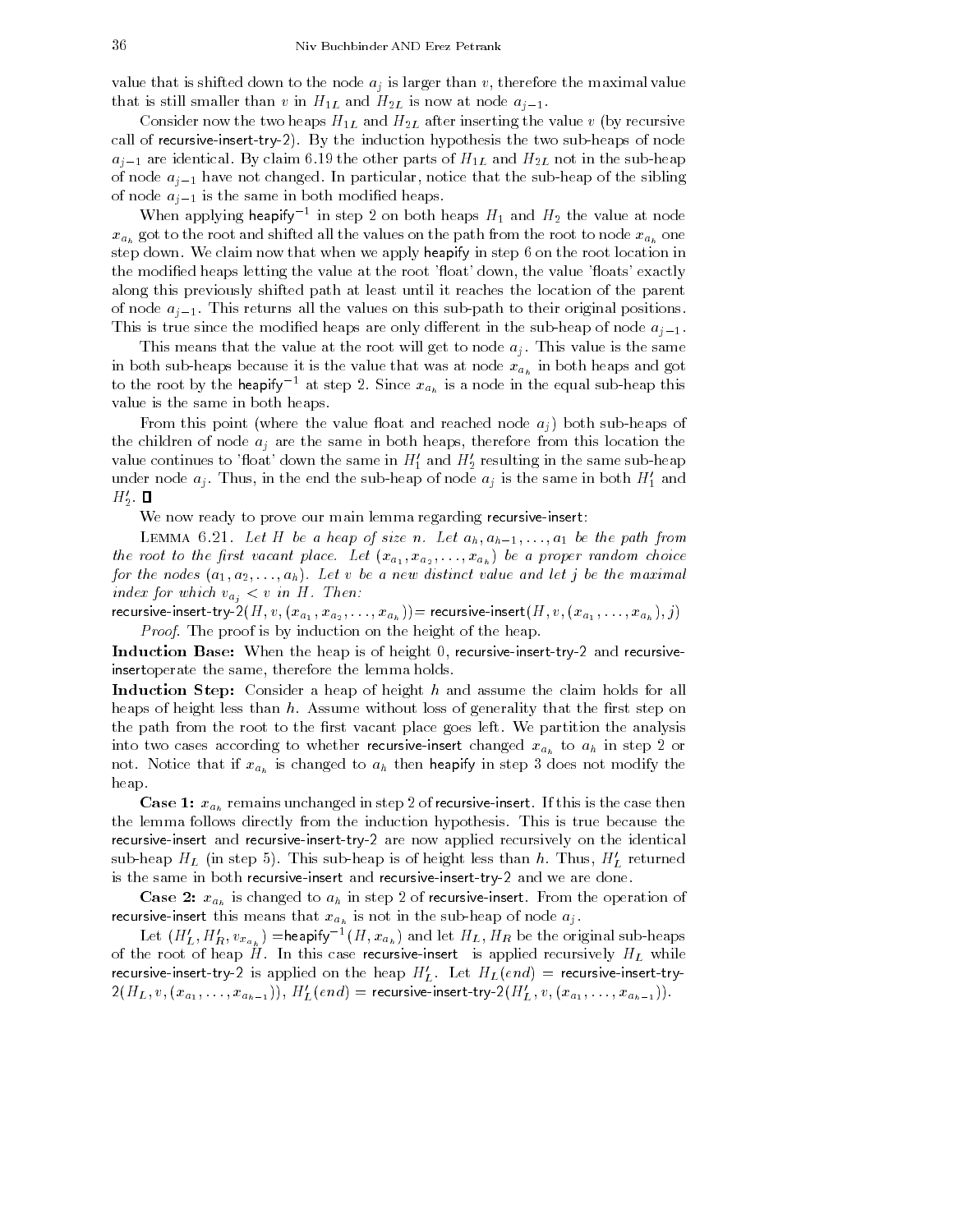$\mathfrak p$ rocedure insertoblivious H . Heap a value Heap begin $1.$  $\pm$  mink of the input value  $a$  as being located in an additional node numbered  $n+1.$ (This is the first vacant place as in figure  $5.$ ) Choose uniformly at random a number  $i, 1 \leq i \leq n+1$ , and denote the value of node i by  $v_i$ . - $\mu$  if  $\mu$   $\pm$  if then if  $\pm$  if and skip to step  $\sigma$ . Otherwise, 3.  $H^+ \leftarrow$  increase-key-obliviousi  $H^+ \cdot a +$ 4. Choose uniformly at random a proper randomization vector  $(x_{a_1}, x_{a_2}, \ldots, x_{a_h})$ for the procedure recursiveinsert 5. Find the maximal index j in H for which  $a_j < v_i$ . 6. Return (recursive-insert $(H_1, v_i, (x_{a_1}, x_{a_2}, \ldots, x_{a_h}), j)$ ) end



Notice we operate recursiveinserttry and not recursiveinsert in both cases- In this case the following equalities hold

recursive-insert-try-2(
$$
H, v, (x_{a_1}, x_{a_2},..., x_{a_h})
$$
)  
\n= heapify(recursive-insert-try-2( $H'_L, v, (x_{a_1}, x_{a_2},..., x_{a_{h-1}})$ ),  $H'_R, v_{x_{a_h}}$ )  
\n= heapify(recursive-insert-try-2( $H_L, v, (x_{a_1}, x_{a_2},..., x_{a_{h-1}})$ ),  $H_R, v_{a_h}$ ) (6.12)  
\n= heapify(recursive-insert( $H_L, v, (x_{a_1}, x_{a_2},..., x_{a_{h-1}})$ ,  $j$ ),  $H_R, v_{a_h}$ ) (6.13)  
\n= recursive-insert( $H, v, (x_{a_1}, x_{a_2},..., x_{a_h})$ ,  $j$ )

Equality - follows by the induction hypothesis note that the same heap HL is used when applying the induction is pointed, who incurs point is equality of the For this, we need to show that the result of recursive-insert-try-2 is not changed by setting  $x_{a_h} = a_h$ . Thist observe that the maximal index for which  $v_{a_i} \searrow v$  is the same in  $H_L$  and  $H'_L$  and that the sub-heap of node  $a_j$  is the same in  $H'_L$  and  $H_L$ , because the  $x_{a_h}$  is a location not in the sub-heap of  $a_j$ . Thus, by claim 0.20  $H_L(e \cdot na)$  and  $H_L$  (signal remain equal in the sub-heap of node aj -  $\pm$  no value  $v$  appears in aj  $v_j$  the end this routine. By claim 0.19 other parts of the heaps  $H_L$  and  $H_L$  are not modified by recursive-insert-try-2.

When we applied neapity - in step 2 in the procedure recursive-insert-try-2 getting the heap  $H'_L$  the value at node  $x_{a_h}$  got to the root and shifted all the values on the  $P$ ath from the root to node  $\omega_{a_{h}}$  one step down- we claim that when we apply weapify in step of recursiveinserttry on the root location of the modi ed heap letting the value at the root 'float' down, the value 'floats' exactly along this previously shifted path returning all the values on this path to their original positions- This path does not intersect the modi ed subheap of node aj thus if the path does not pass the parent of node aj there is no problem- If the path passes through the parent of node aj then we claim that the value never switches with the value <sup>v</sup> at node aj i-e does not change its route- This is true because the value previously at location of the parent of aj in <sup>H</sup> is strictly larger than v- This value is either the value that oats down from the root (if  $x_{a_h}$  is the location of the parent of  $a_j$ ), or it was shifted one step down to the direction of  $x_{a_h}$  and is now the sibling of node  $a_j$  and larger than v. Thus all the values on the shifted path return to their places- The subheap of node  $\mathbb{Z}_l$  remains the same. Thus, after applying heapify in step  $\mathbb{Z}_l$  from  $\mathbb{Z}_l$  (sites) which  $H_L'(end)$  are equal and we are done.  $\Box$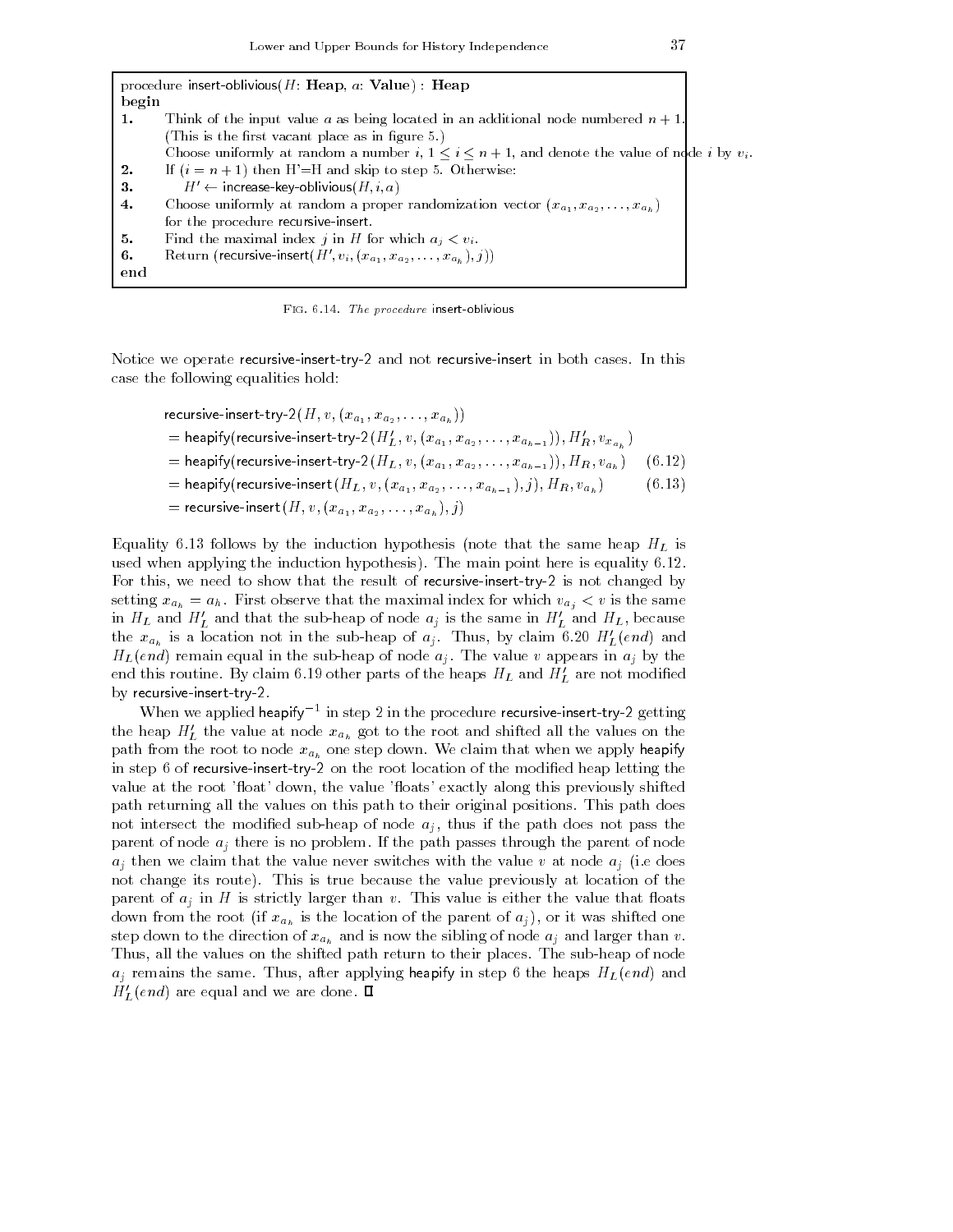we provide the parado code of inset factories in ingure correct and the state our corollary proving its history independence-

COROLLARY  $6.22$ . Let H be a heap of size n that is uniformly distributed among all heaps with the values  $\{v_1, v_2, \ldots, v_n\}$ , and let a be new distinct value. Then  $H =$  inset-oblivious(H,a) is alstributed uniformly among all heaps with the values  ${v_1, \ldots, v_n} \cup {a}.$ 

Proof- We only need to prove that for any heap <sup>H</sup> and new distinct value a- The procedures inserttry and insertobliviousproduce the same output distribution- The only difference in the procedures is the use of recursive-insertinstead of recursive-inserttry- Thus the rest of the proof follows from claim --

It remains to analyze the time complexity analysis of insert-oblivious.

CLAIM 6.23. The expected time complexity of insert-oblivious is  $O(\log(n))$ . Where the expectation is over all random choices of the operation.

Proof- The complexity of increasekeyoblivious operation is no more than the height of the heap, since the value can float at most from the root to one of the leaves or from one of the leaves to the root- Therefore the worst case complexity of steps **t** to a is O (iv) O (iv) (iv)), in step to size and indicate the size O (iv) this conditional takes Ohio stille in step 3 we pass over the path from the root to the filty weaks place miding the maximal index *f* for which  $v_{a_i} \leq v_i$ . This take  $O(n)$  time. Thus, the only problematic part is the expected time complexity of recursiveinsert- This complexity depend upon the random vector  $(x_{a_1}, x_{a_2}, \ldots, x_{a_h})$ , the random choice of the value  $v_i$  and the heap  $H$ .

Looking at the procedure recursive-insert we can see whenever  $x_{a_h}$  is not a location in the sub-neap under  $a_j$  we get that the operation of neapify-fin step 5 does not change the heap- Therefore since the value vi must be less than the value at the root (otherwise  $x_{a_h}$  is always in The sub-heap of node  $a_j$ ) the operation of heapify at step does not modify the heap as well- In fact in a real implementation if this is the case, we probably skip both steps.

Next we observe that whenever  $x_{a_h}$  is a location inside the sub-heap of node  $a_j$  then  $j \leftarrow j - 1$  (in step 2). When this happens the two operation heapify<sup>-1</sup> in step in step work in step in step are not redundant and the spinoster work in the step work in work in work in complexity of Ohio United that the complexity of recursive interests in the complexity of recursive interests  $O(j * h)$  where j is the starting value in the first call to recursive-insert. The rest of the proof analyzes the index j proving that its expected value is  $O(1)$ .

The value of j depends upon the heap H and the value of  $v_i$  inserted to the heap. The main key for the complexity proof are two observations: From the second part of claim over no hildness that j is the height of the value of the child operation recursive interest extended that contains the state of the control

recursive-insert
$$
(H, v_i, (x_{a_1}, \ldots, x_{a_h}), j)
$$
 = recursive-insert-try-2 $(H, v_i, (x_{a_1}, \ldots, x_{a_h}))$   
= recursive-insert-try-1 $(H, v_i, (x_1, x_2, \ldots, x_n))$ 

Notice that again we treat recursive-insert and recursive-insert-try-2 as if they get full vector of size  $n$ , but uses only the random choices that they need for their operation.

Recall that the operation recursive-insert-try-1 consist of using build-neap-  $\sim$  on  $H$  ,  $\sim$ putting  $v_i$  in the next vacant place in the tree and using build-heap to build back the tree. The value  $v_i$  is chosen uniformly from  $\{v_1, v_2, \ldots, v_n\} \cup \{a\}$  where a is the new value that is inserted-that is inserted-that is inserted-that is inserted-that is inserted-that is insertedbuild-heap<sup>-1</sup> we get uniform permutation over the values  $\{v_1, v_2, \ldots, v_n\} \cup \{a\} \setminus \{v_i\}$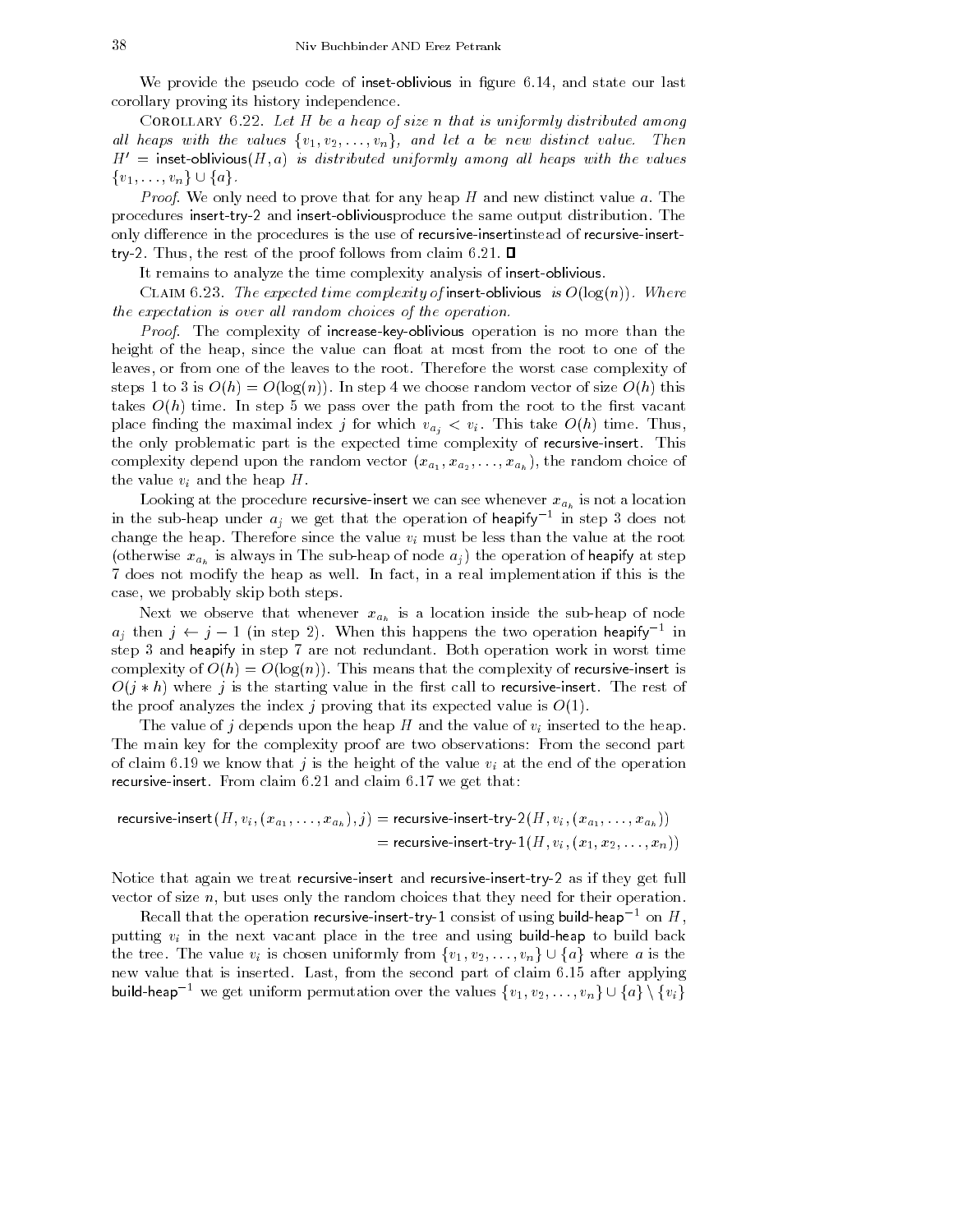- Combining these facts together we get that the expected value of <sup>j</sup> is

$$
E\left[\pi \in \Pi(n+1); \textsf{build-heap}(v_{\pi(1)}, v_{\pi(2)}, \ldots, v_{\pi(n+1)}) = H; h(H, v_{\pi(n)})\right]
$$

Where  $n(H, v_{\pi(n)})$  is the height of  $v_{\pi(n)}$  in the heap H. From claim 0.10 this value is less or equal O and we are done-

### REFERENCES

- A- Andersson T- Ottmann- Faster Uniquely Represented Dictionaries- Proc- nd IEEE Sympos-Foundations of Computer Science, pages 642-649, 1991
- Thomas H- Cormen Charles E- Leiserson and Ronald L- Rivest- Introduction to Algorithms-MIT Press and McGraw-Hill Book Company, 6th edition, 1992.
- E-W-Dijkstra A note on two problems in connexion with graphs- Numerische Mathematik 271, 1959
- $\blacksquare$  Hartline Emilion D-Mohr William R-tline Emilion R-tline  $\blacksquare$ Rocke- Characterizing History independent Data Structures- ISAAC pp- -
- , and a contract the structure of the structures and and recognized the structures persistent and the structure nal of Computer and System Sciences,  $38(1)$ :86-124, 1989.
- robert W-Communications of the Acm and the Acm and the Acm and the Acm of the Acm of the Acm and the Acm of th
- D- Micciancio- Oblivious data structures Applications to cryptography- In Proc- th ACM  $\mathcal{S}$  symp-dimensional pages in Theory of Computing pages in Theory of Computing pages in the computation of  $\mathcal{S}$
- O- Goldreich and R- Ostrovsky- Software protection and simulation on oblivious rams- Journal of the ACM,  $43(3):431-473$ , 1996.
- , and the structure independent of the Company Independent Data Structures- and the structures-  $\alpha$ symperium in Theory of Computing Indians
- R-C-Prim- Shortest connection networks and some generalizations- Bell System Technical Jour nal, 36:1389-1401, 1957
- J-W-J Williams Algorithm HEAPSORT- Communication of the ACM

#### A-Basic heap operations-beam operations-beam operations-beam operations-beam operations-beam operations-beam o

we now describe the standard implementation of buildings and building and building of buildings was a rist suggested by Floyd  $|v|$ . The procedure build number of its in its input and builds a heap for these values with complexity On- The procedure buildheap and its main procedure heapify (to be described below) are of major importance to the rest of this paper- They are used extensively in all constructions- buildheap starts with an arbitrary order of values in the tree and traverse the tree bottom up from the leaves to the root level by level and node by node in each level- A procedure named heapify garacters of the end of the end of the the theory is in the the traversal of the traversal we get a tree that represents a well-formed heap.

when traversing a nodel court with the procedure involved in the node-procedure and procedure heapify assumes that the left sub-tree and the right sub-tree of the current node are already already as two well-clearly true formulation is clearly true for any leady true for any leaf (whose children are empty sub-heaps), and is maintained throughout the  $(bottom-up)$ traversal- Now focusing on a node whose descendants are arranged as two subheaps the procedure heapify makes the node and its two sub-trees a well-formed (one larger) neap. Heaphy(*t*,  $H_L$ ,  $H_R$ ) gets as input a node *t* and its two sub-trees  $H_L$  and  $H_R$  that are assumed to be well-formed heaps . The tree  $\pi^+$  is not necessarily a well-formed heap since the value v in the node i may be smaller than the values in i's children, violating the heap property- Heapify lets the value <sup>v</sup> at location ioat down in the neap making the sub-tree  $\pi^+$  a sub-neap. More specifically, between the two children  $$ of i, let i<sub>m</sub> be the child with the larger value  $v_m$ . If  $v > v_m$  then we are done.

 $^3\mathrm{The}$  last two parameters are redundant since they may be obtained from the parent node, yet, it will be useful to have a clear notation of these two in the input-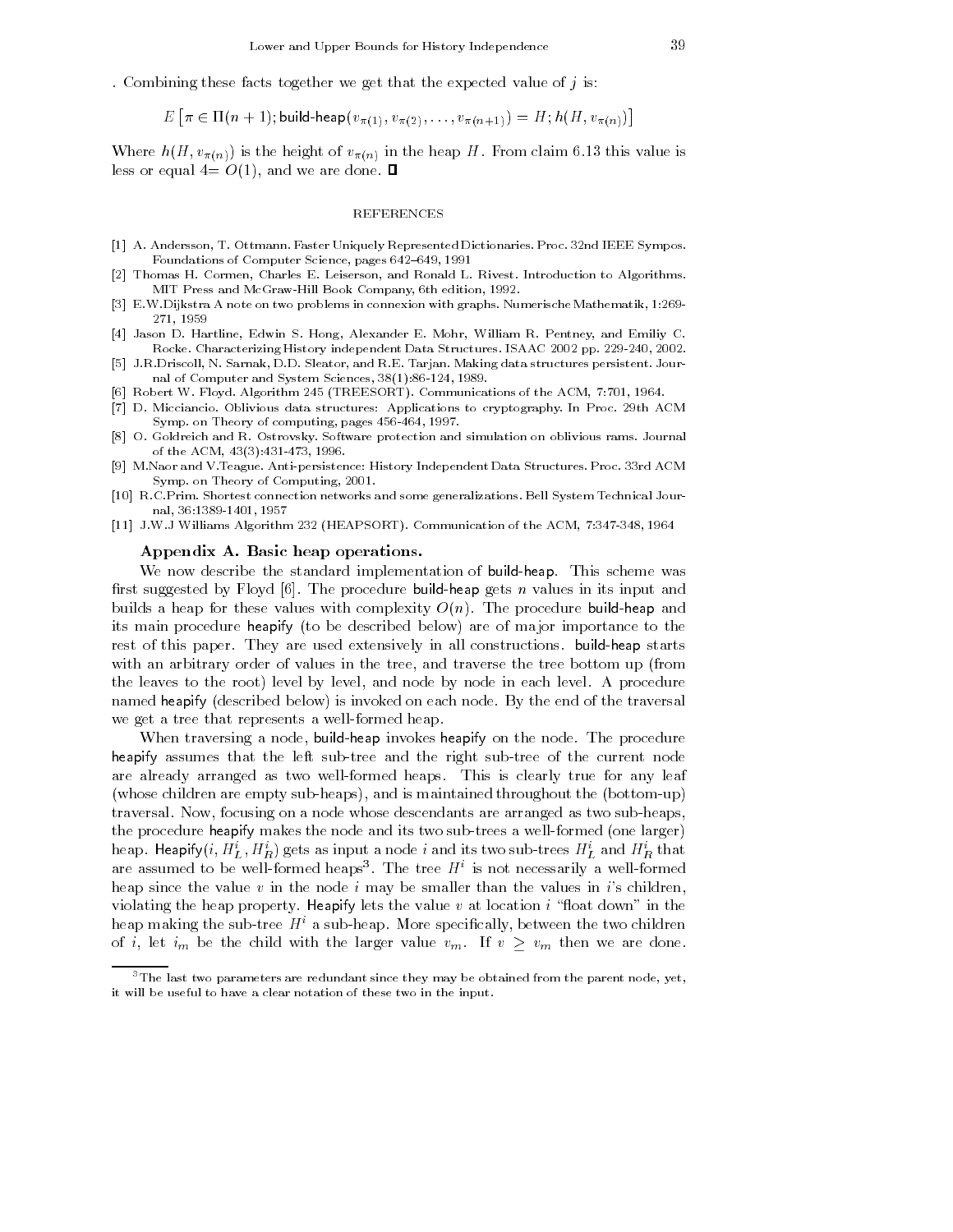Otherwise, the values of nodes i and  $i_m$  are switched, thus, floating down the value v one level- This operation is repeated for the value <sup>v</sup> until it is placed in a node whose two children contains smaller values- two children with the larger values  $\mathbf{A}$  shows child the child may legitimately become the parent of its sibling-the complexity of running heapify $(i, H_L, H_R)$  on a node at height h is  $O(n)$ . In the worst case, the value v howe as who was the way to a leaf-

In order to show that build-heap on n values has complexity  $O(n)$ , we sum over all levels  $h$  from 0 to  $\lfloor \log n \rfloor$  and for each of the  $\lceil \frac{n}{2^{h+1}} \rceil$  nodes at level  $h$ , we bound the complexity of handling the node by  $O(h)$ .

$$
\sum_{h=0}^{\lfloor \log n \rfloor} \lceil \frac{n}{2^{h+1}} \rceil O(h) = O\left(n \cdot \sum_{h=0}^{\lfloor \log n \rfloor} \frac{h}{2^{h+1}}\right) = O(n).
$$

The other three operations on the heap have time complexity of  $O(h) = O(\log n)$ . The standard implementation of extractmax operation is as follows- Extract the maximum value stored at the root of the heap tree- Take the value at the last leaf and put it at the root-self-the two sub-sub-self-the media is the root-sub-self-the root the value at the root may violate the maxheap property- Therefore we apply heapify on the root and let the value oat down to its right location- The implementation of increases in production in also simples the key of the simple-the production in the key of some increase th the heap it may violate the maxheap property because it can now be larger than its parent- Therefore in the regular implementation we let the value at this node or up by exchanging place with its parent until it reaches it reaches it reaches it reaches it reaches it reach increase in plane the implement the insert operations cannot a wat their complete at the complete next vacant place in the heap with value of  $-\infty$ . Then use increase-key on that leaf to books on data structures and algorithms (see for example,  $[2]$ ).

Appendix B- Proof that Strong history independence implies canonical representation- In this section- In this section- In this section we provide the problem of Lemma - In this section the introduction this lemma was proven in and independently by us- The proof here slightly differs from the one in  $[4]$ .

We say that a memory representation of a data-structure  $D$  reachable, if there exists a sequence of operations (and a sequence of random choices for each of these operations, that jields D with the given implementation, Data content of the data structure may have several possible memory representations- An implementation of an abstract data structure can be viewed as a function mapping possible contents to memory representations and some algorithmic way of passing between these memory representations according to the content graph.

**Lemma B.I. I** of any well condects data stracture, for any strongly history files pendent implementation of the datastructure for any reachable memory representa tion D, and for any operation  $\mathsf{Op}$  applied on D with some parameters  $v_1, v_2, \ldots, v_k$ The operation yields only one memory representation. Note that the above lemma must hold even though the procedures implementing the data structure operations may be randomized.

Proof- Assume in a way of contradiction that there exists a reachable memory representation D an operation  $\mathsf{Op}$  and additional parameters to  $\mathsf{Op}, v_1, v_2, \ldots v_k$  so that the operation may yield at least two memory representations  $D_1$  and  $D_2$  for  $D_1 \neq D_2$ . Since D is reachable, there exists a sequence S and a sequence of random coin-tosses that results in  $D_+$  Let  $\mathbb C$  be the content of the data structure. Let  $\mathbb C_-$  be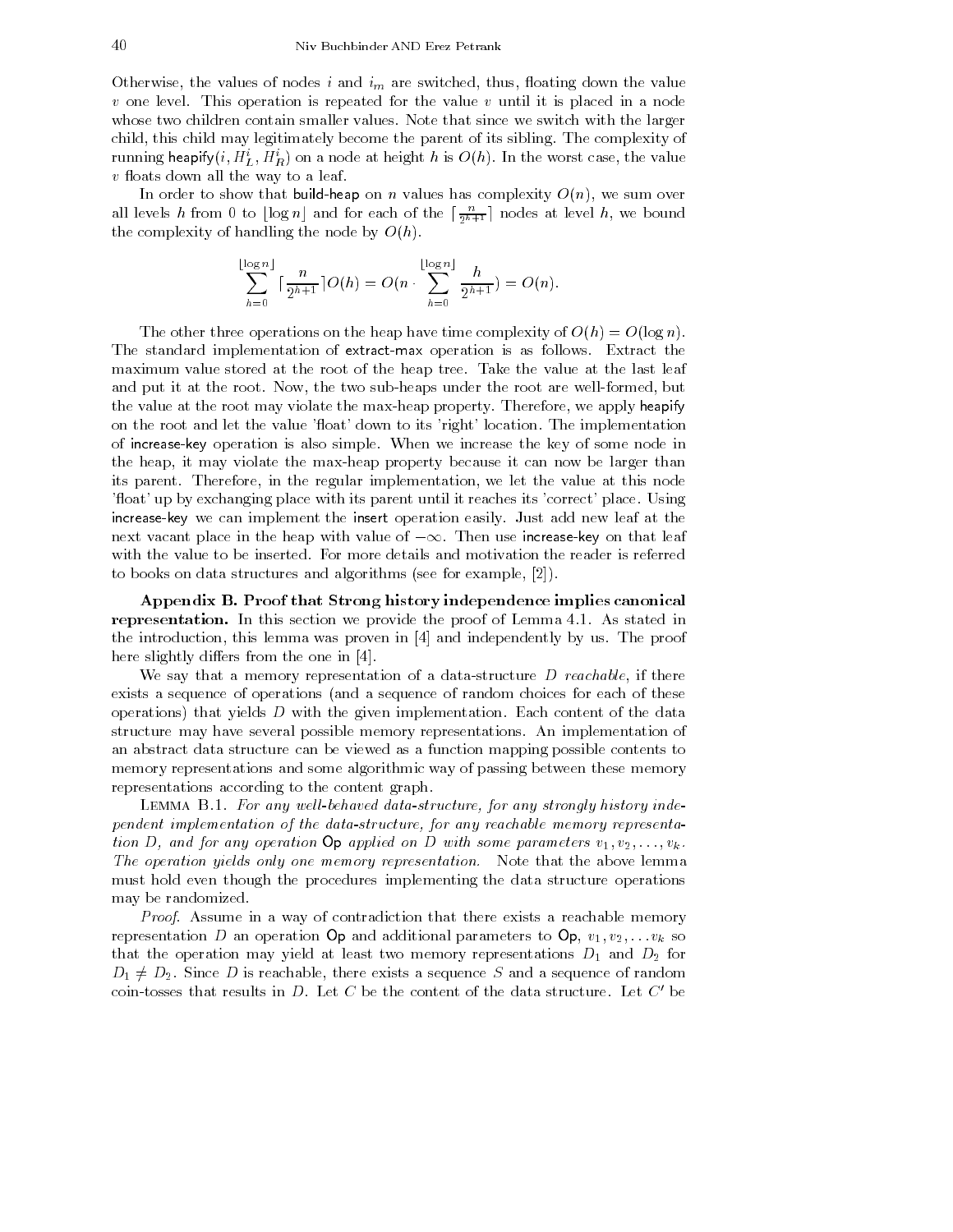the content of the data structure after applying  $\cup$ p with its parameters on  $\cup$  . Let  $S$ be the sequence of operation on the path from  $C$  to  $C$  in the content graph. The  $\blacksquare$ graph is strongly connected therefore there exist such path-

We define two sequences of operations:  $S_1 = S$  and  $S_2 = (S_1, Op(\cdot, v_1, \ldots, v_k), S')$  $(\mathsf{Op}(\cdot, v_1, \ldots, v_k))$  means that we apply  $\mathsf{Op}$  on the structure output by the previous steps of the sequence, from that  $\omega_2$  generates a structure with the same content as D are running  $\omega_1$  and in the end-  $\omega_j$  strong motor, independence, we may choose stop-points in  $S_1$  and  $S_2$  when they contain the same content and get an equal distribution on memory representation tuples at those points- We choose two stop points for each sequence- In both stoppoints the sequences result in the content of D- In S both points are de ned at the same location the end of S- In S one point  $\sim$  at the end of  $\sim$  and the other one is at the content of  $\sim$  . Since the data of  $\sim$ structure is the same on both points, then the distribution of memory representation at the points must be identical-it is identical-it is identical-it is identical-it remains identical also when condition on the met point being the memory representation is a we may the conditioned event has positive probability since D is reachable- For  $S_1$  and memory representation in both points (actually, the same point) is equal and must be  $(D, D)$ . Thus the memory representation in the points of S conditioned on the rst being D must also be  $(D, D)$ . This means that for any  $D_i = \mathsf{Op}(D, v_1, \ldots, v_k)$ , it must hold that  $S'(D_i) = D$  with probability 1, where S' means applying the sequence of operations in  $S'$  on  $D_i$  one by one.

Next we define two more sequences:  $S_3 = (S_1, Op(\cdot, v_1, \ldots, v_k))$  and  $S_4 =$  $(S_3, S', Op(\cdot, v_1, \ldots, v_k))$ . We choose two stop points for each of these sequences. For  $S$  we choose some points at the end of  $S$  . For  $S$  - we choose the first point after  $S$  and the second point we the end of  $\mathcal{O}_q$  -recovering the content of the data structure in all these points the same,  $\cup$  . By strong history independence the joint distribution on memory representations at the stop-points of  $S_3$  (which is the same representation) must also be the joint distribution of the memory representations at the stop-points of s the thus the two points in St must contain the same memory representation-results and the same of the same of we already know that for any  $D_i = Op(D, v_1, \ldots, v_k)$ , it must hold that  $S'(D_i) = D$ . But here we get that for any such possible  $D_i$ ,  $\mathsf{Op}(S'(D_i), v_1, \ldots, v_k)$  must be  $D_i$ . Combining the two, we get that for any  $D_i$ ,  $\mathsf{Op}(D, v_1, \ldots, v_k)$  must be  $D_i$  for any i. This latter requirement results in a contradiction if there is more than one possible such  $D_i$ . Thus, there can only be one memory representation for  $\mathbf{Op}(D, v_1, \ldots, v_k)$ .  $\blacksquare$ 

Using the previous lemma we may now prove the lemma -- We prove that any strongly history independent implementation of a wellbehaved datastructure e-canonical i-ly is one possible memory representation for each possible memory representation for each possible me content.

Proof- Let <sup>C</sup> be any content of the data structure and let S be any sequence of operation that yields this content - relation in this content operation in the sequence  $\sim$ yields only one possible memory representation, thus the content has only one possible memory representation. This is the red will seducite or operations that yield C- by the history independence of the data structure implementation (even not using strong history independence) the memory representation must be the same for each such sequence and we are done-

It words that lemma - does not hold when the data structure is say that lemma - does not hold when the data structure is not well behaved i-e- when its content graph is not strongly connected- Consider for example a data structure that stores a set of elements and has only an insert operation and some other operations that do not change its content- It is not hard to